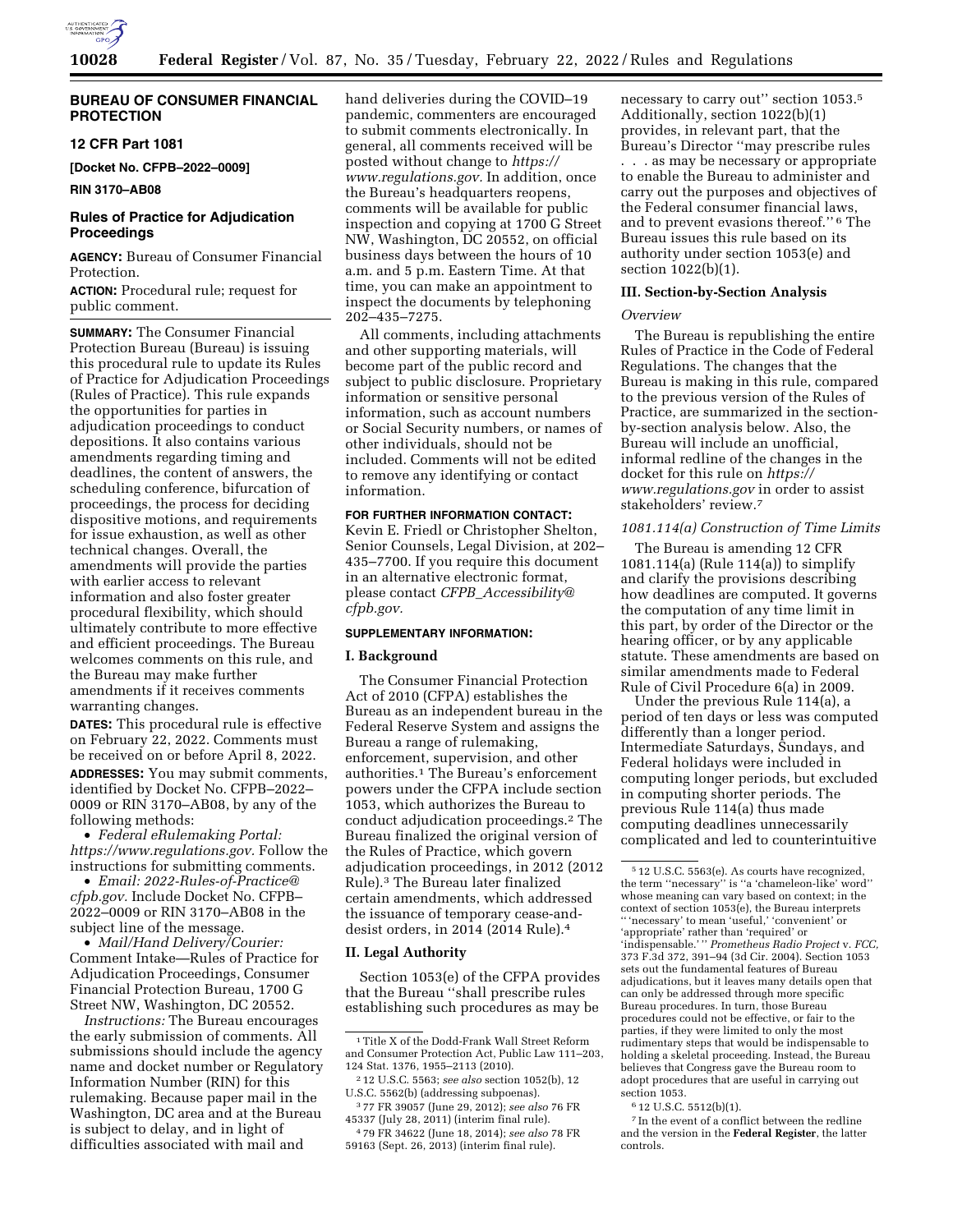results. For example, a 10-day period and a 14-day period that started on the same day usually ended on the same day—and the 10-day period not infrequently ended later than the 14-day period.

Under the amended Rule 114(a), all deadlines stated in days are computed in the same way. The day of the event that triggers the deadline is not counted. All other days—including intermediate Saturdays, Sundays, and Federal holidays—are counted, with one exception: If the period ends on a Saturday, Sunday, or Federal holiday as set forth in 5 U.S.C. 6103(a), then the deadline falls on the next day that is not a Saturday, Sunday, or Federal holiday.

Periods previously expressed as ten days or less will be shortened as a practical matter by the decision to count intermediate Saturdays, Sundays, and legal holidays in computing all periods. The Bureau is lengthening many of those periods to compensate for the change.8

The Bureau is also adjusting most of the 10-day periods in the Rules of Practice to account for the change in computation method, by setting 14 days as the new period. A 14-day period corresponds to the most frequent result of a 10-day period under the previous computation method—two Saturdays and two Sundays were excluded, giving 14 days in all. A 14-day period has an additional advantage. The final day falls on the same day of the week as the event that triggered the period—the 14th day after a Monday, for example, is a Monday. This advantage of using weeklong periods also led in many cases to adopting 7-day periods to replace many of the periods with periods using 7-day increments.

# *1081.115(b) Considerations in Determining Whether To Extend Time Limits or Grant Postponements, Adjournments and Extensions*

Previously, 12 CFR 1081.115(b) (Rule 115(b)) stated that the Director or the hearing officer should adhere to a policy of strongly disfavoring granting motions for extensions of time, except in circumstances where the moving party makes a strong showing that the denial of the motion would substantially prejudice its case. It then listed factors that the Director or hearing officer will consider. The Bureau is simplifying this provision to state only that such motions are generally disfavored, while retaining the same list of factors that the Director or hearing officer will consider. The Bureau continues to believe that

extensions of time should generally be disfavored, but it believes that relatively more flexibility than the previous language provided may be appropriate.

## *1081.201(b) Content of Answer*

The previous 12 CFR 1081.201(b) (Rule 201(b)) required a respondent to file an answer containing, among other things, any affirmative defense. The Bureau is amending Rule 201(b) to make clear that this includes any avoidance, including those that may not be considered ''affirmative defenses.'' As the Securities and Exchange Commission (SEC) explained when it adopted a similar amendment to its rules of practice, timely assertion of such theories should help focus the use of prehearing discovery, foster early identification of key issues and, as a result, make the discovery process more effective and efficient.9

## *1081.203 Scheduling Conference*

The provision at 12 CFR 1081.203 (Rule 203) requires a scheduling conference with all parties and the hearing officer for the purpose of scheduling the course and conduct of the proceeding. Before that scheduling conference, Rule 203 requires the parties to meet to discuss the nature and basis of their claims and defenses, the possibilities for settlement, as well as the matters that will be discussed with the hearing officer at the scheduling conference. The Bureau is making certain changes to Rule 203, including renumbering of provisions. This discussion cites the provisions as renumbered.

First, the Bureau is amending Rule 203(b) to require that the parties exchange a scheduling conference disclosure after that initial meeting, but before the scheduling conference. That disclosure must include a factual summary of the case, a summary of all factual and legal issues in dispute, and a summary of all factual and legal bases supporting each defense. The disclosure must also include information about the evidence that the party may present at the hearing, other than solely for impeachment, including (i) the contact information for anticipated witnesses, as well as a summary of the witness's anticipated testimony; and (ii) the identification of documents or other exhibits.

The Bureau is also adopting certain amendments to Rules 203(c), (d), and (e). Amended Rule 203(c) provides that a party must supplement or correct the scheduling conference disclosure in a timely manner if the party acquires

other information that it intends to rely upon at a hearing. Amended Rule 203(d) provides a harmless-error rule for failures to disclose in scheduling conference disclosures. Finally, the Bureau is adopting certain minor clarifications to Rule 203(e), which governs the scheduling conference itself.

These amendments to Rule 203 are intended to foster early identification of key issues and, as a result, make the adjudication process, including any discovery process, more effective and efficient. They are also intended to, early in the process, determine whether the parties intend to seek the issuance of subpoenas or file dispositive motions so that, with input from the parties, the hearing officer can set an appropriate hearing date, taking into account the time necessary to complete the discovery or decide the anticipated dispositive motions.

The Bureau recognizes that, in most cases, the deadline for making the scheduling conference disclosure will also be the date the Office of Enforcement must commence making documents available to the respondent under 12 CFR 1081.206 (Rule 206). As the Bureau explained in the preamble to the 2012 Rule, it is the Bureau's expectation that the Office of Enforcement will make the material available as soon as possible in every case.10 And even in cases where the Office of Enforcement cannot make those documents available within that time, a respondent may request a later hearing date and can move the hearing officer to alter the dates for either the scheduling conference or the scheduling conference disclosure.

#### *1081.204(c) Bifurcation*

The Bureau is adding a new 12 CFR 1081.204(c) (Rule 204(c)) to address bifurcation of proceedings. It provides that the Director may order that the proceeding be divided into two or more stages, if the Director determines that it would promote efficiency in the proceeding or for other good cause. For example, the Director may order that the proceeding have two stages, so that at the conclusion of the first stage the Director issues a decision on whether there have been violations of law and at the conclusion of the second stage the Director issues a final decision and order, including with respect to any remedies. The Director may make an order under Rule 204(c) either on the motion of a party or on the Director's own motion after inviting submissions by the parties. The Director may

<sup>&</sup>lt;sup>8</sup> See, e.g., amended 12 CFR 1081.105(c)(2), 1081.200(c), 1081.202(a).

<sup>&</sup>lt;sup>9</sup>81 FR 50211, 50219-20 (July 29, 2016). <sup>10</sup>77 FR 39057, 39072 (June 29, 2012).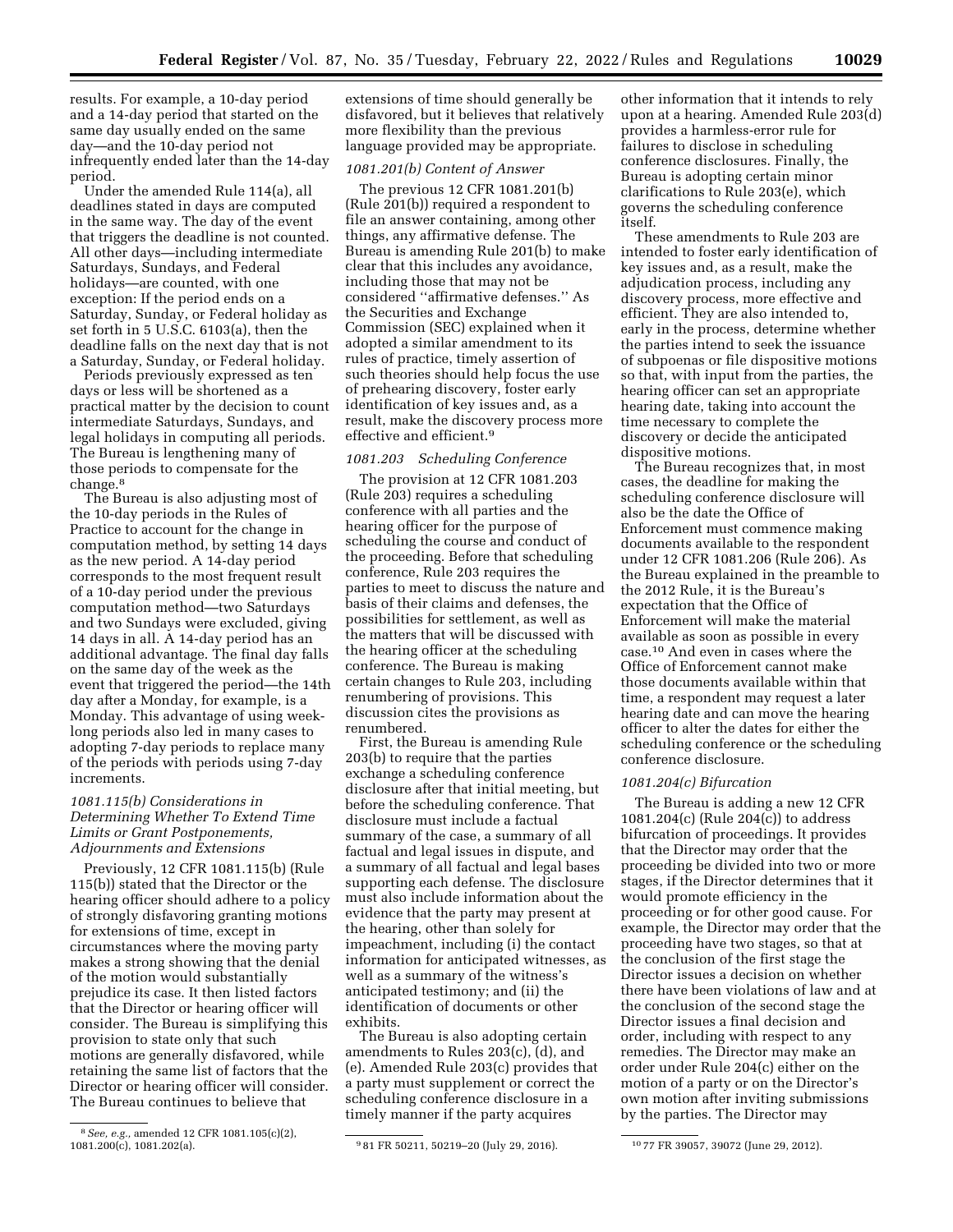include, in that order or in later orders, modifications to the procedures in the Rules of Practice in order to effectuate an efficient division into stages, or the Director may assign such authority to the hearing officer.11

Bifurcation is a standard casemanagement tool available to Federal district courts. The new Rule 204(c) will provide the Bureau with the flexibility to use bifurcation in adjudication proceedings, if warranted by particular cases, and to tailor its procedures to the circumstances of those bifurcated cases.

# *1081.206 Availability of Documents for Inspection and Copying*

Rule 206 provides that the Bureau's Office of Enforcement will make certain documents available for inspection and copying. The Bureau is amending Rule 206 to clarify certain categories of documents that may be withheld or information that may be redacted, as well as to make clear that the Office of Enforcement may produce those documents in an electronic format rather than making the documents available for physical inspection and copying.

The clarifying amendments regarding documents that may be withheld or information that may be redacted are based on amendments the SEC recently made to its rules of practice. Amended Rule 206(b)(1)(iv) makes clear that the Office of Enforcement need not produce a document that reflects only settlement negotiations between the Office of Enforcement and a person or entity who is not a current respondent in the proceeding. As the SEC explained when it amended its rules of practice, this amendment is consistent with the important public policy interest in candid settlement negotiations, will help to preserve the confidentiality of settlement discussions, and help safeguard the privacy of potential respondents with whom the Office of Enforcement has negotiated.12 Amended Rule 206 also permits the Office of Enforcement to redact from the documents it produces information it is not obligated to produce (Rule 206(b)(2)(i)) and sensitive personal information about persons other than the respondent (Rule 206(b)(2)(ii)). These amendments also track the SEC's recent amendments to its rules of practice and are designed to provide further protections for sensitive

personal information and to permit the redaction of information that is not required to be produced in the first place.

The Bureau is also amending Rule 206(d) to change the date by which the Office of Enforcement must commence making documents available to the respondent, changing that date from seven days after service of the notice of charges to fourteen. This clarification harmonizes these timing provisions with 12 CFR 1081.119 (Rule 119), which protects the rights of third parties who have produced documents under a claim of confidentiality. The previous Rule 119 required a party to give a third party notice at least ten days prior to the disclosure of information obtained from that third party subject to a claim of confidentiality. Under the previous Rules of Practice, that meant that the Office of Enforcement had to provide notice to third parties *before* it commenced the adjudication proceeding because the Office of Enforcement had to give those third parties at least ten days' notice before producing the documents and the Office of Enforcement had to commence making documents available seven days after filing. Rule 119 is amended to require parties to notify the third parties at least seven days prior to the disclosure of information the third party produced under a claim of confidentiality. Together, Rules 119 and 206 now require the Office of Enforcement to commence making documents available fourteen days after service of the notice of charges and to notify third parties who produced documents subject to that disclosure requirement under a claim of confidentiality at least seven days before producing those documents.

The previous Rule 206(e) provided that the Office of Enforcement must make the documents available for inspection and copying at the Bureau's office where they are ordinarily maintained. As the preamble to the 2012 Rule explained, the Bureau anticipated providing electronic copies of documents to respondents in most cases.13 The Bureau is amending Rule 206(e) to recognize this practice and expressly provide that the Office of Enforcement may produce those documents in an electronic format rather than making the documents available for inspection and copying. Under the amended Rule 206(e), the Office of Enforcement retains the discretion to make documents available for inspection and copying.

# *1081.208 Subpoenas and 1081.209 Depositions*

The Bureau is making certain interrelated changes to 12 CFR 1081.208 and 1081.209 (Rules 208 and 209).

Rule 209 previously permitted parties to take depositions only if the witness was unable to attend or testify at a hearing. As the Bureau noted in the preamble to the 2012 Rule, the Bureau's Rules of Practice were modeled in part on the approach that the SEC took in its rules of practice.14 Since that time, the SEC has amended its rules of practice to permit depositions.15

The Bureau is now amending Rule 209 to permit discovery depositions in addition to depositions of unavailable witnesses. The amendments to Rule 209 allow respondents and the Office of Enforcement to take depositions by oral examination pursuant to subpoena. The amended Rule 209 also permits parties to take a deposition by written questions upon motion and pursuant to a subpoena. If a proceeding involves a single respondent, the amendment allows the respondent and the Office of Enforcement to each depose up to three persons (*i.e.,* up to three depositions per side). If a proceeding involves multiple respondents, the amendment allows respondents to collectively depose up to five persons and the Office of Enforcement to depose up to five persons (*i.e.,* up to five depositions per side). This approach is consistent with the approach the SEC adopted when it amended its rules of practice to allow depositions.16 A party may also move to take additional depositions, though that motion must be filed no later than 28 days prior to the hearing date. Amended Rule 209 also sets forth the procedure for requesting to taking additional depositions.

The above amendments to Rule 209 are intended to provide parties with further opportunities to develop arguments and defenses through deposition discovery, which may narrow the facts and issues to be explored during the hearing. Allowing depositions should facilitate the development of the case during the prehearing stage, which may result in more focused prehearing preparations, with issues distilled for the hearing and post-hearing briefing.

Under amendments to Rules 208 and 209, a party must request that the hearing officer issue a subpoena for the deposition. If the subpoena is issued, the party must also serve written notice of the deposition. The amendments to

 $^{\rm 11}$  The new provision also clarifies that only the decision and order of the Director after the final stage, and not a decision of the Director after an earlier stage, will be a final decision and order for purposes of specified provisions of the Rules of Practice and section 1053(b) of the CFPA.

<sup>12</sup> 81 FR 50211, 50222 (July 29, 2016). 13 77 FR 39057, 39070 (June 29, 2012).

<sup>14</sup> 77 FR 39057, 39058 (June 29, 2012).

<sup>15</sup> 81 FR 50211 (July 29, 2016).

<sup>16</sup> *Id.* at 50216.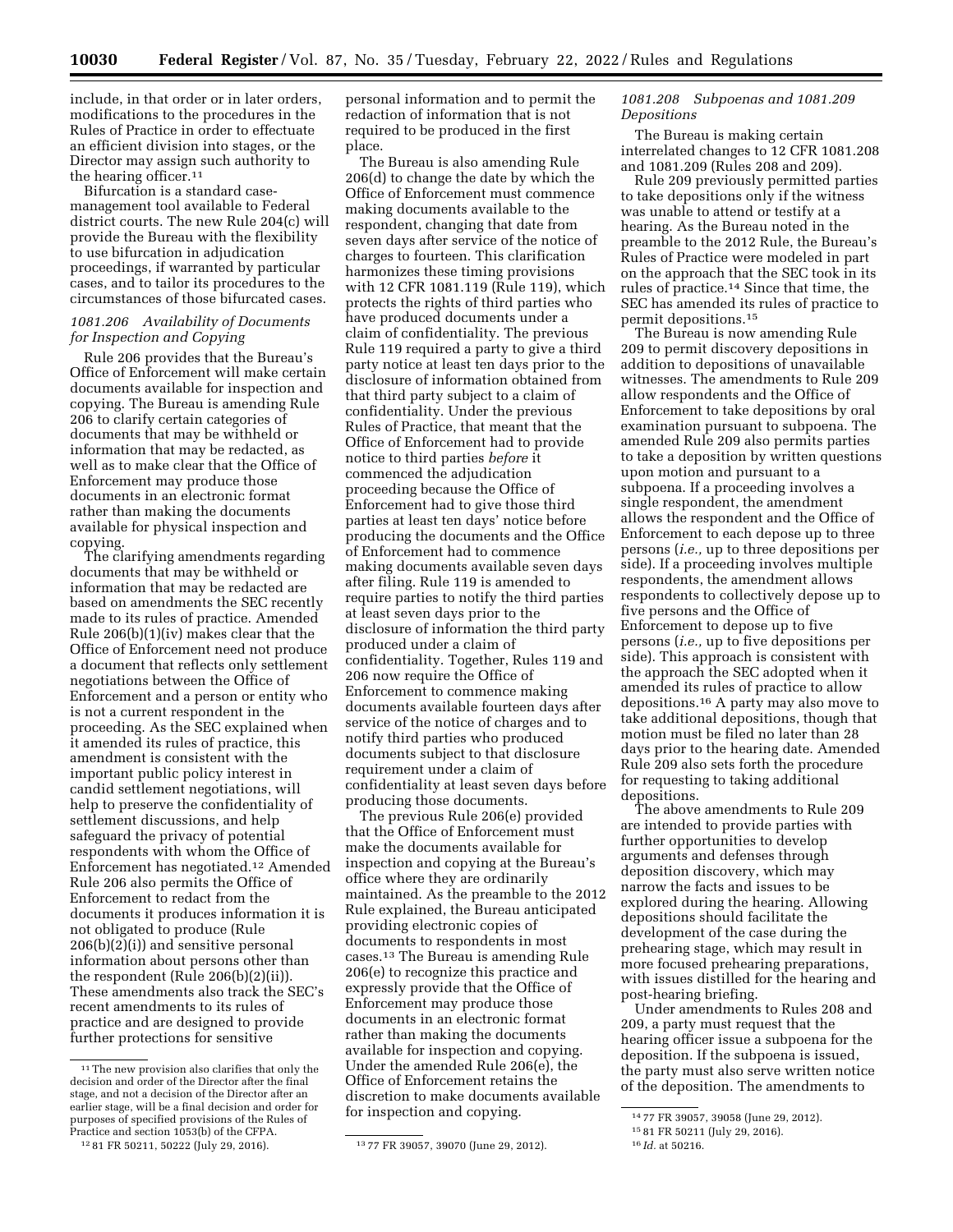Rule 208, governing the issuance of subpoenas, correspond with the new provisions on depositions in Rule 209 by defining the standards for issuing a subpoena requiring the deposition of a witness. The amendment adds a new Rule 208(e) governing the standard for issuance of subpoenas seeking depositions upon oral examination. Under the amendment, the hearing officer will promptly issue any subpoena requiring the attendance and testimony of witnesses at a deposition only if the subpoena complies with Rule 209 and if the proposed deponent: (i) Is a witness identified in the other party's scheduling conference disclosure now required under revised Rule 203(b); (ii) a fact witness; 17 (iii) is a designated expert witness under 12 CFR 1081.210(b) (Rule 210(b)); or (iv) a document custodian.18 Fact witnesses, expert witnesses, and document custodians, whose knowledge of relevant facts does not arise from the Bureau's investigation, the Bureau's examination, or the proceeding, are the individuals most likely to have information relevant to the issues to be decided. Because the Bureau will also disclose to respondents the documents described in Rule 206 as well as witness statements upon request under 12 CFR 1081.207 (Rule 207), deposing Bureau staff whose only knowledge of relevant facts arose from the investigation, examination, or proceeding is unlikely to shed light on the events underlying the proceeding and will likely lead to impermissible inquiries into the mental processes and strategies of Bureau attorneys or staff under their direction. Not only does this implicate privileges or the work-product doctrine, but deposition of Bureau staff in this manner can be burdensome and disruptive because it embroils the parties in controversies over the scope of those protections.

 $^{\rm 18}\!$  This excludes Bureau officers or personnel who have custody of documents or data that was produced from the Office of Enforcement to the respondent. In most circumstances, the Bureau officers or personnel were not the original custodian of the documents. Where the Bureau was the original custodian of the document—for example, a report of examination under 12 CFR 1081.303(d)(2) (Rule 303(d)(2))—there is no need to depose a document custodian as that report is admissible without a sponsoring witness.

The amendments to Rule 208 also provide a process for the hearing officer to request more information about the relevance or scope of the testimony sought and to refuse to issue the subpoena or issue it only upon conditions. This provision is intended to foster use of depositions where appropriate and encourage meaningful discovery, within the limits of the number of depositions provided per side. This provision should encourage parties to focus any requested depositions on those persons most likely to yield relevant information and thereby make efficient use of time during the prehearing stage.

Rule 208 previously permitted parties to request issuance of subpoenas requiring the attendance and testimony of witnesses at the designated time and place of the hearing, for the production of documentary or other tangible evidence, or for the deposition of a witness who will be unavailable for the hearing. The Rules of Practice also permitted the deposition of expert witnesses under Rule 210. The amendments keep those provisions, making conforming amendments to account for the new provision permitting discovery depositions. A subpoena seeking the deposition of a witness who will be unavailable for the hearing does not count against the number of depositions permitted under Rule 209(a).

These new and amended provisions expand the available legitimate mechanisms respondents may use to conduct discovery, providing respondents a clearer understanding of the bases of the Bureau's factual contentions while reducing the costs and burdens of hearings on all parties. Additionally, the grounds for a hearing officer denying a request to issue a subpoena under Rule 208—that it is ''unreasonable, oppressive, excessive in scope, or unduly burdensome''—are consistent with well-established judicial standards, and hearing officers will, in their consideration of requests for subpoenas, act diligently and in good faith to implement the standards for refusing or modifying deposition subpoenas set forth under the amended rule. These combined changes are overall less burdensome yet are equally effective in the resolution of the case on the merits.

Amended Rule 209 also adds procedures governing the taking of depositions, including depositions by written question. In general, once a subpoena for a deposition is issued, the party seeking the deposition must serve written notice of the deposition. That notice must include several things,

including the time and place of the deposition, the identity of the deponent, and the method for recording the deposition. These and other procedural provisions track the SEC's recent amendments to its rules of practice.19 They govern the process for seeking depositions by written questions and the taking of all depositions, including setting forth the deposition officer's duties, the process for stating objections, motions to terminate or limit the deposition, and the process for finalizing a transcript.

Finally, the Bureau is adding Rule 208(l), which addresses the relationship of subpoenas to the scheduling of the hearing. In the 2012 Rule, one reason why the Bureau did not—as a general matter—permit discovery depositions was because the additional time required for depositions before the hearing could be in tension with the statutory timetable for hearings under section 1053(b) of the CFPA.20 As the preamble to the 2012 Rule noted, prehearing depositions would present extreme scheduling difficulties in those cases in which respondents did not request hearing dates outside the default timeframe under section 1053(b), which provides for the hearing to be held 30 to 60 days after service of the notice of charges, unless an earlier or a later date is set by the Bureau, at the request of any party so served.21 The new Rule 208(l) addresses this scheduling obstacle to depositions and other discovery, by specifying that a respondent's request for issuance of a subpoena constitutes a request that the hearing not be held until after a reasonable period, determined by the hearing officer, for the completion of discovery.22 This is because a request for discovery reasonably entails a delay for the discovery process to be completed.

Given this resolution of the 2012 Rule's scheduling concern, the Bureau believes that the benefits of discovery depositions under the amended Rule 209, as described earlier, outweigh other concerns expressed in the preamble to the 2012 Rule about the time, expense,

<sup>17</sup>Under amended Rule 209, this type of proposed deponent must have witnessed or participated in any event, transaction, occurrence, act, or omission that forms the basis for any claim asserted by the Office of Enforcement, any defense, or anything else required to be included in an answer pursuant to Rule 201(b), by any respondent in the proceeding (this excludes a proposed deponent whose only knowledge of these matters arises from the Bureau's investigation, the Bureau's examination, or the proceeding).

<sup>19</sup> 81 FR 50211, 50215–17 (July 29, 2016). 20 12 U.S.C. 5563(b).

<sup>21</sup> 77 FR 39057, 39076 (June 29, 2012).

<sup>22</sup>Rule 208(l) goes on to specify that the hearing officer will decide whether to grant such a request. If the request is granted, the hearing officer will set a deadline for the completion of discovery and schedule the specific date of the hearing, in consultation with the parties. Rule 208(l) does not apply to a subpoena for the attendance and testimony of a witness at the hearing or a subpoena to depose a witness unavailable for the hearing.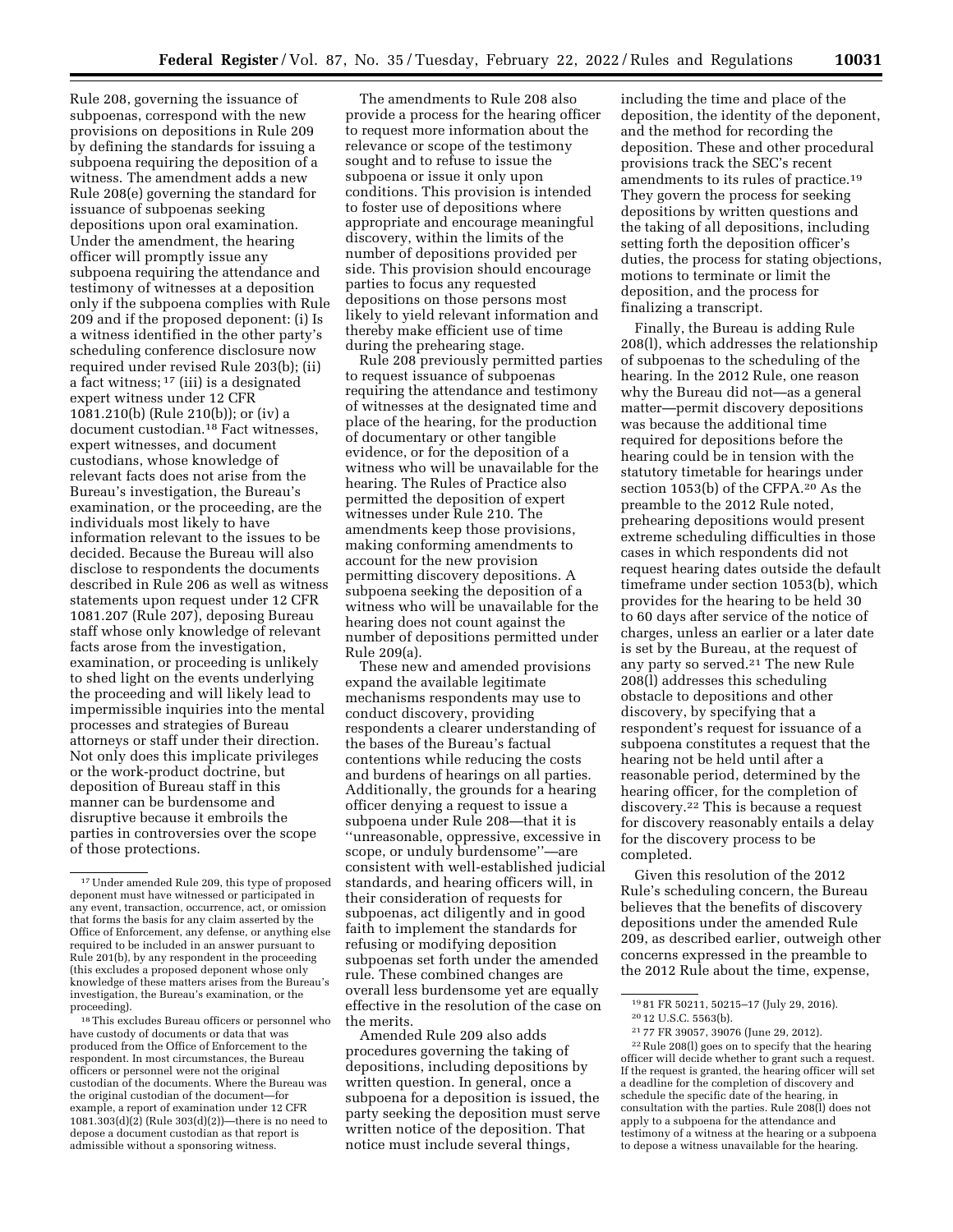and risk of collateral disputes arising from depositions.23

### *1081.211 Interlocutory Review*

The provision at 12 CFR 1081.211 (Rule 211) governs interlocutory review. Rule 211(e) previously included language that stated that interlocutory review is disfavored, and that the Director will grant a petition to review a hearing officer's ruling or order prior to the Director's consideration of a recommended decision only in extraordinary circumstances. The Bureau is simplifying this language to state only that interlocutory review is generally disfavored. This is because, although interlocutory review remains disfavored, the Bureau believes that there can be situations where interlocutory review can contribute to the efficiency of proceedings short of extraordinary circumstances.

# *1081.212 Dispositive Motions*

The Bureau is relocating the previous 12 CFR 1081.212(g) and (h) (Rule 212(g) and (h)), which addressed oral argument and decisions on dispositive motions, respectively, to form part of 12 CFR 1081.213 (Rule 213). Rule 213 is discussed in the next section of this section-by-section analysis.

Additionally, the Bureau is adopting a new Rule 212(g) to address the relationship of dispositive motions to the scheduling of the hearing, which is codified as Rule 212(g) but unrelated to the previous Rule  $212(g)$ . It is analogous to Rule 208(l), discussed above. It specifies that a respondent's filing of a dispositive motion constitutes a request that the hearing not be held until after the motion is resolved.24 This is because the filing of a dispositive motion, whose purpose is to avoid or limit the need for a hearing, reasonably entails a delay of that hearing so that the motion can be resolved.

## *1081.213 Rulings on Dispositive Motions*

The Bureau is amending Rule 213 to adopt a new procedure for rulings on dispositive motions, based on a procedure used by the Federal Trade Commission (FTC). The Bureau is also making related technical changes for clarity.

Under the Bureau's existing Rules of Practice, the Director ''may, at any time, direct that any matter be submitted to

him or her for review."<sup>25</sup> However, there was previously no specific procedure for the Director to exercise this discretion in the context of dispositive motions.

The new Rule 213(a) provides that the Director will either rule on a dispositive motion, refer the motion to the hearing officer, or rule on the motion in part and refer it in part. This is based on a similar process under the FTC's rules of practice.26 The Bureau agrees with the reasoning of the FTC when it adopted this process a decade ago. The FTC explained that the head of the agency has authority and expertise to rule initially on dispositive motions, and doing so can improve the quality of decision-making and expedite the proceeding.27 As the FTC further noted, an erroneous decision by an administrative law judge on a dispositive motion may lead to unnecessary briefing, hearing, and reversal, resulting in substantial costs and delay to the litigants.28 Adopting this process will give the Director the flexibility to decide whether a given dispositive motion would be most efficiently addressed by the hearing officer, with ultimate review by the Director, or simply by the Director.

The new Rule 213(b) provides that, if the Director rules on the motion, the Director must do so within 42 days following the expiration of the time for filing all responses and replies, unless there is good cause to extend the deadline. If the Director refers the motion to the hearing officer, the Director may set a deadline for the hearing officer to rule. This is based on the parallel timing requirements under the FTC's rules of practice.29 Previously, Rule 212(h) provided a 30-day timeframe for the hearing officer to decide dispositive motions, subject to extension.30 But the Bureau believes that the FTC's somewhat more flexible approach to timing is warranted, given that the Director must first decide whether or not to refer the motion to the hearing officer and also has other responsibilities as the head of the agency. The Bureau believes that the overall efficiency gains to adjudication

proceedings from the new process, as discussed above, should generally compensate for any delays associated with a more flexible deadline.

The new Rule 213(c) provides that, at the request of any party or on the Director or hearing officer's own motion, the Director or hearing officer (as applicable) may hear oral argument on a dispositive motion. Rule 213(c) is identical to the previous Rule 212(g), except that it is updated to reflect the fact that the Director would be the appropriate official to hear oral argument, if any, to the extent the Director is deciding the motion.

Finally, the new Rule 213(d) describes the types of rulings that the Director or hearing officer may make on a dispositive motion. It consolidates language from the previous Rules 212(h) and 213, with updates to reflect the fact that the Director may be the official who decides the motion, as well as other technical changes for clarity.

## *1081.400(a) Time Period for Filing Preliminary Findings and Conclusions*

Under the previous 12 CFR 1081.400(a) (Rule 400(a)), subject to possible extensions, the hearing officer was required to file a recommended decision no later than 90 days after the deadline for filing post-hearing responsive briefs pursuant to 12 CFR 1081.305(b) (Rule 305(b)) and in no event later than 300 days after filing of the notice of charges. The Bureau is amending the latter, 300-day interval to 360 days, in light of the amendments to Rule 209 that expand the opportunities for depositions. Additionally, as explained later in this section-bysection analysis, the Bureau is changing terminology from ''recommended decision'' to ''preliminary findings and conclusions'' throughout the Rules of Practice.

#### *1081.408 Issue Exhaustion*

The Bureau is adding a new 12 CFR 1081.408 (Rule 408) to address issue exhaustion.

As the Supreme Court has explained: ''Administrative review schemes commonly require parties to give the agency an opportunity to address an issue before seeking judicial review of that question.'' 31 These requirements can be ''creatures of statute or regulation'' or else are ''judicially created.'' 32 It is ''common for an agency's regulations to require issue exhaustion in administrative appeals. And when regulations do so, courts reviewing agency action regularly

<sup>23</sup> 77 FR 39057, 39076 (June 29, 2012).

<sup>24</sup>Rule 212(g) goes on to state that the hearing officer will decide whether to grant such a request. If the request is granted, the hearing officer will schedule the specific date of the hearing, in consultation with the parties.

<sup>25</sup> 12 CFR 1081.211(a).

<sup>26</sup> 16 CFR 3.22(a). This FTC provision does not specifically discuss a situation where the agency head rules on the motion in part and refers it in part. The Bureau has included language in Rule 213(a) to specifically discuss this situation.

<sup>27</sup> 74 FR 1803, 1809–10 (Jan. 13, 2009).

<sup>28</sup> *Id.* at 1809–10.

<sup>29</sup> 16 CFR 3.22(a). This FTC provision includes an interval of 45 days, but as discussed elsewhere in this section-by-section analysis the Bureau is generally adopting time intervals in increments of seven days.

<sup>30</sup>*See* 12 CFR 1081.115 (change of time limits).

<sup>31</sup>*Carr* v. *Saul,* 141 S. Ct. 1352, 1358 (2021). 32 *Id.*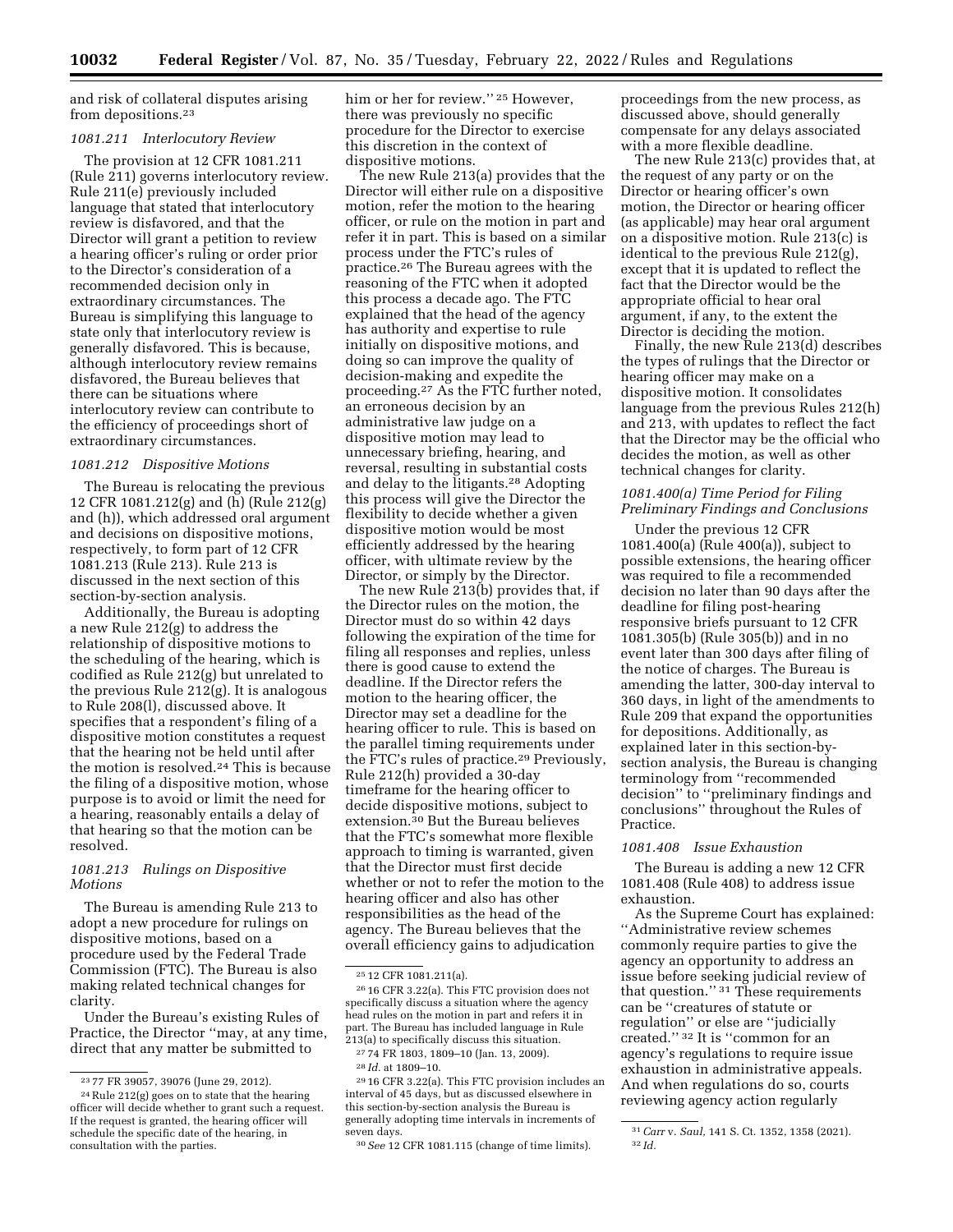ensure against the bypassing of that requirement by refusing to consider unexhausted issues.'' 33 Consistent with the Court's case law, the Administrative Conference of the United States has recommended that agencies address issue exhaustion requirements in their regulations.34

The Bureau is now adopting an express regulation on issue exhaustion. Section 1053 of the CFPA contemplates that the Bureau will conduct a proceeding to decide whether to issue a final order, and then parties may petition courts to review the Bureau's decision, based on the record that was before the Bureau.35 But if parties do not adequately present their arguments to the Bureau, it frustrates this statutory scheme. Accordingly, the Bureau believes that having procedures to address issue exhaustion in adjudication proceedings is important to carry out section 1053.36 The Bureau also notes that having express procedures on this subject should benefit both the Bureau and the parties, by avoiding any potential confusion about how parties must raise arguments in adjudication proceedings.

Rule 408(a) defines the new Rule 408's scope. It applies to any argument to support a party's case or defense, including any argument that could be a basis for setting aside Bureau action under 5 U.S.C. 706 or any other source of law. This broad scope ensures that the Bureau has the opportunity to consider any issue affecting its proceedings.

Rule 408(b) provides, first, that a party must raise an argument before the hearing officer, or else it is not preserved for later consideration by the Director. Second, a party must raise an argument before the Director, or else it is not preserved for later consideration by a court. This is consistent with the

36Section 1053(e), 12 U.S.C. 5563(e). The issue exhaustion provision is also independently authorized by section 1022(b)(1), 12 U.S.C. 5512(b)(1), based on either of two grounds. First, establishing orderly rules for issue exhaustion is appropriate to enable the Bureau to ''administer and carry out the purposes and objectives of'' section 1053, for the reasons discussed above and below. *Id.* Second, these issue-exhaustion rules ''prevent evasions'' of section 1053 and the Rules of Practice by some parties, who otherwise may not adequately present their arguments to the Bureau. *Id.; see Woodford* v. *Ngo,* 548 U.S. 81, 90 (2006) (explaining that ''exhaustion requirements are designed to deal with parties who do not want to exhaust'').

roles of the hearing officer and Director.<sup>37</sup>

Rule 408(c) provides that an argument must be raised in a manner that complies with the Rules of Practice and that provides a fair opportunity to consider the argument.

Finally, Rule 408(d) clarifies that the Director has discretion to consider an unpreserved argument, including by considering it in the alternative. It also clarifies that, if the Director considers an unpreserved argument in the alternative, the argument remains unpreserved. Because issue exhaustion requirements serve to protect the agency's processes, it is appropriate for the head of the agency to retain discretion to waive those issue exhaustion requirements in appropriate cases.38 If a party believes that there is good cause for the issue exhaustion requirements to not be applied in a particular context, the proper course is to timely request that the Director exercise this discretion. The Director may also do so on the Director's own initiative. On the other hand, if the Director merely considers an unpreserved argument in the alternative, that should not be construed as a waiver by the Director of the party's failure to appropriately raise the argument.

### *Global Technical Amendments*

In addition to the specific changes outlined above, the Bureau is making certain technical amendments throughout the Rules of Practice.

First, the Bureau is retitling the hearing officer's ''recommended decision'' as ''preliminary findings and conclusions.'' The Bureau believes that this title is more descriptive of this component of an adjudication proceeding. This is a terminological change, and preliminary findings and conclusions remain a recommended

38*See, e.g., Am. Farm Lines* v. *Black Ball Freight Serv.,* 397 U.S. 532, 539 (1970) (It ''is always within the discretion of . . . an administrative agency to relax or modify its procedural rules adopted for the orderly transaction of business before it when in a given case the ends of justice require it.'').

decision for purposes of the Administrative Procedure Act.

Second, the Bureau is making changes to ensure that the language of the Rules of Practice is gender inclusive. Third, consistent with the current Federal Rules of Civil Procedure, the Bureau is replacing use of the term ''shall'' with the terms ''must,'' ''may,'' ''will,'' or ''should,'' depending on the context, because the term ''shall'' can sometimes be ambiguous.39 Fourth, the amendments replace certain uses of the term ''the Bureau'' with either ''the Director,'' ''the Office of Administrative Adjudication,'' or ''the Office of Enforcement,'' in order to avoid ambiguity about which Bureau organ is being referenced. Fifth, as also discussed in the section-by-section analysis for Rule 114(a), the Bureau is adjusting various time periods in the Rules of Practice. Finally, the Bureau is making technical changes to requirements in 12 CFR 1081.111(a), 1081.113(d)(2), and 1081.405(e) (Rules 111(a), 113(d)(2), and 405(e)) regarding filing of certain papers by the hearing officer and Director and service of those papers by the Office of Administrative Adjudication.

# **IV. Section 1022(b)(2) Analysis**

In developing this rule, the Bureau has considered the rule's benefits, costs, and impacts in accordance with section 1022(b)(2)(A) of the CFPA.40 In addition, the Bureau has consulted or offered to consult with the prudential regulators and the FTC, including regarding consistency of this rule with any prudential, market, or systemic objectives administered by those agencies, in accordance with section 1022(b)(2)(B) of the CFPA.41

As with the 2012 Rule, this rule neither imposes obligations on consumers, nor is it expected to affect their access to consumer financial products or services. For purposes of this 1022(b)(2) analysis, the Bureau compares the effect of the rule against the baseline of the Rules of Practice as they currently exist, as established by the 2012 Rule and amended by the 2014 Rule.

The Rules of Practice amended by this rule are intended to provide an expeditious decision-making process. An expeditious decision-making process may benefit both consumers and

<sup>33</sup>*Sims* v. *Apfel,* 530 U.S. 103, 108 (2000) (internal citation omitted).

<sup>34</sup> 86 FR 6612, 6619 (Jan. 22, 2021) (recommendation 2.k).

<sup>35</sup>*See generally* section 1053(b), 12 U.S.C. 5563(b).

 $^{37}\mathrm{The}$  Bureau notes that in cases where Rule 408(b) interacts with the Bureau's revisions to Rule 213, it yields a common-sense result. If the Director rules on a dispositive motion under Rule 213 rather than referring it to the hearing officer, then the first sentence of Rule 408(b)—which normally requires parties to raise arguments before the hearing officer in the first instance—would be inapplicable to the Director's consideration of the motion. This is because the Director's ruling on the motion would not be ''later'' consideration by the Director after the hearing officer. On the other hand, the second sentence of Rule 408(b) would be applicable, and arguments not properly raised before the Director in briefing on the motion would not be preserved for later consideration by a court.

<sup>39</sup>Fed. R. Civ. P. 1, advisory committee's notes to 2007 amendment.

<sup>40</sup> 12 U.S.C. 5512(b)(2)(A).

<sup>41</sup> 12 U.S.C. 5512(b)(2)(B). Whether section 1022(b)(2)(A) and section 1022(b)(2)(A)(B) are applicable to this rule is unclear, but in order to inform the rulemaking more fully the Bureau performed the described analysis and consultations.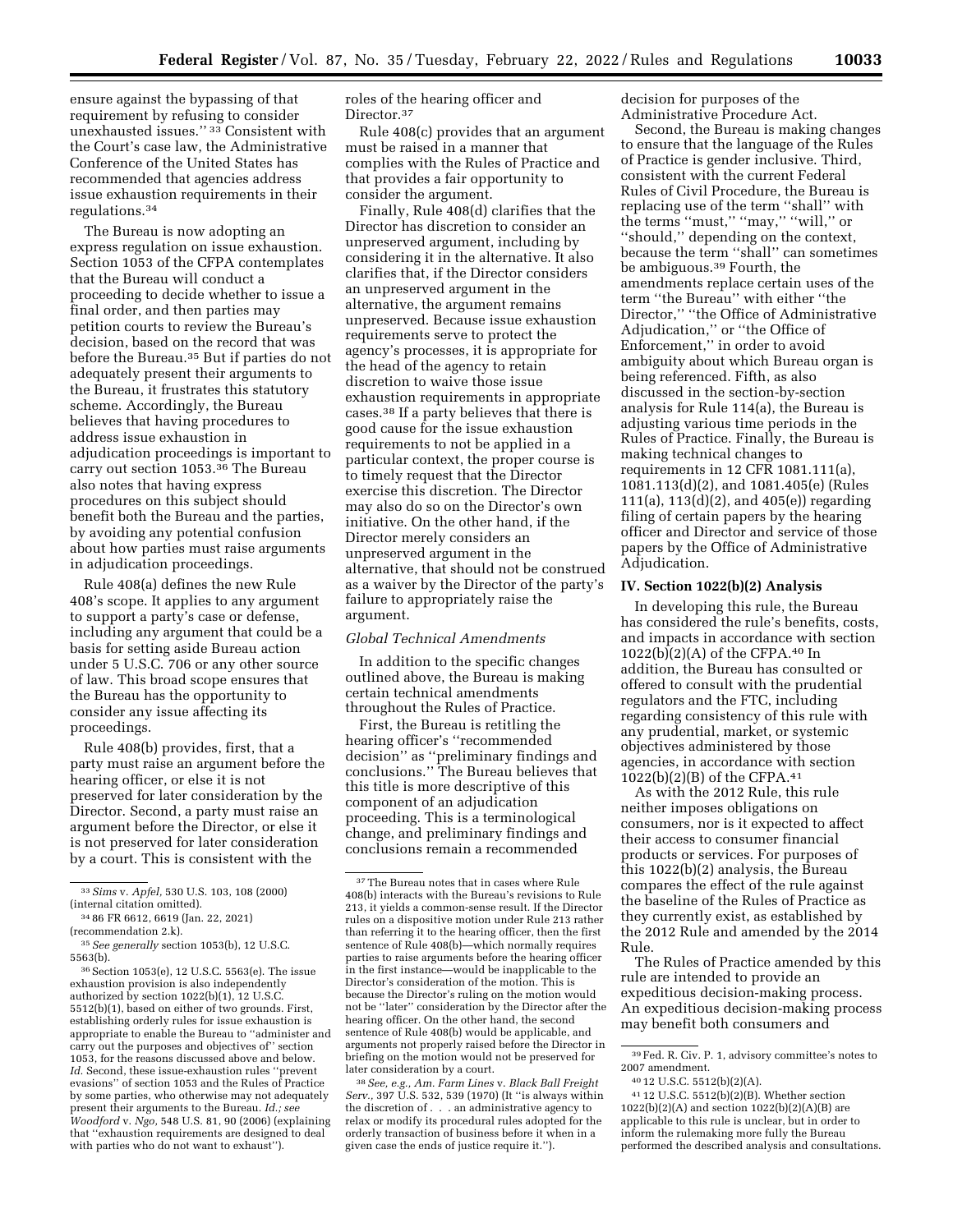covered persons to the extent that it is used in lieu of proceedings initiated in federal district court. A clear and efficient process for the conduct of adjudication proceedings benefits consumers by providing a systematic process for protecting them from unlawful behavior. At the same time, a more efficient process affords covered persons with a cost-effective way to have their cases heard. The 2012 Rule adopted an affirmative disclosure approach to fact discovery, pursuant to which the Bureau makes available to respondents the information obtained by the Office of Enforcement from persons not employed by the Bureau prior to the institution of proceedings, in connection with the investigation leading to the institution of proceedings that is not otherwise privileged or protected from disclosure. This affirmative disclosure obligation was intended to substitute for the traditional civil discovery process, which can be both time-consuming and expensive. By changing this process to allow for a limited number of depositions by both the Office of Enforcement and respondents, the rule will increase the cost of the process in both time and money, relative to the baseline. At the same time, to the extent that a limited number of depositions makes hearings proceed more efficiently, the rule may reduce costs. In addition, since promulgating the 2012 Rule, the Bureau has only brought two cases through the administrative adjudication process from start to finish. As such, the Bureau expects there to be few cases in the future that would have benefited from the more limited deposition procedure in the 2012 Rule. The Bureau expects the amended procedure to still be faster and less expensive than discovery through a Federal district court. To the extent that adding additional discovery enables more cases that would otherwise be initiated in Federal court to instead be initiated through the administrative adjudication process, both consumers and covered persons will benefit.

In addition, in the 1022(b)(2) analysis for the 2012 Rule, the Bureau stated that a benefit of the Rule was its similarity to existing rules of the prudential regulators, the FTC, and the SEC. The SEC has since amended its rules, and many of the changes in these amendments will align the Bureau's rules with the new SEC rules and those of other agencies. The Rule's similarity to other agencies' rules should further reduce the expense of administrative adjudication for covered persons.

Further, these amendments have no unique impact on insured depository

institutions or insured credit unions with less than \$10 billion in assets described in section 1026(a) of the CFPA. Finally, the amendments do not have a unique impact on rural consumers.

### **V. Regulatory Requirements**

As a rule of agency organization, procedure, or practice, this rule is exempt from the notice-and-comment rulemaking requirements of the Administrative Procedure Act.42 However, the Bureau is accepting comments on the rule. If, based on the comments, the Bureau decides to make further amendments, the Bureau requests comment on whether those amendments should apply to any adjudication proceedings that may be pending at that time.

Because no notice of proposed rulemaking is required, the Regulatory Flexibility Act does not require an initial or final regulatory flexibility analysis.43 Moreover, the Bureau's Director certifies that this rule will not have a significant economic impact on a substantial number of small entities. Therefore, an analysis is also not required for that reason.44 The rule imposes compliance burdens only on the handful of entities that are respondents in adjudication proceedings or third-party recipients of discovery requests. Some of the handful of affected entities may be small entities under the Regulatory Flexibility Act, but they would represent an extremely small fraction of small entities in consumer financial services markets. Accordingly, the number of small entities affected is not substantial.

The Bureau has also determined that this rule does not impose any new or revise any existing recordkeeping, reporting, or disclosure requirements on covered entities or members of the public that would be collections of information requiring approval by the Office of Management and Budget under the Paperwork Reduction Act.45

### **List of Subjects in 12 CFR Part 1081**

Administrative practice and procedure, Banks, Banking, Consumer protection, Credit unions, Law enforcement, National banks, Savings associations, Trade practices.

## **Authority and Issuance**

■ For the reasons set forth above, the Bureau revises 12 CFR part 1081 to read as follows:

# **PART 1081—RULES OF PRACTICE FOR ADJUDICATION PROCEEDINGS**

#### **Subpart A—General Rules**

- 
- 1081.100 Scope of the rules of practice.<br>1081.101 Expedition and fairness of Expedition and fairness of
	- proceedings.
- 1081.102 Rules of construction.<br>1081.103 Definitions.
- 
- 1081.103 Definitions<br>1081.104 Authority c Authority of the hearing officer.
- 1081.105 Assignment, substitution, performance, disqualification of hearing officer.
- 1081.106 Deadlines.
- 1081.107 Appearance and practice in
- adjudication proceedings.<br>1081.108 Good faith certifica
- 1081.108 Good faith certification.<br>1081.109 Conflict of interest. Conflict of interest.
- 
- 1081.110 Ex parte communication.<br>1081.111 Filing of papers. Filing of papers.
- 1081.112 Formal requirements as to papers
- filed.<br>1081.113
- 1081.113 Service of papers.<br>1081.114 Construction of tip
- 1081.114 Construction of time limits.<br>1081.115 Change of time limits.
- Change of time limits.
- 1081.116 Witness fees and expenses.
- 1081.117 Bureau's right to conduct
- examination, collect information. 1081.118 Collateral attacks on adjudication proceedings.
- 1081.119 Confidential information; protective orders.
- 1081.120 Settlement.
- 1081.121 Cooperation with other agencies.

#### **Subpart B—Initiation of Proceedings and Prehearing Rules**

- 1081.200 Commencement of proceeding and contents of notice of charges.
- 1081.201 Answer and disclosure statement and notification of financial interest.
- 1081.202 Amended pleadings.
- 1081.203 Scheduling conference.
- 1081.204 Consolidation, severance, or
- 
- bifurcation of proceedings.<br>1081.205 Non-dispositive mot Non-dispositive motions.
- 1081.206 Availability of documents for
- 
- inspection and copying.<br>1081.207 Production of wit 1081.207 Production of witness statements.<br>1081.208 Subpoenas.
- 
- 1081.208 Subpoenas.<br>1081.209 Depositions Depositions.
- 1081.210 Expert discovery.
- 
- 1081.211 Interlocutory review.<br>1081.212 Dispositive motions. Dispositive motions.
- 1081.213 Rulings on dispositive motions.
- 
- 1081.214 Prehearing conferences.<br>1081.215 Prehearing submissions. Prehearing submissions.
- 1081.216 Amicus participation.

#### **Subpart C—Hearings**

- 1081.300 Public hearings.
- Failure to appear.
- 1081.302 Conduct of hearings.
- 1081.303 Evidence.
- Record of the hearing.
- 1081.305 Post-hearing filings.
- 1081.306 Record in proceedings before hearing officer; retention of documents; copies.

# **Subpart D—Decision and Appeals**

- 1081.400 Preliminary findings and conclusions of the hearing officer.
- 1081.401 Transmission of documents to Director; record index; certification.

<sup>42</sup> 5 U.S.C. 553(b).

<sup>43</sup> 5 U.S.C. 603, 604.

<sup>44</sup> 5 U.S.C. 605(b).

<sup>45</sup> 44 U.S.C. 3501–3521.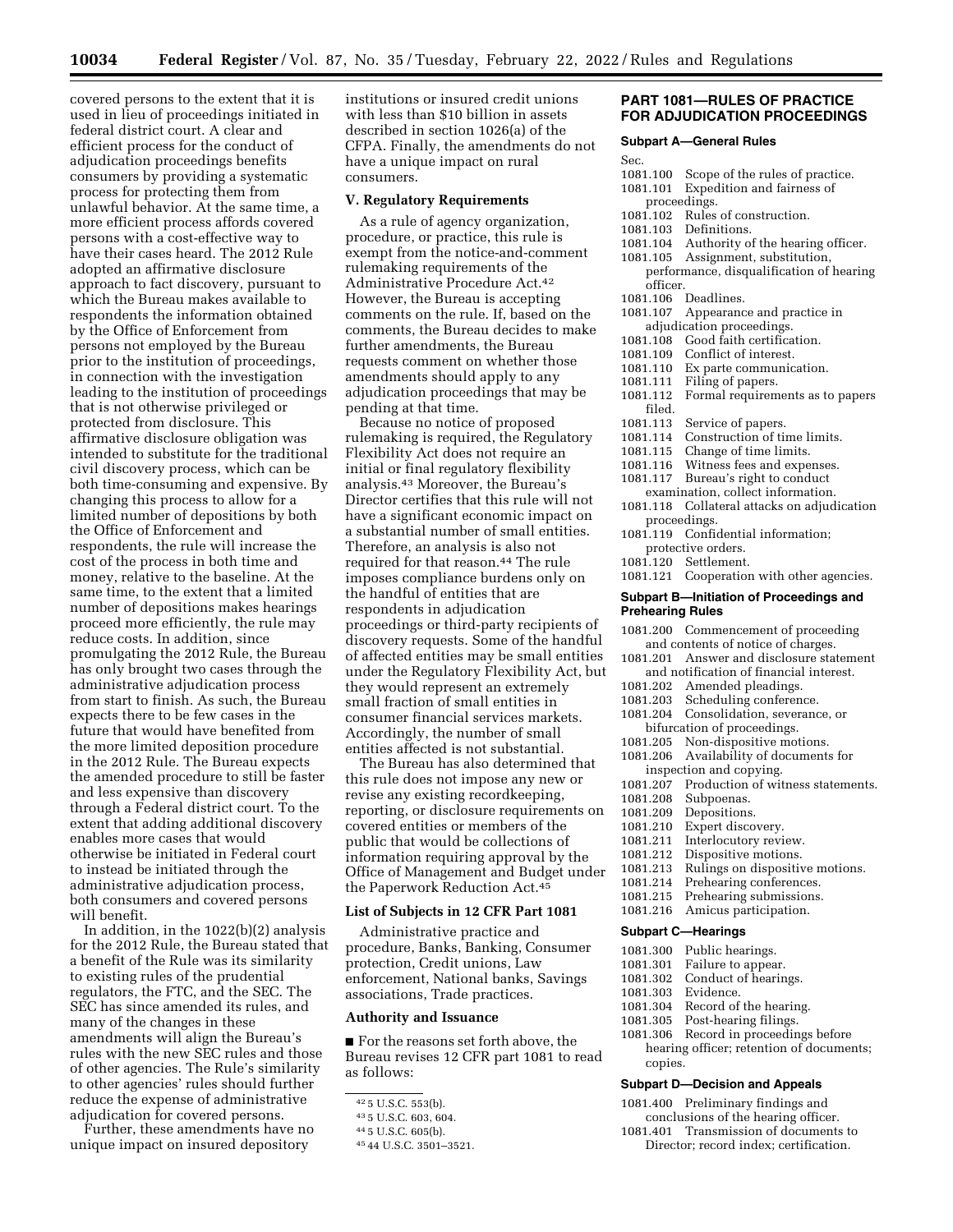1081.402 Notice of appeal; review by the Director.

1081.403 Briefs filed with the Director. 1081.404 Oral argument before the Director.

1081.405 Decision of the Director.<br>1081.406 Reconsideration. Reconsideration.

1081.407 Effective date; stays pending judicial review.

1081.408 Issue exhaustion.

### **Subpart E—Temporary Cease-and-Desist Proceedings**

1081.500 Scope.

1081.501 Basis for issuance, form, and service.

1081.502 Judicial review, duration. **Authority:** 12 U.S.C. 5512(b)(1), 5563(e).

# **Subpart A—General Rules**

#### **§ 1081.100 Scope of the rules of practice.**

This part prescribes rules of practice and procedure applicable to adjudication proceedings authorized by section 1053 of the Consumer Financial Protection Act of 2010 (12 U.S.C. 5563). The rules of practice in this part do not govern the conduct of Bureau investigations, investigational hearings or other proceedings that do not arise from proceedings after a notice of charges.

### **§ 1081.101 Expedition and fairness of proceedings.**

To the extent practicable, consistent with requirements of law, the Bureau's policy is to conduct such adjudication proceedings fairly and expeditiously. In the conduct of such proceedings, the hearing officer and counsel for all parties must make every effort at each stage of a proceeding to avoid delay. With the consent of the parties, the Director, at any time, or the hearing officer at any time prior to the filing of the hearing officer's preliminary findings and conclusions, may change any time limit prescribed by this part.

### **§ 1081.102 Rules of construction.**

For the purposes of this part:

(a) Any term in the singular includes the plural, and the plural includes the singular, if such use would be appropriate;

(b) Any use of a masculine, feminine, or neutral gender encompasses all three, if such use would be appropriate;

(c) Unless context requires otherwise, a party's counsel of record, if any, may, on behalf of that party, take any action required to be taken by the party; and

(d) To the extent this part uses terms defined by section 1002 of the Consumer Financial Protection Act of 2010 (12 U.S.C. 5481), such terms have the same meaning as set forth therein, unless defined differently by § 1081.103.

#### **§ 1081.103 Definitions.**

For the purposes of this part, unless explicitly stated to the contrary:

*Adjudication proceeding* means a proceeding conducted pursuant to section 1053 of the Consumer Financial Protection Act of 2010 (12 U.S.C. 5563) and intended to lead to the formulation of a final order other than a temporary order to cease and desist issued pursuant to section 1053(c) of that Act (12 U.S.C. 5563(c)).

*Bureau* means the Consumer Financial Protection Bureau.

*Chief hearing officer* means the hearing officer charged with assigning hearing officers to specific proceedings, in the event there is more than one hearing officer available to the Bureau.

*Counsel* means any person representing a party pursuant to § 1081.107.

*Decisional employee* means any employee of the Bureau who has not engaged in an investigative or prosecutorial role in a proceeding and who may assist the Director or the hearing officer, respectively, in preparing orders, preliminary findings and conclusions, decisions, and other documents under this part.

*Director* means the Director of the Bureau or a person authorized to perform the functions of the Director in accordance with the law.

*Enforcement counsel* means any individual who files a notice of appearance as counsel on behalf of the Office of Enforcement in an adjudication proceeding.

*Final order* means an order issued by the Bureau with or without the consent of the respondent, which has become final, without regard to the pendency of any petition for reconsideration or review.

*General Counsel* means the General Counsel of the Bureau or any Bureau employee to whom the General Counsel has delegated authority to act under this part.

*Hearing officer* means an administrative law judge or any other person duly authorized to preside at a hearing.

*Notice of charges* means the pleading that commences an adjudication proceeding, as described in § 1081.200, except that it does not include a stipulation and consent order under § 1081.200(d).

*Office of Administrative Adjudication*  means the office of the Bureau responsible for conducting adjudication proceedings.

*Office of Enforcement* means the office of the Bureau responsible for enforcement of Federal consumer

financial law or other laws enforceable by the Bureau.

*Party* means the Office of Enforcement, any person named as a party in any notice of charges issued pursuant to this part, and, to the extent applicable, any person who intervenes in the proceeding pursuant to § 1081.119(a) to seek a protective order.

*Person* means an individual, partnership, company, corporation, association (incorporated or unincorporated), trust, estate, cooperative organization, or other entity.

*Person employed by the Bureau*  means Bureau employees, contractors, agents, and others acting for or on behalf of the Bureau, or at its direction, including consulting experts.

*Respondent* means the party named in the notice of charges.

*State* means any State, territory, or possession of the United States, the District of Columbia, the Commonwealth of Puerto Rico, the Commonwealth of the Northern Mariana Islands, Guam, American Samoa, or the United States Virgin Islands or any federally recognized Indian tribe, as defined by the Secretary of the Interior under section 104(a) of the Federally Recognized Indian Tribe List Act of 1994, 25 U.S.C. 479a–1(a).

# **§ 1081.104 Authority of the hearing officer.**

(a) *General rule.* The hearing officer will have all powers necessary to conduct a proceeding in a fair and impartial manner and to avoid unnecessary delay. No provision of this part may be construed to limit the powers of the hearing officers provided by the Administrative Procedure Act, 5 U.S.C. 556, 557.

(b) *Powers.* The powers of the hearing officer include but are not limited to the power:

(1) To administer oaths and affirmations;

(2) To issue subpoenas, subpoenas *duces tecum,* and protective orders, as authorized by this part, and to quash or modify any such subpoenas or orders;

(3) To take depositions or cause depositions to be taken;

(4) To receive relevant evidence and to rule upon the admission of evidence and offers of proof;

(5) To regulate the course of a proceeding and the conduct of parties and their counsel;

(6) To reject written submissions that materially fail to comply with the requirements of this part, and to deny confidential status to documents and testimony without prejudice until a party complies with all relevant rules of this chapter;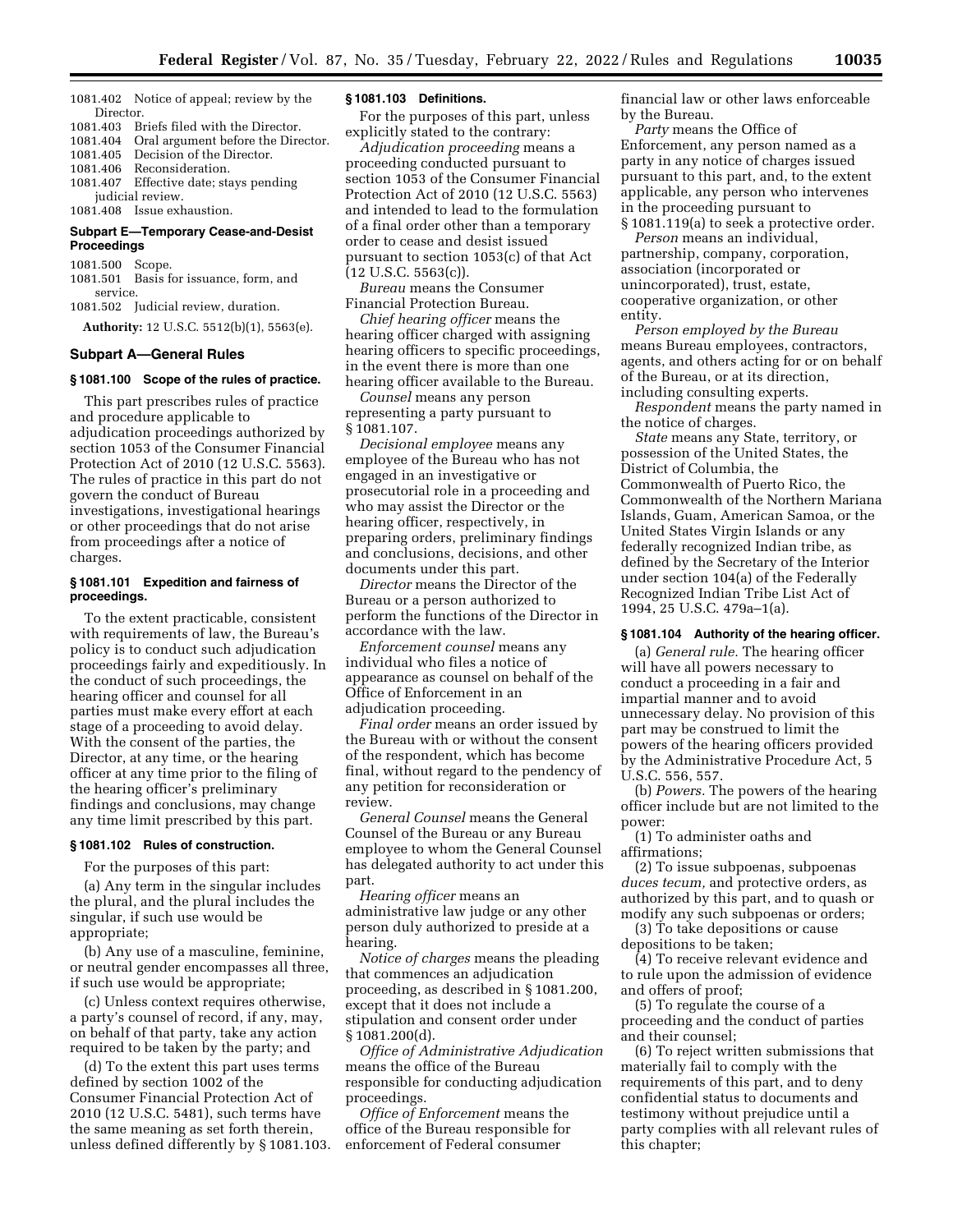(7) To hold conferences for settlement, simplification of the issues, or any other proper purpose and require the attendance at any such conference of at least one representative of each party who has authority to negotiate concerning the resolution of issues in controversy;

(8) To inform the parties as to the availability of one or more alternative means of dispute resolution, and to encourage the use of such methods;

(9) To certify questions to the Director for the Director's determination in accordance with the rules of this part;

(10) To consider and rule upon, as justice may require, all procedural and other motions appropriate in adjudication proceedings;

(11) To issue and file preliminary findings and conclusions;

(12) To recuse oneself by motion made by a party or on the hearing officer's own motion;

(13) To issue such sanctions against parties or their counsel as may be necessary to deter repetition of sanctionable conduct or comparable conduct by others similarly situated, as provided for in this part or as otherwise necessary to the appropriate conduct of hearings and related proceedings, provided that no sanction will be imposed before providing the sanctioned person an opportunity to show cause why no such sanction should issue; and

(14) To do all other things necessary and appropriate to discharge the duties of a presiding officer.

#### **§ 1081.105 Assignment, substitution, performance, disqualification of hearing officer.**

(a) *How assigned.* In the event that more than one hearing officer is available to the Bureau for the conduct of proceedings under this part, the presiding hearing officer will be designated by the chief hearing officer, who will notify the parties of the hearing officer designated.

(b) *Interference.* Hearing officers will not be subject to the supervision or direction of, or responsible to, any officer, employee, or agent engaged in the performance of investigative or prosecuting functions for the Bureau, and all direction by the Bureau to the hearing officer concerning any adjudication proceedings must appear in and be made part of the record.

(c) *Disqualification of hearing officers.*  (1) When a hearing officer deems the hearing officer disqualified to preside in a particular proceeding, the hearing officer must issue a notice stating that the hearing officer is withdrawing from

the matter and setting forth the reasons therefore.

(2) Any party who has a reasonable, good faith basis to believe that a hearing officer has a personal bias, or is otherwise disqualified from hearing a case, may make a motion to the hearing officer that the hearing officer withdraw. The motion must be accompanied by an affidavit setting forth the facts alleged to constitute grounds for disqualification. Such motion must be filed at the earliest practicable time after the party learns, or could reasonably have learned, of the alleged grounds for disqualification. If the hearing officer does not disqualify the hearing officer within 14 days, the hearing officer must certify the motion to the Director pursuant to § 1081.211, together with any statement the hearing officer may wish to have considered by the Director. The Director must promptly determine the validity of the grounds alleged, either directly or on the report of another hearing officer appointed to conduct a hearing for that purpose, and will either direct the reassignment of the matter or confirm the hearing officer's continued role in the matter.

(d) *Unavailability of hearing officer.* If the hearing officer withdraws or is otherwise unable to perform the duties of the hearing officer, the chief hearing officer or the Director will designate another hearing officer to serve.

# *§ 1081.106 Deadlines*

The deadlines for action by the hearing officer established by §§ 1081.203, 1081.205, 1081.211, 1081.212, and 1081.400, or elsewhere in this part, confer no substantive rights on respondents.

### **§ 1081.107 Appearance and practice in adjudication proceedings.**

(a) *Appearance before the Bureau or a hearing officer*—(1) *By attorneys.* Any member in good standing of the bar of the highest court of any State may represent others before the Bureau if such attorney is not currently suspended or debarred from practice before the Bureau or by a court of the United States or of any State.

(2) *By non-attorneys.* So long as such individual is not currently suspended or debarred from practice before the Bureau:

(i) An individual may appear on the individual's own behalf;

(ii) A member of a partnership may represent the partnership;

(iii) A duly authorized officer of a corporation, trust, or association may represent the corporation, trust, or association; and

(iv) A duly authorized officer or employee of any government unit, agency, or authority may represent that unit, agency, or authority.

(3) *Notice of appearance.* Any individual acting as counsel on behalf of a party, including Enforcement counsel, must file a notice of appearance at or before the time that the individual submits papers or otherwise appears on behalf of a party in the adjudication proceeding. The notice of appearance must include a written declaration that the individual is currently qualified as provided in paragraph (a)(1) or (2) of this section and is authorized to represent the particular party, and if applicable, must include the attorney's jurisdiction of admission or qualification, attorney identification number, and a statement by the appearing attorney attesting to the attorney's good standing within the legal profession. By filing a notice of appearance on behalf of a party in an adjudication proceeding, the counsel agrees and represents that counsel is authorized to accept service on behalf of the represented party and that, in the event of withdrawal from representation, counsel will, if required by the hearing officer, continue to accept service until a new counsel has filed a notice of appearance or until the represented party indicates that the party will proceed on a pro se basis. The notice of appearance must provide the representative's email address, telephone number, and business address and, if different from the representative's addresses, electronic or other address at which the represented party may be served.

(b) *Sanctions.* Dilatory, obstructionist, egregious, contemptuous, or contumacious conduct at any phase of any adjudication proceeding may be grounds for exclusion or suspension of counsel from the proceeding. An order imposing a sanction must describe the sanctioned conduct and explain the basis for the sanction.

(c) *Standards of conduct; disbarment.*  (1) All attorneys practicing before the Bureau must conform to the standards of ethical conduct required by the bars of which the attorneys are members.

(2) If for good cause shown, the Director believes that any attorney is not conforming to such standards, or that an attorney or counsel to a party has otherwise engaged in conduct warranting disciplinary action, the Director may issue an order requiring such person to show cause why the attorney should not be suspended or disbarred from practice before the Bureau. The alleged offender will be granted due opportunity to be heard in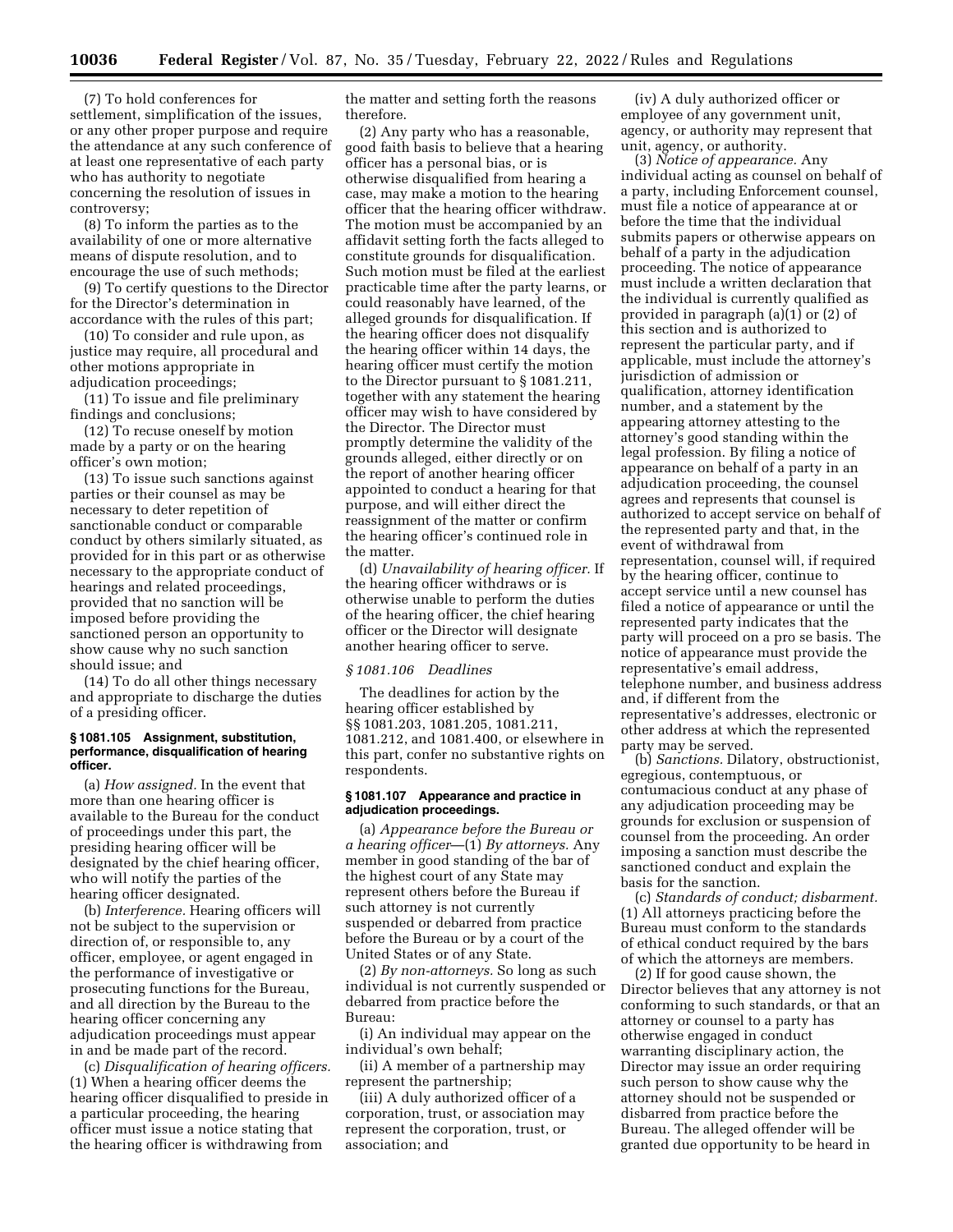the alleged offender's own defense and may be represented by counsel. Thereafter, if warranted by the facts, the Director may issue against the attorney or counsel an order of reprimand, suspension, or disbarment.

### **§ 1081.108 Good faith certification.**

(a) *General requirement.* Every filing or submission of record following the issuance of a notice of charges must be signed by at least one counsel of record in counsel's individual name and must state counsel's address, email address, and telephone number. A party who acts as the party's own counsel must sign the party's individual name and state the party's address, email address, and telephone number on every filing or submission of record. Papers filed by electronic transmission may be signed with an "/s/" notation, which will be deemed the signature of the party or representative whose name appears below the signature line.

(b) *Effect of signature.* (1) The signature of counsel or a party constitutes a certification that: The counsel or party has read the filing or submission of record; to the best of one's knowledge, information, and belief formed after reasonable inquiry, the filing or submission of record is well-grounded in fact and is warranted by existing law or a good faith argument for the extension, modification, or reversal of existing law; and the filing or submission of record is not made for any improper purpose, such as to harass or to cause unnecessary delay or needless increase in the cost of litigation.

(2) If a filing or submission of record is not signed, the hearing officer must strike the filing or submission of record, unless it is signed promptly after the omission is called to the attention of the filer.

(c) *Effect of making oral motion or argument.* The act of making any oral motion or oral argument by any counsel or party constitutes a certification that to the best of one's knowledge, information, and belief formed after reasonable inquiry, one's statements are well-grounded in fact and are warranted by existing law or a good faith argument for the extension, modification, or reversal of existing law, and are not made for any improper purpose, such as to harass or to cause unnecessary delay or needless increase in the cost of litigation.

(d) *Sanctions.* Counsel or a party that fails to abide by the requirements of this section may be subject to sanctions pursuant to § 1081.104(b)(13).

# **§ 1081.109 Conflict of interest.**

(a) *Conflict of interest in representation.* No person may appear as counsel for another person in an adjudication proceeding if it reasonably appears that such representation may be materially limited by that counsel's responsibilities to a third person or by the counsel's own interests. The hearing officer may take corrective measures at any stage of a proceeding to cure a conflict of interest in representation, including the issuance of an order limiting the scope of representation or disqualifying an individual from appearing in a representative capacity for the duration of the proceeding.

(b) *Certification and waiver.* If any person appearing as counsel represents two or more parties to an adjudication proceeding or also represents a nonparty on a matter relevant to an issue in the proceeding, counsel must certify in writing at the time of filing the notice of appearance required by § 1081.107(a)(3):

(1) That the counsel has personally and fully discussed the possibility of conflicts of interest with each such party and non-party; and

(2) That each such party and/or nonparty waives any right it might otherwise have had to assert any known conflicts of interest or to assert any conflicts of interest during the course of the proceeding.

### **§ 1081.110 Ex parte communication.**

(a) *Definitions.* (1) For purposes of this section, *ex parte communication*  means any material oral or written communication relevant to the merits of an adjudication proceeding that was neither on the record nor on reasonable prior notice to all parties that takes place between:

(i) An interested person not employed by the Bureau (including such person's counsel); and

(ii) The hearing officer handling the proceeding, the Director, or a decisional employee.

(2) A request for status of the proceeding does not constitute an ex parte communication.

(3) *Pendency of an adjudication proceeding* means the time from when the Bureau issues a notice of charges, unless the person responsible for the communication has knowledge that a notice of charges will be issued, in which case the pendency of an adjudication will commence at the time of that person's acquisition of such knowledge, or from when an order by a court of competent jurisdiction remanding a Bureau decision and order for further proceedings becomes effective, until the time the Director

enters a final decision and order in the proceeding and the time permitted to seek reconsideration of that decision and order has elapsed. For purposes of this section, an order of remand by a court of competent jurisdiction is deemed to become effective when the Bureau's right to petition for review or for a writ of certiorari has lapsed without a petition having been filed, or when such a petition has been denied. If a petition for reconsideration of a Bureau decision is filed pursuant to § 1081.406, the matter will be considered to be a pending adjudication proceeding until the time the Bureau enters an order disposing of the petition.

(b) *Prohibited ex parte communications.* During the pendency of an adjudication proceeding, except to the extent required for the disposition of ex parte matters as authorized by law or as otherwise authorized by this part:

(1) No interested person not employed by the Bureau will make or knowingly cause to be made to the Director, or to the hearing officer, or to any decisional employee, an ex parte communication; and

(2) The Director, the hearing officer, or any decisional employee will not make or knowingly cause to be made to any interested person not employed by the Bureau any ex parte communication.

(c) *Procedure upon occurrence of ex parte communication.* If an ex parte communication prohibited by paragraph (b) of this section is received by the hearing officer, the Director, or any decisional employee, that person must cause all such written communications (or, if the communication is oral, a memorandum stating the substance of the communication) to be placed on the record of the proceeding and served on all parties. All other parties to the proceeding will have an opportunity, within 14 days of receipt of service of the ex parte communication, to file responses thereto and to recommend any sanctions, in accordance with paragraph (d) of this section, that they believe to be appropriate under the circumstances.

(d) *Sanctions*—(1) *Adverse action on claim.* Upon receipt of an ex parte communication knowingly made or knowingly caused to be made by a party and prohibited by paragraph (b) of this section, the Director or hearing officer, as appropriate, may, to the extent consistent with the interests of justice and the policy of the underlying statutes, require the party to show cause why the party's claim or interest in the proceeding should not be dismissed, denied, disregarded, or otherwise adversely affected on account of such violation.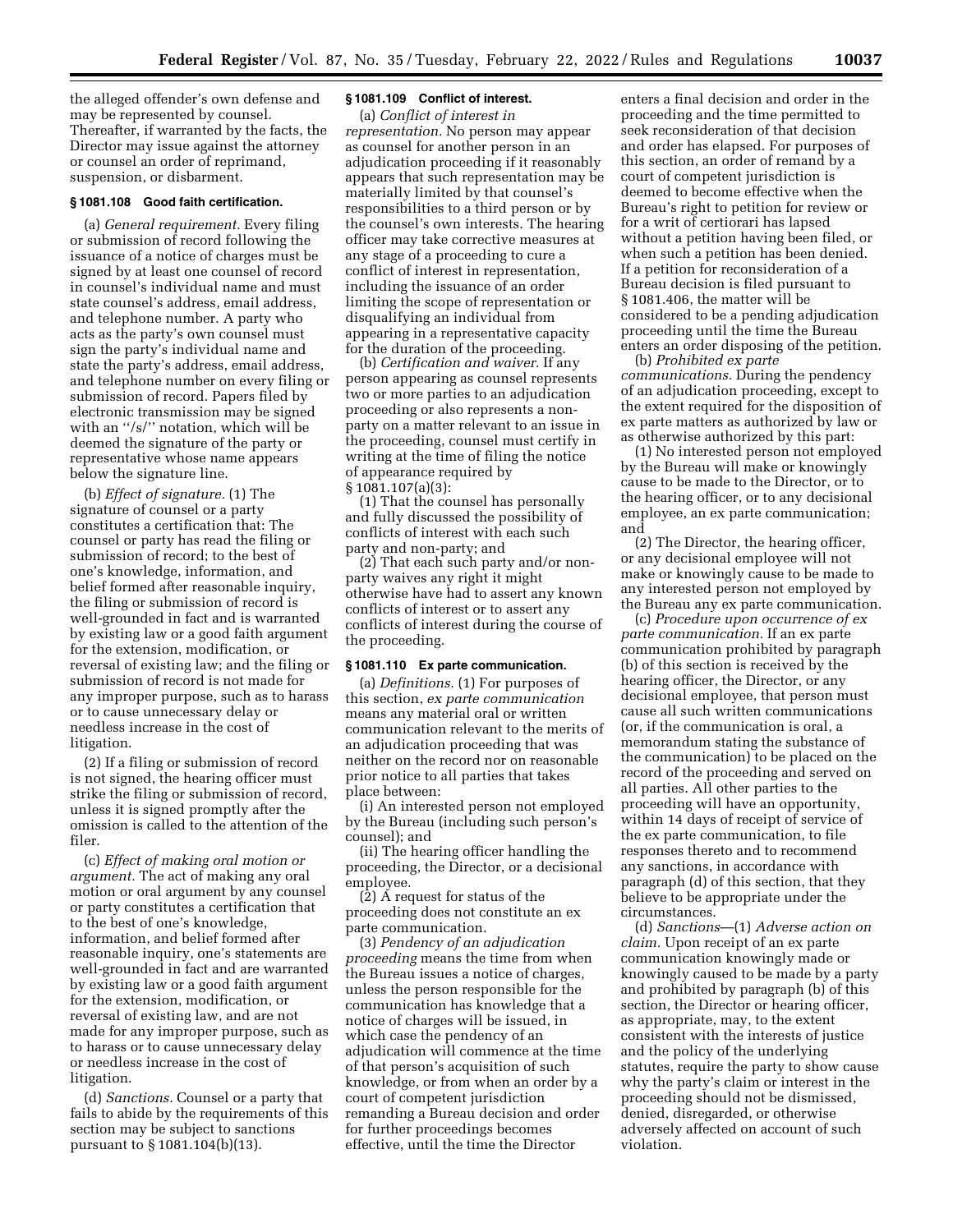(2) *Discipline of persons practicing before the Bureau.* The Director may, to the extent not prohibited by law, censure, suspend, or revoke the privilege to practice before the Bureau of any person who makes, or solicits the making of, an unauthorized ex parte communication.

(e) *Separation of functions.* Except to the extent required for the disposition of ex parte matters as authorized by law, the hearing officer may not consult a person or party on any matter relevant to the merits of the adjudication, unless upon notice and opportunity for all parties to participate. An employee or agent engaged in the performance of investigative or prosecuting functions for the Bureau in a case, other than the Director, may not, in that or a factually related case, participate or advise in the decision, preliminary findings and conclusions, or agency review of the preliminary findings and conclusions, except as witness or counsel in public proceedings.

### **§ 1081.111 Filing of papers.**

(a) *Filing.* The following papers must be filed by parties in an adjudication proceeding: The notice of charges, proof of service of the notice of charges, notices of appearance, answer, the disclosure statement required under § 1081.201(e), motion, brief, request for issuance or enforcement of a subpoena, response, opposition, reply, notice of appeal, or petition for reconsideration. The hearing officer or Director (as applicable) will file all written orders, rulings, notices, or requests. Any papers required to be filed must be filed with the Office of Administrative Adjudication, except as otherwise provided in this section.

(b) *Manner of filing.* Unless otherwise specified by the Director or the hearing officer, filing may be accomplished by:

(1) Electronic transmission in accordance with guidance issued by the Office of Administrative Adjudication; or

(2) Any of the following methods if respondent demonstrates, in accordance with guidance issued by the Office of Administrative Adjudication, that electronic filing is not practicable:

(i) Personal delivery;

(ii) Delivery to a reliable commercial courier service or overnight delivery service; or

(iii) Mailing the papers through the U.S. Postal Service by First Class Mail, Registered Mail, Certified Mail or Express Mail.

(c) *Papers filed in an adjudication proceeding are presumed to be public.*  Unless otherwise ordered by the Director or the hearing officer, all papers

filed in connection with an adjudication proceeding are presumed to be open to the public. The Bureau may provide public access to and publish any papers filed in an adjudication proceeding except if there is a pending motion for a protective order filed pursuant to § 1081.119, or if there is an order from the Director, hearing officer, or a Federal court authorizing the confidential treatment of the papers filed.

### **§ 1081.112 Formal requirements as to papers filed.**

(a) *Form.* All papers filed by parties must:

(1) Set forth the name, address, telephone number, and email address of the counsel or party making the filing;

(2) Be double-spaced (except for single-spaced footnotes and singlespaced indented quotations) and printed or typewritten on 81⁄2 x 11 inch paper in 12-point or larger font;

(3) Include at the head of the paper, or on a title page, a caption setting forth the title of the case, the docket number of the proceeding, and a brief descriptive title indicating the purpose of the paper;

(4) Be paginated with margins at least one inch wide; and

(5) If filed by other than electronic means, be stapled, clipped, or otherwise fastened in a manner that lies flat when opened.

(b) *Signature.* All papers must be dated and signed as provided in § 1081.108.

(c) *Number of copies.* Unless otherwise specified by the Director or the hearing officer, one copy of all documents and papers must be filed if filing is by electronic transmission. If filing is accomplished by any other means, an original and one copy of all documents and papers must be filed, except that only one copy of transcripts of testimony and exhibits must be filed.

(d) *Authority to reject document for filing.* The Office of Administrative Adjudication or the hearing officer may reject a document for filing that materially fails to comply with this part.

(e) *Sensitive personal information.*  Sensitive personal information means an individual's Social Security number, taxpayer identification number, financial account number, credit card or debit card number, driver's license number, State-issued identification number, passport number, date of birth (other than year), and any sensitive health information identifiable by individual, such as an individual's medical records. Sensitive personal information must not be included in, and must be redacted or omitted from, filings unless the person filing the paper determines that such information is relevant or otherwise necessary for the conduct of the proceeding. If the person filing a paper determines the sensitive personal information contained in the paper is relevant or necessary to the proceeding, the person must file the paper in accordance with paragraph (f) of this section, including filing an expurgated copy of the paper with the sensitive personal information redacted.

(f) *Confidential treatment of information in certain filings.* A party seeking confidential treatment of information contained in a filing must contemporaneously file either a motion requesting such treatment in accordance with § 1081.119 or a copy of the order from the Director, hearing officer, or Federal court authorizing such confidential treatment. The filing must comply with any applicable order of the Director or hearing officer and must be accompanied by:

(1) A complete, sealed copy of the documents containing the materials as to which confidential treatment is sought, with the allegedly confidential material clearly marked as such, and with the first page of the document labeled ''Under Seal.'' If the movant seeks or has obtained a protective order against disclosure to other parties as well as the public, copies of the documents will not be served on other parties; and

(2) An expurgated copy of the materials as to which confidential treatment is sought, with the allegedly confidential materials redacted. The redacted version must indicate any omissions with brackets or ellipses, and its pagination and depiction of text on each page must be identical to that of the sealed version.

(g) *Certificate of service.* Any papers filed in an adjudication proceeding must contain proof of service on all other parties or their counsel in the form of a statement of the date and manner of service and of the names of the persons served, certified by the person who made service. The certificate of service must be affixed to the papers filed and signed in accordance with § 1081.108.

# **§ 1081.113 Service of papers.**

(a) *When required.* In every adjudication proceeding, each paper required to be filed by § 1081.111 must be served upon each party in the proceeding in accordance with the provisions of this section; provided, however, that absent an order to the contrary, no service is required for motions which are to be heard ex parte.

(b) *Upon a person represented by counsel.* Whenever service is required to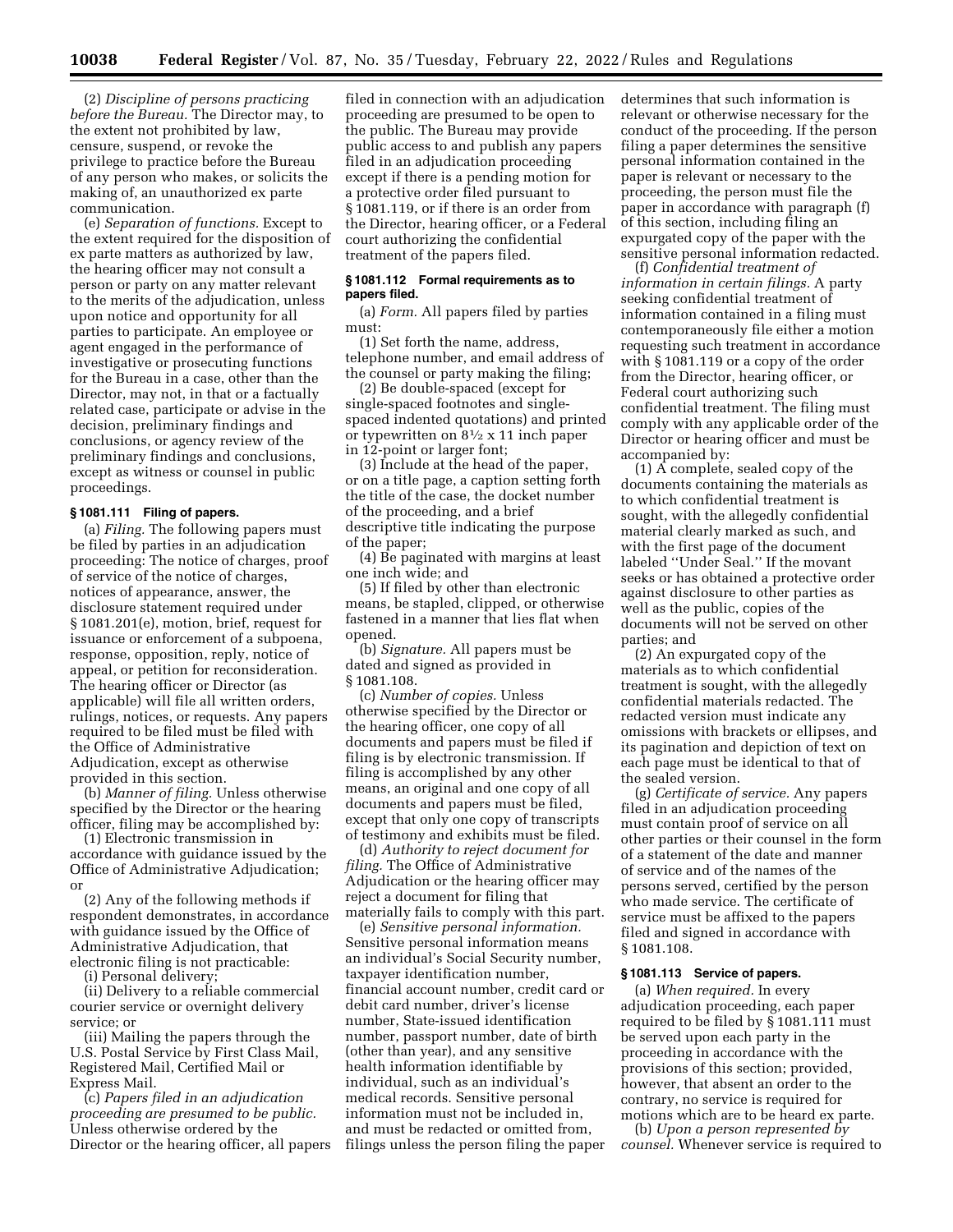be made upon a person represented by counsel who has filed a notice of appearance pursuant to § 1081.107(a)(3), service shall be made pursuant to paragraph (c) of this section upon counsel, unless service upon the person represented is ordered by the Director or the hearing officer, as appropriate.

(c) *Method of service.* Except as provided in paragraph (d) of this section or as otherwise ordered by the hearing officer or the Director, service must be made by delivering a copy of the filing by one of the following methods:

(1) Transmitting the papers by electronic transmission where the persons so serving each other have consented to service by specified electronic transmission and provided the Bureau and the parties with notice of the means for service by electronic transmission (*e.g.,* email address or facsimile number);

(2) Handing a copy to the person required to be served; or leaving a copy at the person's office with a clerk or other person in charge thereof, or, if there is no one in charge, leaving it in a conspicuous place therein; or, if the office is closed or the person to be served has no office, leaving it at the person's dwelling or usual place of abode with some person of suitable age and discretion then residing therein;

(3) Mailing the papers through the U.S. Postal Service by First Cass Mail, Registered Mail, Certified Mail or Express Mail delivery addressed to the person; or

(4) Sending the papers through a third-party commercial courier service or express delivery service.

(d) *Service of certain papers by the Office of Enforcement or the Office of Administrative Adjudication*—(1) *Service of a notice of charges by the Office of Enforcement*—(i) *To individuals.* Notice of a proceeding shall be made to an individual by delivering a copy of the notice of charges to the individual or to an agent authorized by appointment or by law to receive such notice. Delivery, for purposes of this paragraph (d)(1)(i), means handing a copy of the notice to the individual; or leaving a copy at the individual's office with a clerk or other person in charge thereof; or leaving a copy at the individual's dwelling house or usual place of abode with some person of suitable age and discretion then residing therein; or sending a copy of the notice addressed to the individual through the U.S. Postal Service by Registered Mail, Certified Mail or Express Mail delivery, or by third-party commercial carrier, for overnight delivery and obtaining a confirmation of receipt.

(ii) *To corporations or entities.* Notice of a proceeding must be made to a person other than a natural person by delivering a copy of the notice of charges to an officer, managing or general agent, or any other agent authorized by appointment or law to receive such notice, by any method specified in paragraph (d)(1)(i) of this section.

(iii) *Upon persons registered with the Bureau.* In addition to any other method of service specified in paragraph  $(d)(1)(i)$  or  $(ii)$  of this section, notice may be made to a person currently registered with the Bureau by sending a copy of the notice of charges addressed to the most recent business address shown on the person's registration form by U.S. Postal Service certified, registered, or Express Mail and obtaining a confirmation of receipt or attempted delivery.

(iv) *Upon persons in a foreign country.* Notice of a proceeding to a person in a foreign country may be made by any method specified in paragraph (d)(1) of this section, or by any other method reasonably calculated to give notice, provided that the method of service used is not prohibited by the law of the foreign country.

(v) *Record of service.* The Office of Enforcement will maintain and file a record of service of the notice of charges on parties, identifying the party given notice, the method of service, the date of service, the address to which service was made, and the person who made service. If service is made in person, the certificate of service must state, if available, the name of the individual to whom the notice of charges was given. If service is made by U.S. Postal Service Registered Mail, Certified Mail, or Express Mail, the Office of Enforcement will maintain the confirmation of receipt or attempted delivery. If service is made to an agent authorized by appointment to receive service, the certificate of service must be accompanied by evidence of the appointment.

(vi) *Waiver of service.* In lieu of service as set forth in paragraph (d)(1)(i) or (ii) of this section, the party may be provided a copy of the notice of charges by First Class Mail or other reliable means if a waiver of service is obtained from the party and placed in the record.

(2) *Service of papers by the Office of Administrative Adjudication.* Unless otherwise ordered by the hearing officer or Director, the Office of Administrative Adjudication must serve papers filed by the hearing officer or Director promptly on each party pursuant to any method of service authorized under paragraph (c) or (d)(1) of this section. Unless

otherwise ordered by the hearing officer or Director, if a party is represented by counsel who has filed a notice of appearance pursuant to § 1081.107(a)(3), the Office of Administrative Adjudication serves that party by serving its counsel.

## **§ 1081.114 Construction of time limits.**

(a) *General rule.* In computing any time period prescribed by this part, by order of the Director or a hearing officer, or by any applicable statute, exclude the day of the event that triggers the period, count every day, including intermediate Saturdays, Sundays, and Federal holidays, and include the last day of the period unless it is a Saturday, Sunday, or Federal holiday as set forth in 5 U.S.C. 6103(a). When the last day is a Saturday, Sunday, or Federal holiday, the period runs until the end of the next day that is not a Saturday, Sunday, or Federal holiday.

(b) *When papers are deemed to be filed or served.* Filing and service are deemed to be effective:

(1) In the case of personal service or same day commercial courier delivery, upon actual receipt by person served;

(2) In the case of overnight commercial delivery service, Express Mail delivery, First Class Mail, Registered Mail, or Certified Mail, upon deposit in or delivery to an appropriate point of collection; or

(3) In the case of electronic transmission, upon transmission.

(c) *Calculation of time for service and filing of responsive papers.* Whenever a time limit is measured by a prescribed period from the service of any notice or paper, the applicable time limits are calculated as follows:

(1) If service is made by First Class Mail, Registered Mail, or Certified Mail, add three calendar days to the prescribed period;

(2) If service is made by Express Mail or overnight delivery service, add one calendar day to the prescribed period; or

(3) If service is made by electronic transmission, add one calendar day to the prescribed period.

### **§ 1081.115 Change of time limits.**

(a) *Generally.* Except as otherwise provided by law, the hearing officer may, in any proceeding before him or her, for good cause shown, extend the time limits prescribed by this part or by any notice or order issued in the proceedings. After appeal to the Director pursuant to § 1081.402, the Director may grant extensions of the time limits for good cause shown. Extensions may be granted on the motion of a party after notice and opportunity to respond is afforded all non-moving parties or on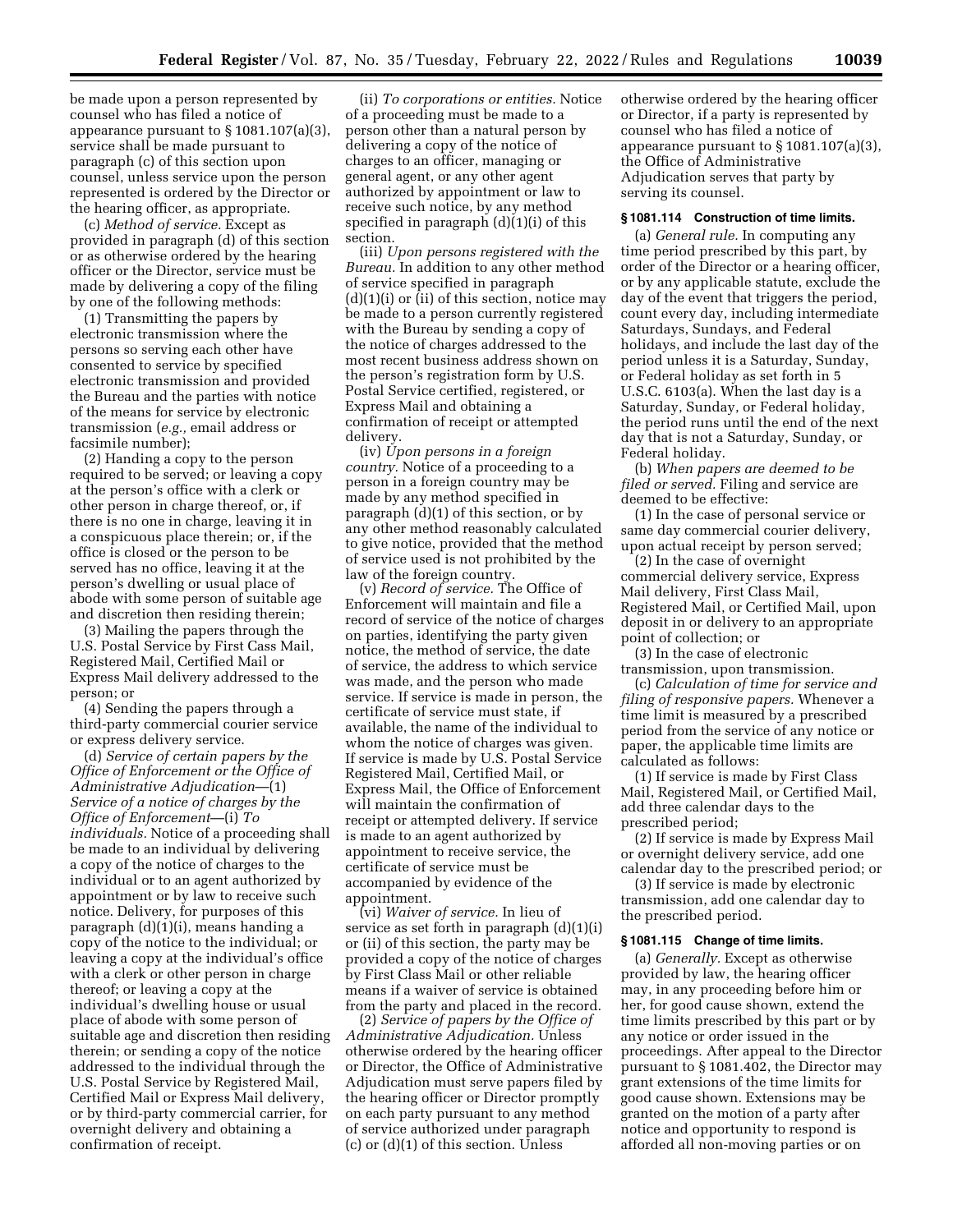the Director's or the hearing officer's own motion, as appropriate.

(b) *Considerations in determining whether to extend time limits or grant postponements, adjournments and extensions.* Motions for extensions of time filed pursuant to paragraph (a) of this section are generally disfavored. In determining whether to grant any motions, the Director or hearing officer, as appropriate, will consider, in addition to any other relevant factors:

(1) The length of the proceeding to date;

(2) The number of postponements, adjournments or extensions already granted;

(3) The stage of the proceedings at the time of the motion;

(4) The impact of the motion on the hearing officer's ability to complete the proceeding in the time specified by § 1081.400(a); and

(5) Any other matters as justice may require.

(c) *Time limit.* Postponements, adjournments, or extensions of time for filing papers may not exceed 21 days unless the Director or the hearing officer, as appropriate, states on the record or sets forth in a written order the reasons why a longer period of time is necessary.

(d) *No effect on deadline for preliminary findings and conclusions.*  The granting of any extension of time pursuant to this section does not affect any deadlines set pursuant to § 1081.400(a).

### **§ 1081.116 Witness fees and expenses.**

Respondents must pay to witnesses subpoenaed for testimony or depositions on their behalf the same fees for attendance and mileage as are paid in the United States district courts in proceedings in which the United States is a party, provided that, in the case of a deposition subpoena addressed to a party, no witness fees or mileage need be paid. Fees for witnesses must be tendered in advance by any respondent requesting the issuance of a subpoena, except that fees and mileage need not be tendered in advance where the Office of Enforcement is the party requesting the subpoena. The Bureau must pay to witnesses subpoenaed for testimony or depositions on behalf of the Office of Enforcement the same fees for attendance and mileage as are paid in the United States district courts in proceedings in which the United States is a party, but the Bureau need not tender such fees in advance.

### **§ 1081.117 Bureau's right to conduct examination, collect information.**

Nothing contained in this part limits in any manner the right of the Bureau

to conduct any examination, inspection, or visitation of any person, to conduct or continue any form of investigation authorized by law, to collect information in order to monitor the market for risks to consumers in the offering or provision of consumer financial products or services, or to otherwise gather information in accordance with law.

### **§ 1081.118 Collateral attacks on adjudication proceedings.**

Unless a court of competent jurisdiction, or the Director for good cause, so directs, if an interlocutory appeal or collateral attack is brought in any court concerning all or any part of an adjudication proceeding, the challenged adjudication proceeding will continue without regard to the pendency of that court proceeding. No default or other failure to act as directed in the adjudication proceeding within the times prescribed in this part will be excused based on the pendency before any court of any interlocutory appeal or collateral attack.

# **§ 1081.119 Confidential information; protective orders.**

(a) *Rights of third parties.* Any party that intends to disclose information obtained from a third party that is subject to a claim of confidentiality must provide notice to the third party at least seven days prior to the proposed disclosure of such information. In response to such notice, the third party may consent to the disclosure of such information, which may be conditioned on the entry of an appropriate protective order, or may intervene in the proceeding for the limited purpose of moving for a protective order pursuant to this section. Any written filing by a party that contains such confidential information must be accompanied by a certification that proper notice was provided. The act of making any oral motion or oral argument by any counsel or party which contains such confidential information constitutes a certification that proper notice was provided. A third party wishing to intervene for purposes of protecting its confidential information may file a single motion, in conformity with all applicable rules, setting forth the basis of both the third party's right to intervene and the basis for the protective order, in conformity with paragraph (b) of this section.

(b) *Procedure.* In any adjudication proceeding, a party, including a third party who has intervened pursuant to paragraph (a) of this section, may file a motion requesting a protective order to limit from disclosure to other parties or to the public documents or testimony that contain confidential information. The motion should include a general summary or extract of the documents or testimony without revealing confidential details, and a copy of the proposed protective order. A motion for confidential treatment of documents should be filed in accordance with § 1081.112(f), and all other applicable rules of this chapter.

(c) *Basis for issuance.* Documents and testimony introduced in a public hearing, or filed in connection with an adjudication proceeding, are presumed to be public. A motion for a protective order will be granted:

(1) Upon a finding that public disclosure will likely result in a clearly defined, serious injury to the party or third party requesting confidential treatment;

(2) After finding that the material constitutes sensitive personal information, as defined in § 1081.112(e);

(3) If all parties, including third parties to the extent their information is at issue, stipulate to the entry of a protective order; or

(4) Where public disclosure is prohibited by law.

(d) *Requests for additional information supporting confidentiality.*  The hearing officer may require a movant under paragraph (b) of this section to furnish in writing additional information with respect to the grounds for confidentiality. Failure to supply the information so requested within seven days from the date of receipt by the movant of a notice of the information required will be deemed a waiver of the objection to public disclosure of that portion of the documents to which the additional information relates, unless the hearing officer otherwise orders for good cause shown at or before the expiration of such seven-day period.

(e) *Confidentiality of documents pending decision.* Pending a determination of a motion under this section, the documents as to which confidential treatment is sought and any other documents that would reveal the confidential information in those documents will be maintained under seal and may be disclosed only in accordance with orders of the hearing officer. Any order issued in connection with a motion under this section will be public unless the order would disclose information as to which a protective order has been granted, in which case that portion of the order that would reveal the protected information will be nonpublic.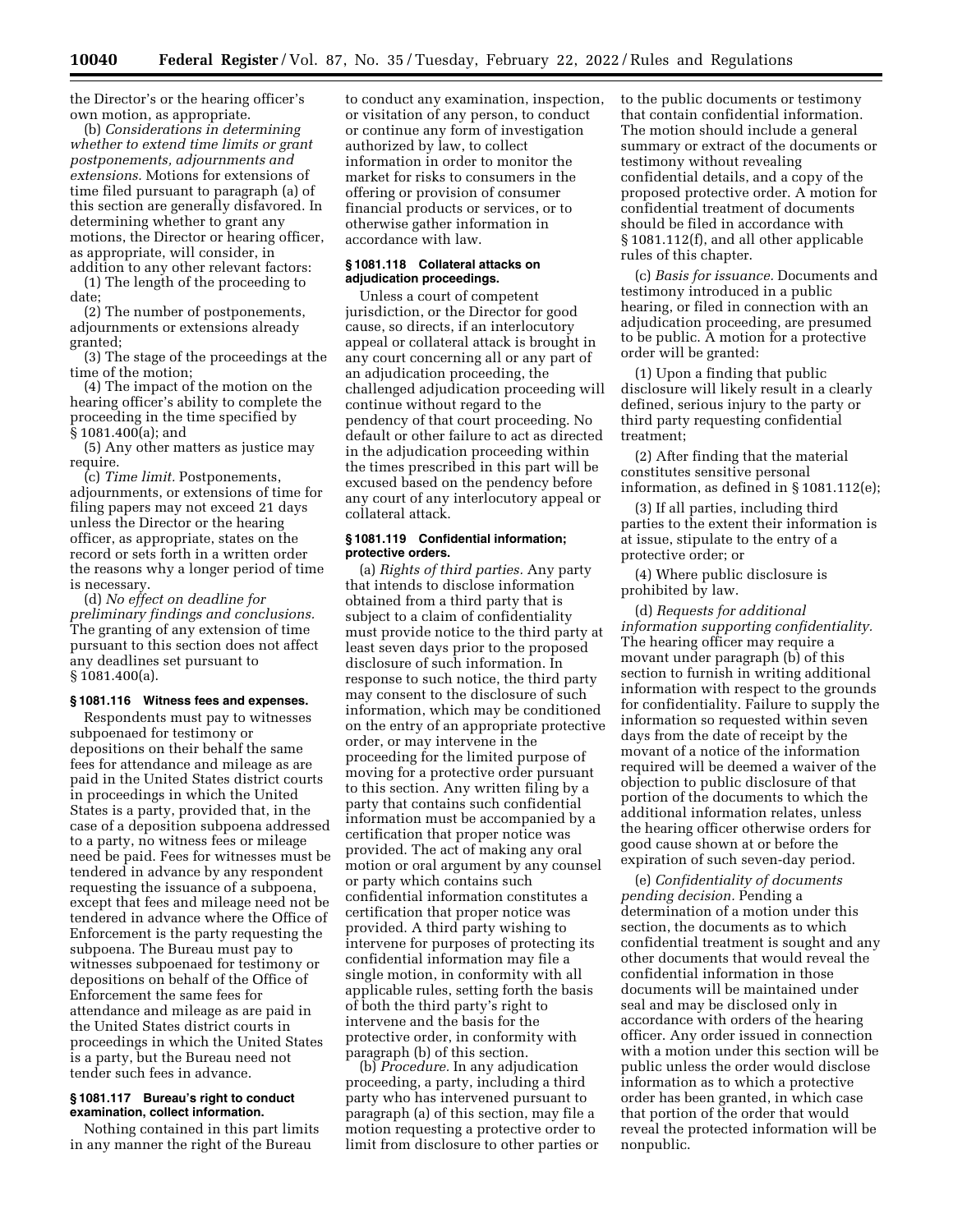#### **§ 1081.120 Settlement.**

(a) *Availability.* Any respondent in an adjudication proceeding instituted under this part, may, at any time, propose in writing an offer of settlement.

(b) *Procedure.* An offer of settlement must state that it is made pursuant to this section; must recite or incorporate as a part of the offer the provisions of paragraphs (c)(3) and (4) of this section; must be signed by the person making the offer, not by counsel; and must be submitted to enforcement counsel.

(c) *Consideration of offers of settlement.* (1) Offers of settlement will be considered when time, the nature of the proceedings, and the public interest permit.

(2) Any settlement offer will be presented to the Director with a recommendation, except that, if the recommendation is unfavorable, the offer will not be presented to the Director unless the person making the offer so requests.

(3) By submitting an offer of settlement, the person making the offer waives, subject to acceptance of the offer:

(i) All hearings pursuant to the statutory provisions under which the proceeding has been instituted;

(ii) The filing of proposed findings of fact and conclusions of law;

(iii) Proceedings before, and preliminary findings and conclusions by, a hearing officer;

(iv) All post-hearing procedures;

(v) Judicial review by any court; and

(vi) Any objection to the jurisdiction of the Bureau under section 1053 of the Consumer Financial Protection Act of 2010 (12 U.S.C. 5563).

(4) By submitting an offer of settlement the person further waives:

(i) Such provisions of this part or other requirements of law as may be construed to prevent any Bureau employee from participating in the preparation of, or advising the Director as to, any order, opinion, finding of fact, or conclusion of law to be entered pursuant to the offer; and

(ii) Any right to claim bias or prejudgment by the Director based on the consideration of or discussions concerning settlement of all or any part of the proceeding.

(5) If the Director rejects the offer of settlement, the person making the offer will be notified of the Director's action and the offer of settlement will be deemed withdrawn. The rejected offer will not constitute a part of the record in any proceeding against the person making the offer, provided, however, that rejection of an offer of settlement does not affect the continued validity of waivers pursuant to paragraph (c)(4) of this section with respect to any discussions concerning the rejected offer of settlement.

(d) *Consent orders.* If the Director accepts the offer of settlement, all terms and conditions of a settlement entered into under this section will be recorded in a written stipulation signed by each settling respondent, and a consent order concluding the proceeding as to the settling respondents. The stipulation and consent order must be filed pursuant to § 1081.111, and must recite or incorporate as a part of the stipulation the provisions of paragraphs (c)(3) and (4) of this section. The Director will then issue a consent order, which will be a final order concluding the proceeding as to the settling respondents.

### **§ 1081.121 Cooperation with other agencies.**

It is the policy of the Bureau to cooperate with other governmental agencies to avoid unnecessary overlap or duplication of regulatory functions.

# **Subpart B—Initiation of Proceedings and Prehearing Rules**

### **§ 1081.200 Commencement of proceeding and contents of notice of charges.**

(a) *Commencement of proceeding.* A proceeding governed by subparts A through D of this part is commenced when the Bureau, through the Office of Enforcement, files a notice of charges in accordance with § 1081.111. The notice of charges must be served by the Office of Enforcement upon the respondent in accordance with § 1081.113(d)(1).

(b) *Contents of a notice of charges.*  The notice of charges must set forth:

(1) The legal authority for the proceeding and for the Bureau's jurisdiction over the proceeding;

(2) A statement of the matters of fact and law showing that the Bureau is entitled to relief;

(3) A proposed order or request for an order granting the relief sought;

(4) The time and place of the hearing as required by law or regulation;

(5) The time within which to file an answer as required by law or regulation;

(6) That the answer must be filed and served in accordance with subpart A of this part; and

(7) The docket number for the adjudication proceeding.

(c) *Publication of notice of charges.*  Unless otherwise ordered by the Director, the notice of charges will be given general circulation by release to the public, by publication on the Bureau's website and, where directed by the hearing officer or the Director, by

publication in the **Federal Register**. The Bureau may publish any notice of charges after 14 days from the date of service except if there is a pending motion for a protective order filed pursuant to § 1081.119.

(d) *Commencement of proceeding through a consent order.*  Notwithstanding paragraph (a) of this section, where the parties agree to settlement before the filing of a notice of charges, a proceeding may be commenced by filing a stipulation and consent order. The stipulation and consent order must be filed pursuant to § 1081.111. The stipulation must contain the information required under § 1081.120(d), and the consent order must contain the information required under paragraphs (b)(1) and (2) of this section. The proceeding will be concluded upon issuance of the consent order by the Director.

(e) *Voluntary dismissal*—(1) *Without an order.* The Office of Enforcement may voluntarily dismiss an adjudication proceeding without an order entered by a hearing officer by filing either:

(i) A notice of dismissal before the respondent(s) serves an answer; or

(ii) A stipulation of dismissal signed by all parties who have appeared.

(2) *Effect.* Unless the notice or stipulation states otherwise, the dismissal is without prejudice, and does not operate as an adjudication on the merits.

#### **§ 1081.201 Answer and disclosure statement and notification of financial interest.**

(a) *Time to file answer.* Within 14 days of service of the notice of charges, respondent must file an answer as designated in the notice of charges.

(b) *Content of answer.* An answer must specifically respond to each paragraph or allegation of fact contained in the notice of charges and must admit, deny, or state that the party lacks sufficient information to admit or deny each allegation of fact. A statement of lack of information has the effect of a denial. Denials must fairly meet the substance of each allegation of fact denied; general denials are not permitted. When a respondent denies part of an allegation, that part must be denied and the remainder specifically admitted. Any allegation of fact in the notice of charges which is not denied in the answer is deemed admitted for purposes of the proceeding. A respondent is not required to respond to the portion of a notice of charges that constitutes the request for relief or proposed order. A respondent must affirmatively state in the answer any avoidance or affirmative defense,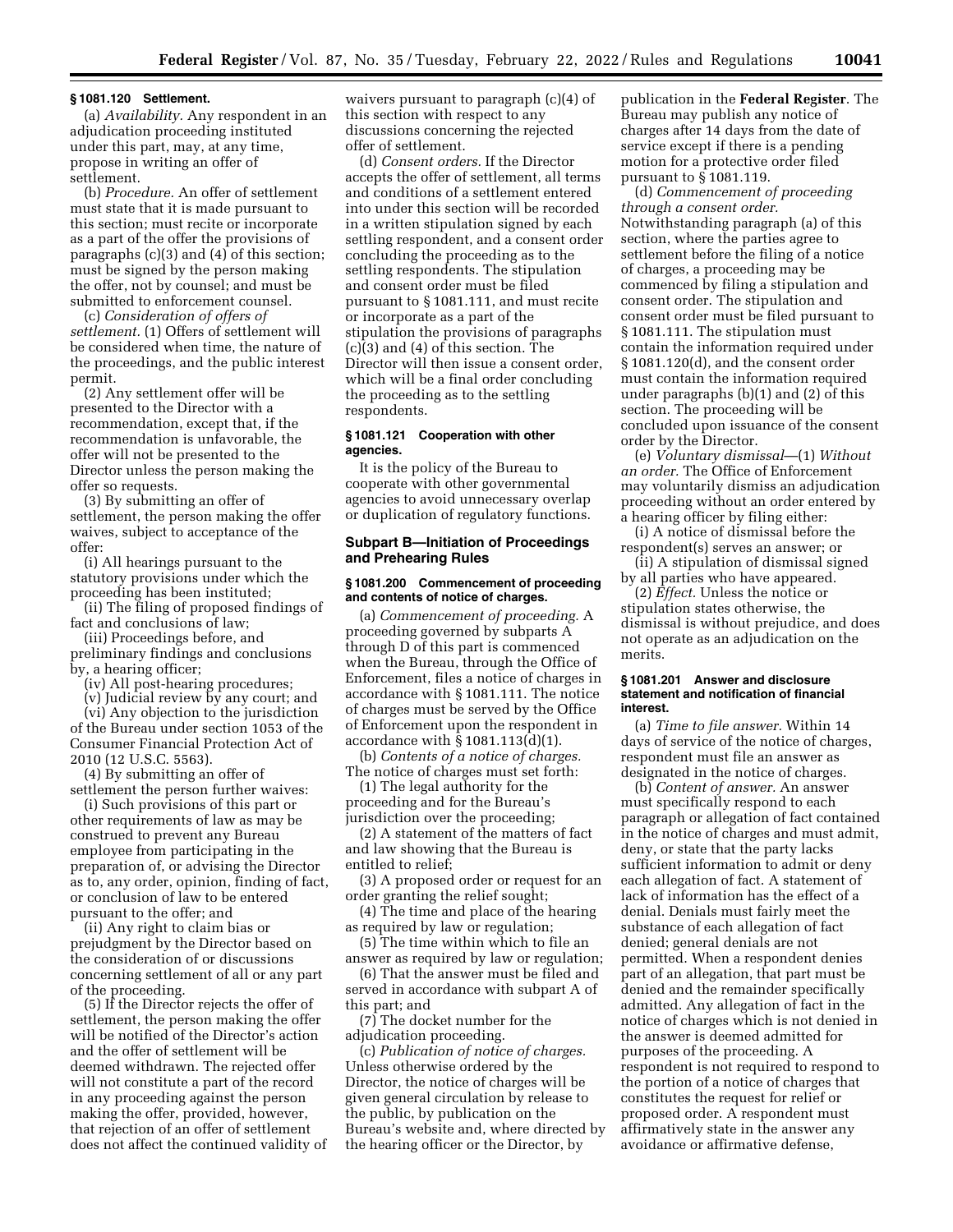including but not limited to res judicata and statute of limitations. Failure to do so will be deemed a waiver.

(c) *If the allegations of the notice of charges are admitted.* If the respondent elects not to contest the allegations of fact set forth in the notice of charges, the answer will consist of a statement that the respondent admits all the material allegations to be true. Such an answer constitutes a waiver of hearings as to the facts alleged in the notice of charges, and together with the notice of charges will provide a record basis on which the hearing officer will issue preliminary findings and conclusions, containing appropriate findings and conclusions and a proposed order disposing of the proceeding. In such an answer, the respondent may, however, reserve the right to submit proposed findings of fact and conclusions of law under § 1081.305.

(d) *Default.* (1) Failure of a respondent to file an answer within the time provided will be deemed to constitute a waiver of the respondent's right to appear and contest the allegations of the notice of charges and to authorize the hearing officer, without further notice to the respondent, to find the facts to be as alleged in the notice of charges and to enter preliminary findings and conclusions containing appropriate findings and conclusions. In such cases, respondent will have no right to appeal pursuant to § 1081.402, but must instead proceed pursuant to paragraph (d)(2) of this section.

(2) A motion to set aside a default must be made within a reasonable time, state the reasons for the failure to appear or defend, and specify the nature of the proposed defense in the proceeding. In order to prevent injustice and on such conditions as may be appropriate, the hearing officer, at any time prior to the filing of the preliminary findings and conclusions, or the Director, at any time, may for good cause shown set aside a default.

(e) *Disclosure statement and notification of financial interest*—(1) *Who must file; contents.* A respondent, nongovernmental intervenor, or nongovernmental amicus must file a disclosure statement and notification of financial interest that:

(i) Identifies any parent corporation, any publicly owned corporation owning ten percent or more of its stock, and any publicly owned corporation not a party to the proceeding that has a financial interest in the outcome of the proceeding and the nature of that interest; or

(ii) States that there are no such corporations.

(2) *Time for filing; supplemental filing.* A respondent, nongovernmental intervenor, or nongovernmental amicus must:

(i) File the disclosure statement with its first appearance, pleading, motion, response, or other request addressed to the hearing officer or the Bureau; and

(ii) Promptly file a supplemental statement if any required information changes.

#### **§ 1081.202 Amended pleadings.**

(a) *Amendments before the hearing.*  The notice of charges, answer, or any other pleading may be amended or supplemented only with the opposing party's written consent or leave of the hearing officer. The respondent must answer an amended notice of charges within the time remaining for the respondent's answer to the original notice of charges, or within 14 days after service of the amended notice of charges, whichever is later, unless the hearing officer orders otherwise for good cause.

(b) *Amendments to conform to the evidence.* When issues not raised in the notice of charges or answer are tried at the hearing by express or implied consent of the parties, they will be treated in all respects as if they had been raised in the notice of charges or answer, and no formal amendments are required. If evidence is objected to at the hearing on the ground that it is not within the issues raised by the notice of charges or answer, the hearing officer may admit the evidence when admission is likely to assist in adjudicating the merits of the action and the objecting party fails to satisfy the hearing officer that the admission of such evidence would unfairly prejudice that party's action or defense upon the merits. The hearing officer may grant a continuance to enable the objecting party to meet such evidence.

## **§ 1081.203 Scheduling conference.**

(a) *Meeting of the parties before scheduling conference.* As early as practicable before the scheduling conference described in paragraph (e) of this section, counsel for the parties must meet to discuss the nature and basis of their claims and defenses and the possibilities for a prompt settlement or resolution of the case. The parties must also discuss and agree, if possible, on the matters set forth in paragraph (e) of this section.

(b) *Scheduling conference disclosure.*  After the meeting required in paragraph (a) of this section and at least seven days prior to the scheduling conference described in paragraph (e) of this section, the parties must exchange a

scheduling conference disclosure, which must be signed by the party or by the party's attorney if one has appeared on behalf of the party. The scheduling conference disclosure must include:

(1) A factual summary of the case, a summary of all factual and legal issues in dispute, and a summary of all factual and legal bases supporting each defense; and

(2) The following information about the evidence that the party may present at the hearing other than solely for impeachment:

(i) The name, address, and telephone number of each witness, together with a summary of the witness's anticipated testimony; and

(ii) An identification of each document or other exhibit, including summaries of other evidence, along with a copy of each document or exhibit identified unless the document or exhibit has already been produced to the other party.

(c) *Duty to supplement.* A party must supplement or correct the scheduling conference disclosure in a timely manner if the party acquires other information that it intends to rely upon at a hearing.

(d) *Failure to disclose—harmless error.* In the event that information required to be disclosed in the scheduling conference disclosure is not disclosed, no rehearing or redecision of a proceeding already heard or decided will be required unless the other party establishes that the failure to disclose was not harmless error.

(e) *Scheduling conference.* Within 21 days of service of the notice of charges or such other time as the parties and hearing officer may agree, counsel for all parties must appear before the hearing officer in person at a specified time and place or by electronic means for the purpose of scheduling the course and conduct of the proceeding. This meeting is called a *scheduling conference.* At the scheduling conference, counsel for the parties must be prepared to address:

(1) Determination of the dates and location of the hearing, including, in proceedings under section 1053(b) of the Consumer Financial Protection Act of 2010 (12 U.S.C. 5563(b)), whether the hearing should commence later than 60 days after service of the notice of charges, considering, among other factors, whether the respondent intends to file a dispositive motion or to seek the issuance of subpoenas;

(2) Simplification and clarification of the issues;

- (3) Amendments to pleadings;
- (4) Settlement of any or all issues;
- (5) Production of documents as set forth in § 1081.206 and of witness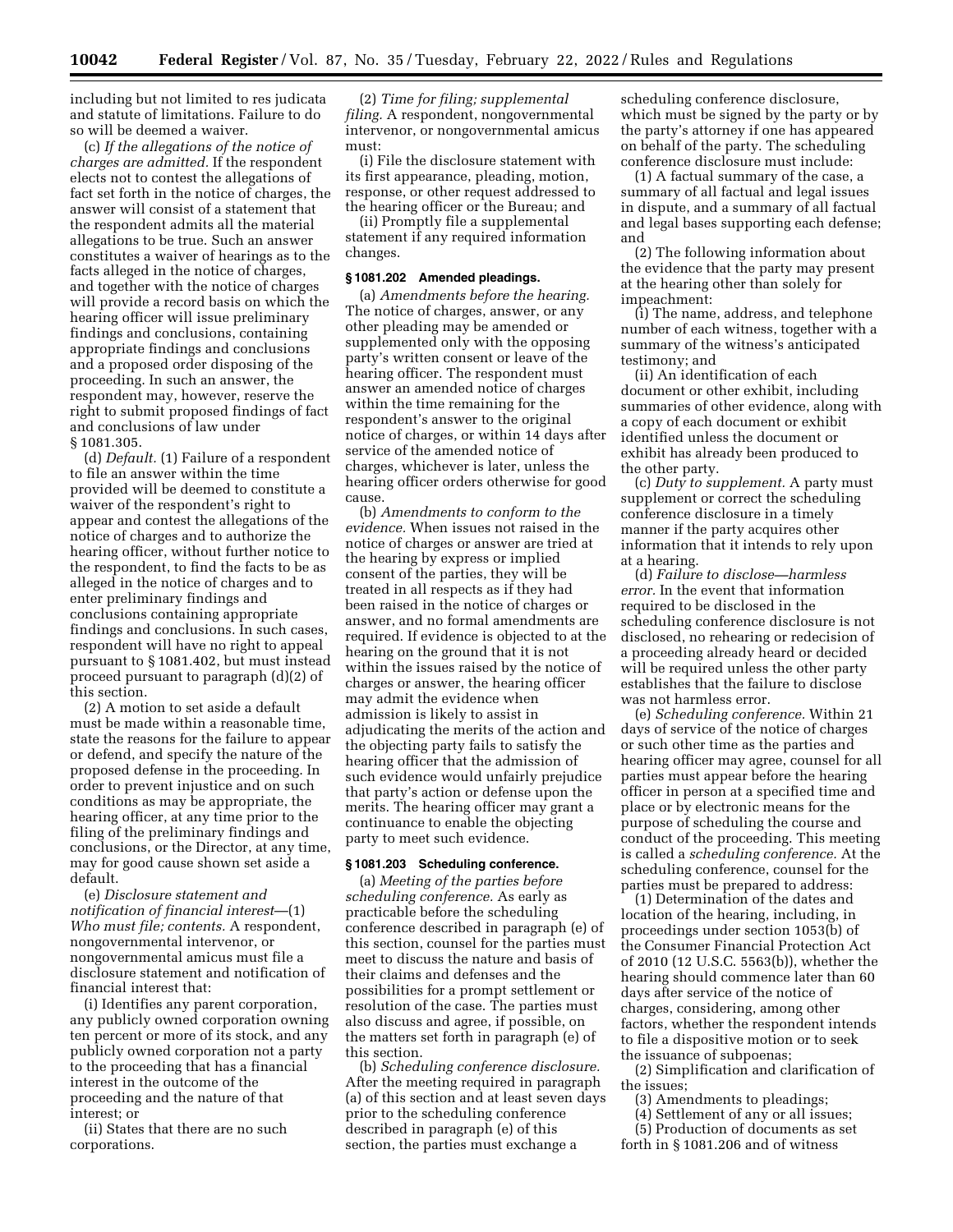statements as set forth in § 1081.207, and prehearing production of documents in response to subpoenas *duces tecum* as set forth in § 1081.208;

(6) Whether the parties intend to file dispositive motions;

(7) Whether the parties intend to seek the issuance of subpoenas, the identity of any anticipated deponents or subpoena recipients, and a schedule for completing that discovery;

(8) A schedule for the exchange of expert reports and the taking of expert depositions, if any; and

(9) Such other matters as may aid in the orderly disposition of the proceeding.

(f) *Transcript.* The hearing officer may require that a scheduling conference be recorded by a court reporter. A transcript of the conference and any materials filed, including orders, becomes part of the record of the proceeding. A party may obtain a copy of the transcript at that party's expense.

(g) *Scheduling order.* At or within seven days following the conclusion of the scheduling conference, the hearing officer will serve on each party an order setting forth the date and location of the hearing and any agreements reached and any procedural determinations made.

(h) *Failure to appear, default.* Any person who is named in a notice of charges as a person against whom findings may be made or sanctions imposed and who fails to appear, in person or through counsel, at a scheduling conference of which the person has been duly notified may be deemed in default pursuant to § 1081.201(d)(1). A party may make a motion to set aside a default pursuant to § 1081.201(d)(2).

(i) *Public access.* The scheduling conference will be public unless the hearing officer determines, based on the standard set forth in § 1081.119(c), that the conference (or any part thereof) should be closed to the public.

# **§ 1081.204 Consolidation, severance, or bifurcation of proceedings.**

(a) *Consolidation.* (1) On the motion of any party, or on the hearing officer's own motion, the hearing officer may consolidate, for some or all purposes, any two or more proceedings, if each such proceeding involves or arises out of the same transaction, occurrence or series of transactions or occurrences, or involves at least one common respondent or a material common question of law or fact, unless such consolidation would cause unreasonable delay or injustice.

(2) In the event of consolidation under paragraph (a)(1) of this section,

appropriate adjustment to the prehearing schedule may be made to avoid unnecessary expense, inconvenience, or delay.

(b) *Severance.* The hearing officer may, upon the motion of any party, sever the proceeding for separate resolution of the matter as to any respondent only if the hearing officer finds that:

(1) Undue prejudice or injustice to the moving party would result from not severing the proceeding; and

(2) Such undue prejudice or injustice would outweigh the interests of judicial economy and expedition in the complete and final resolution of the proceeding.

(c) *Bifurcation.* The Director may order that the proceeding be divided into two or more stages, if the Director determines that it would promote efficiency in the proceeding or for other good cause. For example, the Director may order that the proceeding have two stages, so that at the conclusion of the first stage the Director issues a decision on whether there have been violations of law and at the conclusion of the second stage the Director issues a final decision and order, including with respect to any remedies. The Director may make an order under this paragraph (c) either on the motion of a party or on the Director's own motion after inviting submissions by the parties. The Director may include, in that order or in later orders, modifications to the procedures in this part in order to effectuate an efficient division into stages, or the Director may assign such authority to the hearing officer. Only the decision and order of the Director after the final stage, and not a decision of the Director after an earlier stage, will be a final decision and order for purposes of §§ 1081.110, 1081.405(d) and (e), 1081.407, and 1081.502 and section 1053(b) of the Consumer Financial Protection Act of 2010 (12 U.S.C. 5563(b)).

# **§ 1081.205 Non-dispositive motions.**

(a) *Scope.* This section applies to all motions except motions to dismiss and motions for summary disposition. A non-dispositive motion filed pursuant to another section of this part must comply with any specific requirements of that section and this section to the extent the requirements in this section are not inconsistent.

(b) *In writing.* (1) Unless made during a hearing or conference, an application or request for an order or ruling must be made by written motion.

(2) All written motions must state with particularity the relief sought and must be accompanied by a proposed order.

(3) No oral argument may be held on written motions except as otherwise directed by the hearing officer. Written memoranda, briefs, affidavits or other relevant material or documents may be filed in support of or in opposition to a motion.

(c) *Oral motions.* The Director or the hearing officer, as appropriate, may order that an oral motion be submitted in writing.

(d) *Responses and replies.* (1) Except as otherwise provided in this section, within 14 days after service of any written motion, or within such other period of time as may be established by the hearing officer or the Director, as appropriate, any party may file a written response to a motion. The hearing officer will not rule on any oral or written motion before each party has had an opportunity to file a response.

(2) Reply briefs, if any, may be filed within seven days after service of the response.

(3) The failure of a party to oppose a written motion or an oral motion made on the record is deemed consent by that party to the entry of an order substantially in the form of the order accompanying the motion.

(e) *Length limitations.* No motion subject to this section (together with the brief in support of the motion) or brief in response to the motion may exceed 15 pages in length, exclusive of pages containing the table of contents, table of authorities, and any addendum that consists solely of copies of applicable cases, pertinent legislative provisions or rules, and exhibits. No reply brief may exceed six pages in length, exclusive of pages containing the table of contents, table of authorities, and any addendum that consists solely of copies of applicable cases, pertinent legislative provisions or rules, and exhibits. Motions for leave to file motions and briefs in excess of these limitations are disfavored.

(f) *Meet and confer requirements.*  Each motion filed under this section must be accompanied by a signed statement representing that counsel for the moving party has conferred or made a good faith effort to confer with opposing counsel in a good faith effort to resolve by agreement the issues raised by the motion and has been unable to reach such an agreement. If some of the matters in controversy have been resolved by agreement, the statement must specify the matters so resolved and the matters remaining unresolved.

(g) *Ruling on non-dispositive motions.*  Unless otherwise provided by a relevant section of this part, a hearing officer will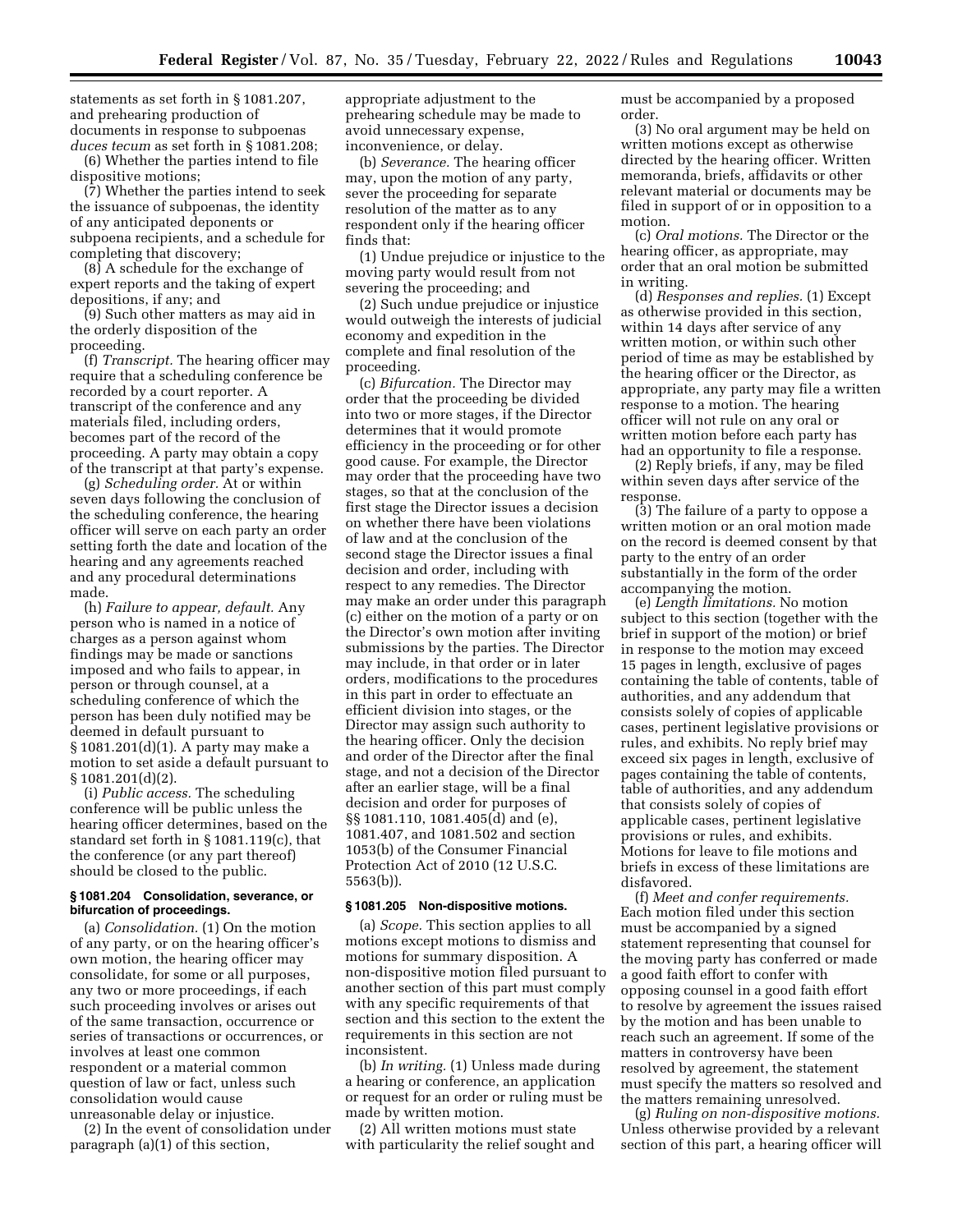rule on non-dispositive motions. Such ruling must be issued within 14 days after the expiration of the time period allowed for the filing of all motion papers authorized by this section. The Director, for good cause, may extend the time allowed for a ruling.

(h) *Proceedings not stayed.* A motion under consideration by the Director or the hearing officer does not stay proceedings before the hearing officer unless the Director or the hearing officer, as appropriate, so orders.

(i) *Dilatory motions.* Frivolous, dilatory, or repetitive motions are prohibited. The filing of such motions may form the basis for sanctions.

# **§ 1081.206 Availability of documents for inspection and copying.**

For purposes of this section, the term *documents* includes any book, document, record, report, memorandum, paper, communication, tabulation, chart, logs, electronic files, or other data or data compilations stored in any medium.

(a) *Documents to be available for inspection and copying.* (1) Unless otherwise provided by this section, or by order of the hearing officer, the Office of Enforcement will make available for inspection and copying by any respondent documents obtained by the Office of Enforcement prior to the institution of proceedings, from persons not employed by the Bureau, in connection with the investigation leading to the institution of proceedings. Such documents will include:

(i) Any documents turned over in response to civil investigative demands or other written requests to provide documents or to be interviewed issued by the Office of Enforcement;

(ii) All transcripts and transcript exhibits; and

(iii) Any other documents obtained from persons not employed by the Bureau.

(2) In addition, the Office of Enforcement will make available for inspection and copying by any respondent:

(i) Each civil investigative demand or other written request to provide documents or to be interviewed issued by the Office of Enforcement in connection with the investigation leading to the institution of proceedings; and

(ii) Any final examination or inspection reports prepared by any other Office of the Bureau if the Office of Enforcement either intends to introduce any such report into evidence or to use any such report to refresh the recollection of, or impeach, any witness.

(3) Nothing in paragraph (a) of this section limits the right of the Office of Enforcement to make available any other document, or limits the right of a party to seek access to or production pursuant to subpoena of any other document, or limits the authority of the hearing officer to order the production of any document pursuant to subpoena.

(4) Nothing in paragraph (a) of this section requires the Office of Enforcement to produce a final examination or inspection report prepared by any other Office of the Bureau or any other government agency to a respondent who is not the subject of that report.

(b) *Documents that may be withheld.*  (1) The Office of Enforcement may withhold a document if:

(i) The document is privileged;

(ii) The document is an internal memorandum, note, or writing prepared by a person employed by the Bureau or another Government agency, other than an examination or supervision report as specified in paragraph (a)(2)(ii) of this section, or would otherwise be subject to the work product doctrine and will not be offered in evidence;

(iii) The document was obtained from a domestic or foreign governmental entity and is either not relevant to the resolution of the proceeding or was provided on condition that the information not be disclosed;

(iv) The document would disclose the identity of a confidential source;

(v) Applicable law prohibits the disclosure of the document;

(vi) The document reflects only settlement negotiations between the Office of Enforcement and a person or entity who is not a current respondent in the proceeding; or

(vii) The hearing officer grants leave to withhold a document or category of documents as not relevant to the subject matter of the proceeding or otherwise, for good cause shown.

 $(2)$  Nothing in paragraph  $(b)(1)$  of this section authorizes the Office of Enforcement in connection with an adjudication proceeding to withhold material exculpatory evidence in the possession of the Office that would otherwise be required to be produced pursuant to paragraph (a) of this section.

(c) *Withheld document list.* The hearing officer may require the Office of Enforcement to produce a list of documents or categories of documents withheld pursuant to paragraphs (b)(1)(i) through (vi) of this section or to submit to the hearing officer any document withheld, except for any documents that are being withheld pursuant to paragraph (b)(1)(iii) of this section, in which case the Office of

Enforcement must inform the other parties of the fact that such documents are being withheld, but no further disclosures regarding those documents will be required. The hearing officer may determine whether any withheld document should be made available for inspection and copying. When similar documents are withheld pursuant to paragraphs (b)(1)(i) through (vi) of this section, those documents may be identified by category instead of by individual document. The hearing officer retains discretion to determine when an identification by category is insufficient.

(d) *Timing of inspection and copying.*  Unless otherwise ordered by the hearing officer, the Office of Enforcement must commence making documents available to a respondent for inspection and copying pursuant to this section no later than 14 days after service of the notice of charges.

(e) *Place of inspection and copying.*  Documents subject to inspection and copying pursuant to this section will be made available to the respondent for inspection and copying at the Bureau office where they are ordinarily maintained, or at such other place as the parties, in writing, may agree. A respondent will not be given custody of the documents or leave to remove the documents from the Bureau's offices pursuant to the requirements of this section other than by written agreement of the Office of Enforcement. Such agreement must specify the documents subject to the agreement, the date they must be returned, and such other terms or conditions as are appropriate to provide for the safekeeping of the documents. If the Office of Enforcement determines that production of some or all the documents required to be produced under this section can be produced in an electronic format, the Office of Enforcement may instead produce the documents in an electronic format.

(f) *Copying costs and procedures.* The respondent may obtain a photocopy of any documents made available for inspection or, at the discretion of the Office of Enforcement, electronic copies of such documents. The respondent is responsible for the cost of photocopying. Unless otherwise ordered, charges for copies made by the Office of Enforcement at the request of the respondent will be at the rate charged pursuant to part 1070 of this chapter. The respondent will be given access to the documents at the Bureau's offices or such other place as the parties may agree during normal business hours for copying of documents at the respondent's expense.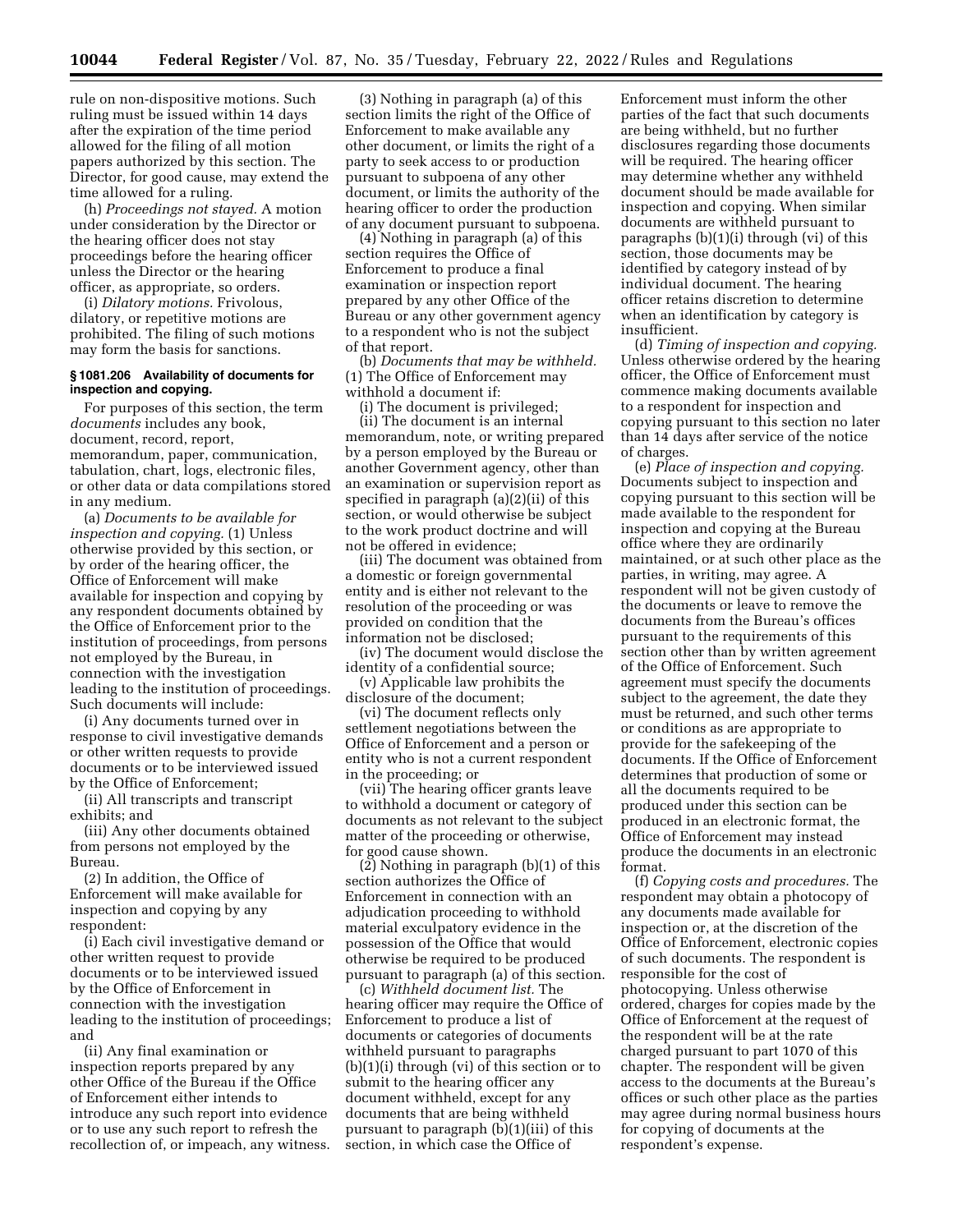(g) *Duty to supplement.* If the Office of Enforcement acquires information that it intends to rely upon at a hearing after making its disclosures under paragraph (a)(1) of this section, the Office of Enforcement must supplement its disclosures to include such information.

(h) *Failure to make documents available—harmless error.* In the event that a document required to be made available to a respondent pursuant to this section is not made available by the Office of Enforcement, no rehearing or redecision of a proceeding already heard or decided will be required unless the respondent establishes that the failure to make the document available was not harmless error.

(i) *Disclosure of privileged or protected information or communications; scope of waiver; obligations of receiving party.* (1) The disclosure of privileged or protected information or communications by any party during an adjudication proceeding does not operate as a waiver if:

(i) The disclosure was inadvertent;

(ii) The holder of the privilege or protection took reasonable steps to prevent disclosure; and

(iii) The holder promptly took reasonable steps to rectify the error, including notifying any party that received the information or communication of the claim and the basis for it.

(2) After being notified, the receiving party must promptly return, sequester, or destroy the specified information and any copies it has; must not use or disclose the information until the claim is resolved; must take reasonable steps to retrieve the information if the party disclosed it before being notified; and may promptly present the information to the hearing officer under seal for a determination of the claim. The producing party must preserve the information until the claim is resolved.

(3) The disclosure of privileged or protected information or communications by any party during an adjudication proceeding will waive the privilege or protection, with respect to other parties to the proceeding, as to undisclosed information or communications only if:

(i) The waiver is intentional;

(ii) The disclosed and undisclosed information or communications concern the same subject matter; and

(iii) They ought in fairness to be considered together.

# **§ 1081.207 Production of witness statements.**

(a) *Availability.* Any respondent may move that the Office of Enforcement

produce for inspection and copying any statement of any person called or to be called as a witness by the Office of Enforcement that pertains, or is expected to pertain, to the witness's direct testimony and that would be required to be produced pursuant to the Jencks Act, 18 U.S.C. 3500, if the adjudication proceeding were a criminal proceeding. For purposes of this section, the term ''statement'' has the meaning set forth in 18 U.S.C. 3500(e). Such production will be made at a time and place fixed by the hearing officer and will be made available to any party, provided, however, that the production must be made under conditions intended to preserve the items to be inspected or copied.

(b) *Failure to produce—harmless error.* In the event that a statement required to be made available to a respondent pursuant to this section is not made available by the Office of Enforcement, no rehearing or redecision of a proceeding already heard or decided will be required unless the respondent establishes that the failure to make the statement available was not harmless error.

# **§ 1081.208 Subpoenas.**

(a) *Availability.* In connection with any hearing ordered by the hearing officer or any deposition permitted under § 1081.209, a party may request the issuance of subpoenas requiring the attendance and testimony of witnesses at such depositions or at the designated time and place of the hearing, or the production of documentary or other tangible evidence returnable at any designated time or place.

(b) *Procedure.* Unless made on the record at a hearing, requests for issuance of a subpoena must be made in writing, and filed and served on each party pursuant to subpart A of this part. The request must contain a proposed subpoena and a brief statement showing the general relevance and reasonableness of the scope of testimony or documents sought.

(c) *Signing may be delegated.* A hearing officer may authorize issuance of a subpoena, and may delegate the manual signing of the subpoena to any other person.

(d) *Standards for issuance of subpoenas requiring the attendance and testimony of witnesses at the hearing or the production of documentary or other tangible evidence.* The hearing officer will promptly issue any subpoena requiring the attendance and testimony of witnesses at the designated time and place of the hearing or the production of documentary or other tangible evidence. Where it appears to the

hearing officer that the subpoena sought may be unreasonable, oppressive, excessive in scope, or unduly burdensome, the hearing officer may, as a condition precedent to the issuance of the subpoena, require the person seeking the subpoena to show further the general relevance and reasonable scope of the testimony or other evidence sought. If after consideration of all the circumstances, the hearing officer determines that the subpoena or any of its terms is unreasonable, oppressive, excessive in scope, or unduly burdensome, the hearing officer may refuse to issue the subpoena, or issue it only upon such conditions as fairness requires. In making the foregoing determination, the hearing officer may inquire of the other parties whether they will stipulate to the facts sought to be proved.

(e) *Standards for issuance of subpoenas requiring the deposition of a witness pursuant to § 1081.209.* (1) The hearing officer will promptly issue any subpoena requiring the attendance and testimony of witnesses at a deposition only if the subpoena complies with § 1081.209 and if:

(i) The proposed deponent is a witness identified in the other party's scheduling conference disclosure under § 1081.203(b);

(ii) The proposed deponent was a witness of or participant in any event, transaction, occurrence, act, or omission that forms the basis for any claim asserted by the Office of Enforcement, any defense, or anything else required to be included in an answer pursuant to § 1081.201(b), by any respondent in the proceeding (this excludes a proposed deponent whose only knowledge of these matters arises from the Bureau's investigation, the Bureau's examination, or the proceeding);

(iii) The proposed deponent is designated as an ''expert witness'' under § 1081.210(b); provided, however, that the deposition of an expert who is required to submit a written report under § 1081.210(b) may only occur after such report is served;

(iv) The proposed deponent has custody of documents or electronic data relevant to the claims or defenses of any party (this excludes officers or personnel of the Bureau who have custody of documents or data that was produced by the Office of Enforcement to the respondent); or

(v) The proposed deponent is unavailable for the hearing as set forth in § 1081.209(c).

(2) Where it appears to the hearing officer that the subpoena sought may be unreasonable, oppressive, excessive in scope, or unduly burdensome, the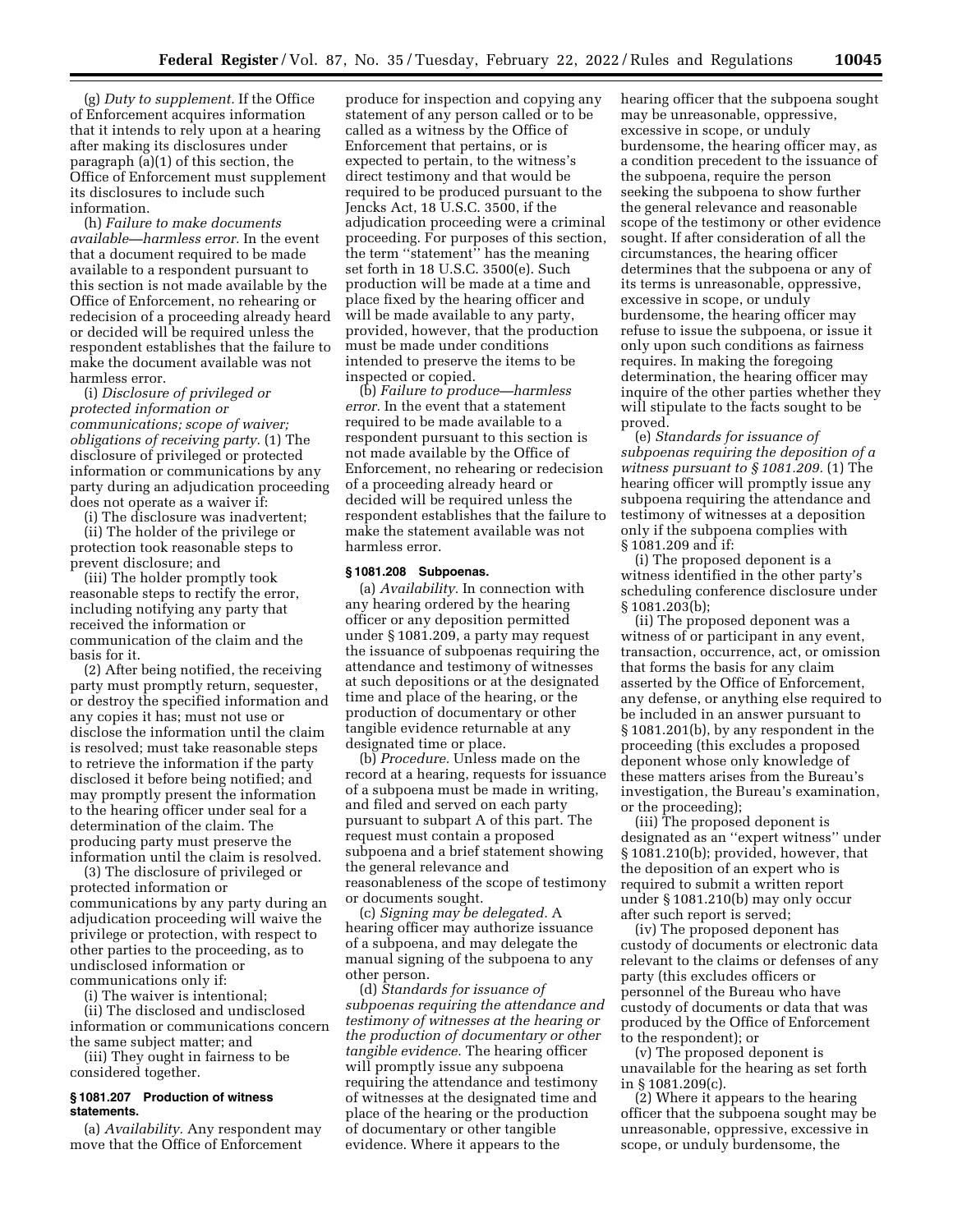hearing officer may, as a condition precedent to the issuance of the subpoena, require the person seeking the subpoena to show further the general relevance and reasonable scope of the testimony or other evidence sought. If after consideration of all the circumstances, the hearing officer determines that the subpoena or any of its terms is unreasonable, oppressive, excessive in scope, or unduly burdensome, the hearing officer may refuse to issue the subpoena, or issue it only upon such conditions as fairness requires. In making the foregoing determination, the hearing officer may inquire of the other parties whether they will stipulate to the facts sought to be proved.

(f) *Service.* Upon issuance by the hearing officer, the party making the request will serve the subpoena on the person named in the subpoena and on each party in accordance with § 1081.113(c). Subpoenas may be served in any State, territory, possession of the United States, or the District of Columbia, on any person or company doing business in any State, territory, possession of the United States, or the District of Columbia, or as otherwise permitted by law.

(g) *Tender of fees required.* When a subpoena compelling the attendance of a person at a hearing or a deposition is issued at the request of anyone other than an officer or agency of the United States, service is valid only if the subpoena is accompanied by a tender to the subpoenaed person of the fees for one day's attendance and mileage specified by § 1081.116.

(h) *Place of compliance.* A subpoena for a deposition may command a person to attend a deposition only as follows:

(1) Within 100 miles of where the person resides, is employed, or regularly transacts business in person;

(2) Within the State where the person resides, is employed, or regularly transacts business in person, if the person is a party or a party's officer;

(3) At such other location that the parties and proposed deponent stipulate; or

(4) At such other location that the hearing officer determines is appropriate.

(i) *Production of documentary material.* Production of documentary material in response to a subpoena must be made under a sworn certificate, in such form as the subpoena designates, by the person to whom the subpoena is directed or, if not a natural person, by any person having knowledge of the facts and circumstances relating to such production, to the effect that all of the documentary material required by the

subpoena and in the possession, custody, or control of the person to whom the subpoena is directed has been produced and made available to the custodian.

(j) *Motion to quash or modify*—(1) *Procedure.* Any person to whom a subpoena is directed, or who is an owner, creator, or the subject of the documents that are to be produced pursuant to a subpoena, or any party may, prior to the time specified therein for compliance, but in no event more than seven days after the date of service of such subpoena, move that the subpoena be quashed or modified. Such motion must be filed and served on all parties pursuant to subpart A of this part. Notwithstanding § 1081.205, the party on whose behalf the subpoena was issued or enforcement counsel may, within seven days of service of the motion, file a response to the motion. Reply briefs are not permitted unless requested by the hearing officer. Filing a motion to modify a subpoena does not stay the movant's obligation to comply with those portions of the subpoena that the person has not sought to modify.

(2) *Standards governing motion to quash or modify.* If compliance with the subpoena would be unreasonable, oppressive, or unduly burdensome, the hearing officer must quash or modify the subpoena, or may order return of the subpoena only upon specified conditions. These conditions may include but are not limited to a requirement that the party on whose behalf the subpoena was issued make reasonable compensation to the person to whom the subpoena was addressed for the cost of copying or transporting evidence to the place for return of the subpoena.

(k) *Enforcing subpoenas.* If a subpoenaed person fails to comply with any subpoena issued pursuant to this part or any order of the hearing officer which directs compliance with all or any portion of a subpoena, the Bureau's General Counsel may, on its own motion or at the request of the party on whose behalf the subpoena was issued, apply to an appropriate United States district court, in the name of the Bureau but on relation of such party, for an order requiring compliance with so much of the subpoena as the hearing officer has not quashed or modified, unless, in the judgment of the General Counsel, the enforcement of such subpoena would be inconsistent with law and the policies of the Consumer Financial Protection Act of 2010. Failure to request that the Bureau's General Counsel seek enforcement of a subpoena constitutes a waiver of any claim of prejudice predicated upon the

unavailability of the testimony or evidence sought.

(l) *Relationship to scheduling of hearing.* The parties must disclose at the scheduling conference required under § 1081.203(e) whether they intend to request the issuance of subpoenas under § 1081.209. A respondent's request for issuance of a subpoena constitutes a request that the hearing not be held until after a reasonable period, determined by the hearing officer, for the completion of discovery. The hearing officer will decide whether to grant such a request. If the request is granted, the hearing officer will set a deadline for the completion of discovery and schedule the specific date of the hearing, in consultation with the parties. This paragraph (l) does not apply to a subpoena for the attendance and testimony of a witness at the hearing or a subpoena to depose a witness unavailable for the hearing.

### **§ 1081.209 Depositions.**

(a) *Depositions by oral examination or by written questions.* Depositions by oral examination or by written questions may be taken as set forth in this section and must be taken pursuant to subpoena issued under § 1081.208. Any deposition permitted under this section may be taken and submitted on written questions upon motion of any party, for good cause shown, or as stipulated by the parties. No other depositions will be permitted except as provided in paragraph (c) of this section.

 $(1)$  If the proceeding involves a single respondent, the respondent may depose no more than three persons, and the Office of Enforcement may depose no more than three persons.

(2) If the proceeding involves multiple respondents, the respondents collectively may depose no more than five persons, and the Office of Enforcement may depose no more than five persons. The depositions taken under this paragraph (a)(2) cannot exceed a total of five depositions for the Office of Enforcement, and five depositions for all respondents collectively.

(3) Any side may file a motion with the hearing officer seeking leave to take up to two additional depositions beyond those permitted pursuant to paragraphs  $(a)(1)$  and  $(2)$  of this section.

(i) *Procedure.* (A) A motion for additional depositions must be filed no later than 28 days prior to the hearing date. If the moving side proposes to take the additional deposition(s) by written questions, the motion must so state and include the proposed questions. Any party opposing the motion may submit an opposition within seven days after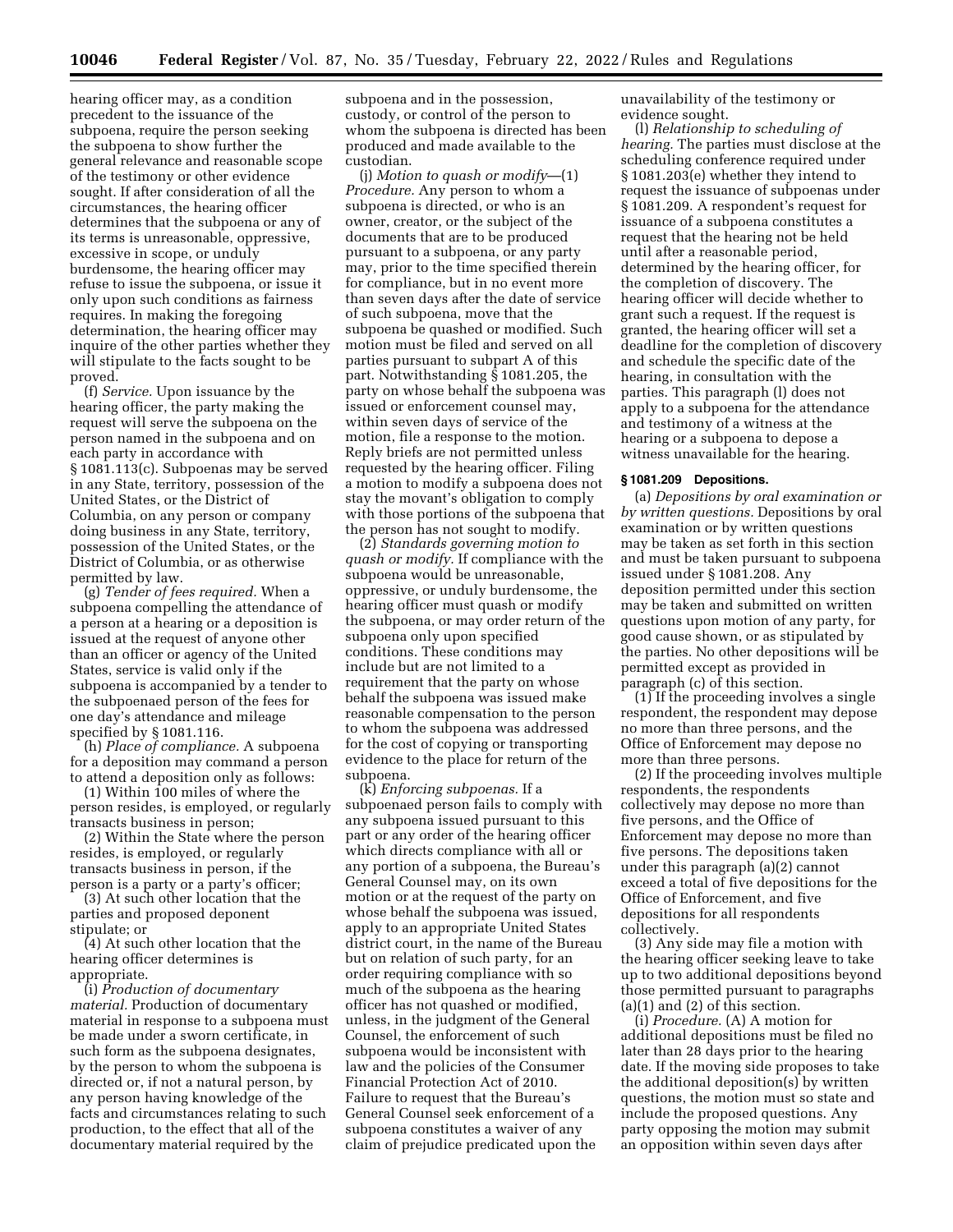service of the motion. No reply will be permitted. The motion and any oppositions each must not exceed seven pages in length.

(B) Upon consideration of the motion and any opposing papers, the hearing officer will issue an order either granting or denying the motion. The hearing officer will consider the motion on an expedited basis.

(ii) *Grounds and standards for motion.* A motion under paragraph (a)(3) of this section will not be granted unless the additional depositions satisfy § 1081.208(d) and the moving side demonstrates a compelling need for the additional depositions by:

(A) Identifying all witnesses the moving side plans to depose under this section;

(B) Describing the role of all witnesses;

(C) Describing the matters concerning which all witnesses are expected to be questioned, and why the deposition of all witnesses is necessary for the moving side's arguments, claims, or defenses; and

(D) Showing that the additional deposition(s) requested will not be unreasonably cumulative or duplicative.

(b) *Additional procedure for depositions by written questions.* (1) Any motion or stipulation seeking a deposition of a witness by written questions must include the written questions the party seeking the deposition will ask the witness. Within seven days after service of the motion and written questions, any party may file objections to such written questions and any party may file cross-questions. When a deposition is taken by written questions, no persons other than the witness, counsel to the witness, the deposition officer, and, if the deposition officer does not act as reporter, a reporter, may be present at the examination of the witness. No party may be present or represented unless otherwise permitted by order. The deposition officer will propound the questions and cross-questions to the witness in the order submitted.

(2) The order for deposition, filing of the deposition, form of the deposition, and use of the deposition in the record will be governed by paragraphs (d) through (l) of this section, except that no cross-examination will be made.

(c) *Depositions when witness is unavailable.* In addition to depositions permitted under paragraph (a) of this section, the hearing officer may grant a party's request for issuance of a subpoena if the requesting party shows that the prospective witness will likely give testimony material to the proceeding; that it is likely the

prospective witness, who is then within the United States, will be unable to attend or testify at the hearing because of age, sickness, infirmity, imprisonment, other disability, or absence from the United States, unless it appears that the absence of the witness was procured by the party requesting the deposition; and that the taking of a deposition will serve the interests of justice.

(d) *Service and contents of notice.*  Upon issuance of a subpoena for a deposition, the party taking the deposition must serve a notice on each party pursuant to § 1081.113. A notice of deposition must state that the deposition will be taken before a deposition officer authorized to administer oaths by the laws of the United States or of the place where the deposition is to be held. A notice of deposition also must state:

(1) The name and address of the witness whose deposition is to be taken; (2) The time and place of the

deposition; and

(3) The manner of recording and preserving the deposition.

(e) *Method of recording*—(1) *Method stated in the notice.* The party who notices the deposition must state in the notice the method for recording the testimony. Unless the hearing officer orders otherwise, testimony may be recorded by audio, audiovisual, or stenographic means. The noticing party bears the recording costs. Any party may arrange to transcribe a deposition, at that party's expense. Each party will bear its own costs for obtaining copies of any transcripts or audio or audiovisual recordings.

(2) *Additional method.* With prior notice to the deponent and other parties, any party may designate another method for recording the testimony in addition to that specified in the original notice. That party bears the expense of the additional record or transcript unless the hearing officer orders otherwise.

(f) *By remote means.* The parties and the deponent may stipulate—or the hearing officer may on motion order that a deposition be taken by telephone or other electronic means. For the purpose of this section, the deposition takes place where the deponent answers the questions.

(g) *Deposition officer's duties*—(1) *Before the deposition.* The deposition officer must begin the deposition with an on-the-record statement that includes:

(i) The deposition officer's name and business address;

(ii) The date, time, and place of the deposition;

(iii) The deponent's name; (iv) The deposition officer's administration of the oath or affirmation to the deponent; and

(v) The identity of all persons present. (2) *Conducting the deposition; avoiding distortion.* If the deposition is recorded non-stenographically, the deposition officer must repeat the items in paragraphs (g)(1)(i) through (iii) of this section at the beginning of each unit of the recording medium. The deponent's and attorneys' appearance or demeanor must not be distorted through recording techniques.

(3) *After the deposition.* At the end of a deposition, the deposition officer must state on the record that the deposition is complete and must set out any stipulations made by the attorneys about custody of the transcript or recording and of the exhibits, or about any other pertinent matters.

(h) *Order and record of the examination*—(1) *Order of examination.*  The examination and cross-examination of a deponent will proceed as they would at the hearing. After putting the deponent under oath or affirmation, the deposition officer must record the testimony by the method designated under paragraph (e) of this section. The testimony must be recorded by the deposition officer personally or by a person acting in the presence and under the direction of the deposition officer. The witness being deposed may have counsel present during the deposition.

(2) *Form of objections stated during the deposition.* An objection at the time of the examination—whether to evidence, to a party's conduct, to the deposition officer's qualifications, to the manner of taking the deposition, or to any other aspect of the deposition must be noted on the record, but the examination may still proceed and the testimony may be taken subject to any objection. An objection must be stated concisely in a nonargumentative and nonsuggestive manner. A person may instruct a deponent not to answer only when necessary to preserve a privilege, to enforce a limitation ordered by the hearing officer, or to present a motion to the hearing officer for a limitation on the questioning in the deposition.

(i) *Waiver of objections*—(1) *To the notice.* An objection to an error or irregularity in a deposition notice is waived unless promptly served in writing on the party giving the notice.

(2) *To the deposition officer's qualification.* An objection based on disqualification of the deposition officer before whom a deposition is to be taken is waived if not made:

(i) Before the deposition begins; or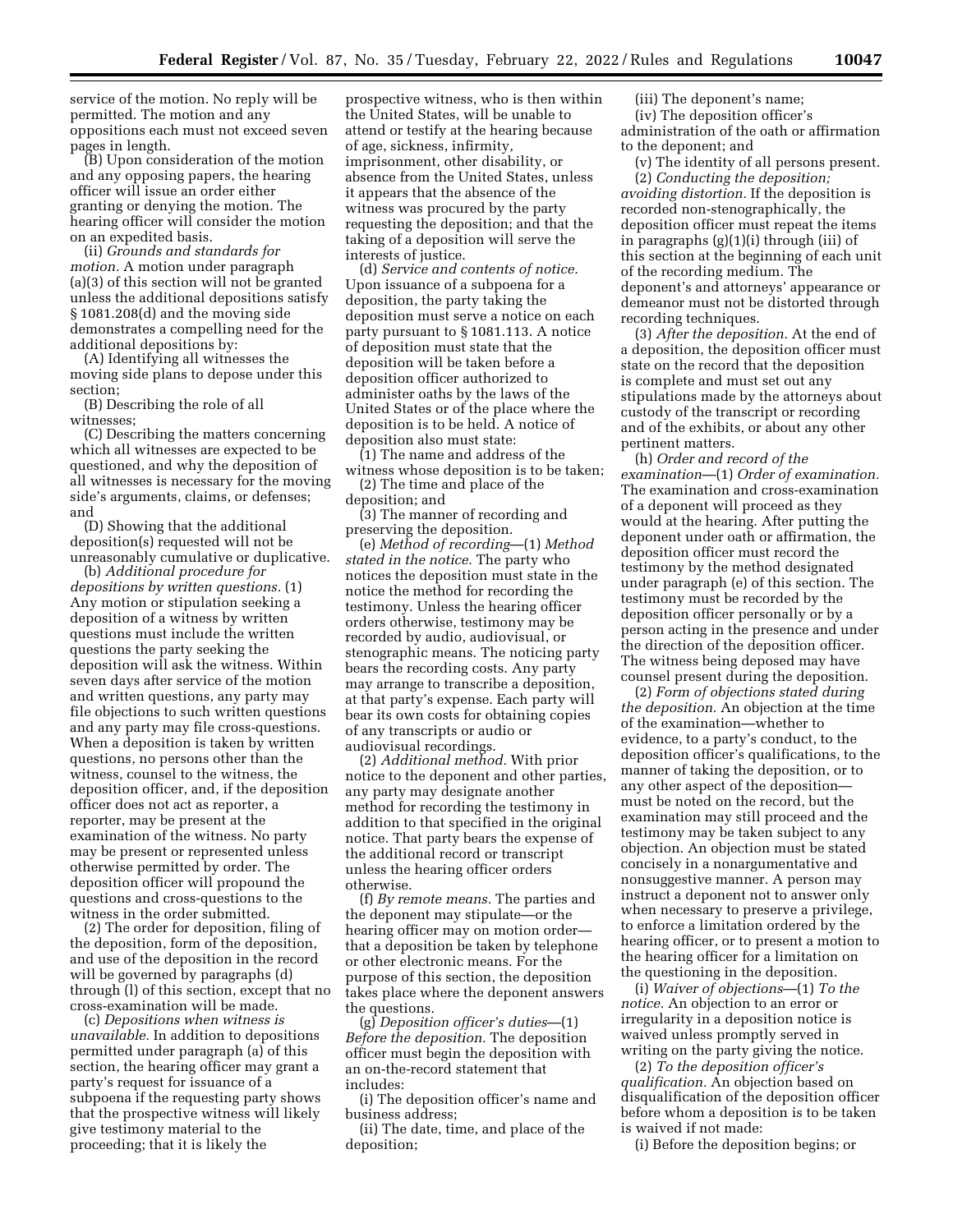(ii) Promptly after the basis for disqualification becomes known or, with reasonable diligence, could have been known.

(3) *To the taking of the deposition*— (i) *Objection to competence, relevance, or materiality.* An objection to a deponent's competence—or to the competence, relevance, or materiality of testimony—is not waived by a failure to make the objection before or during the deposition, unless the ground for it might have been corrected at that time.

(ii) *Objection to an error or irregularity.* An objection to an error or irregularity at an oral examination is waived if:

(A) It relates to the manner of taking the deposition, the form of a question or answer, the oath or affirmation, a party's conduct, or other matters that might have been corrected at that time; and

(B) It is not timely made during the deposition.

(4) *To completing and returning the deposition.* An objection to how the deposition officer transcribed the testimony—or prepared, signed, certified, sealed, endorsed, sent, or otherwise dealt with the deposition—is waived unless a motion to suppress is made promptly after the error or irregularity becomes known or, with reasonable diligence, could have been known.

(j) *Duration; cross-examination; motion to terminate or limit*—(1) *Duration.* Unless otherwise stipulated or ordered by the hearing officer, a deposition is limited to one day of seven hours, including cross-examination as provided in this paragraph (j)(1). In a deposition conducted by or for a respondent, the Office of Enforcement will be allowed a reasonable amount of time for cross-examination of the deponent. In a deposition conducted by the Office, the respondents collectively will be allowed a reasonable amount of time for cross-examination of the deponent. The hearing officer may allow additional time if needed to fairly examine the deponent or if the deponent, another person, or any other circumstance impedes or delays the examination.

(2) *Motion to terminate or limit*—(i) *Grounds.* At any time during a deposition, the deponent or a party may move to terminate or limit it on the ground that it is being conducted in bad faith or in a manner that unreasonably annoys, embarrasses, or oppresses the deponent or party. If the objecting deponent or party so demands, the deposition must be suspended for the time necessary to present the motion to the hearing officer.

(ii) *Order.* Upon a motion under paragraph (j)(2)(i) of this section, the hearing officer may order that the deposition be terminated or may limit its scope. If terminated, the deposition may be resumed only by order of the hearing officer.

(k) *Review by the witness; changes*— (1) *Review; statement of changes.* On request by the deponent or a party before the deposition is completed, and unless otherwise ordered by the hearing officer, the deponent must be allowed 14 days after being notified by the deposition officer that the transcript or recording is available, unless a longer time is agreed to by the parties or permitted by the hearing officer, in which:

(i) To review the transcript or recording; and

(ii) If there are changes in form or substance, to sign a statement listing the changes and the reasons for making them.

(2) *Changes indicated in the deposition officer's certificate.* The deposition officer must note in the certificate prescribed by paragraph (l)(1) of this section whether a review was requested and, if so, must attach any changes the deponent makes during the 14-day period.

(l) *Certification and delivery; exhibits; copies of the transcript or recording*—(1) *Certification and delivery.* The deposition officer must certify in writing that the witness was duly sworn and that the deposition accurately records the witness's testimony. The certificate must accompany the record of the deposition. Unless the hearing officer orders otherwise, the deposition officer must seal the deposition in an envelope or package bearing the title of the action and marked ''Deposition of [witness's name]'' and must promptly send it to the attorney or party who arranged for the transcript or recording. The attorney or party must store it under conditions that will protect it against loss, destruction, tampering, or deterioration.

(2) *Documents and tangible things*— (i) *Originals and copies.* Documents and tangible things produced for inspection during a deposition must, on a party's request, be marked for identification and attached to the deposition. Any party may inspect and copy them. But if the person who produced them wants to keep the originals, the person may:

(A) Offer copies to be marked, attached to the deposition, and then used as originals—after giving all parties a fair opportunity to verify the copies by comparing them with the originals; or

(B) Give all parties a fair opportunity to inspect and copy the originals after

they are marked—in which event the originals may be used as if attached to the deposition.

(ii) *Order regarding the originals.* Any party may move for an order that the originals be attached to the deposition pending final disposition of the case.

(3) *Copies of the transcript or recording.* Unless otherwise stipulated or ordered by the hearing officer, the deposition officer must retain the stenographic notes of a deposition taken stenographically or a copy of the recording of a deposition taken by another method. When paid reasonable charges, the deposition officer must furnish a copy of the transcript or recording to any party or the deponent, as directed by the party or person paying such charges.

(m) *Presentation of objections or disputes.* Any party or deponent seeking relief with respect to disputes over the conduct of a deposition may file a motion with the hearing officer to obtain relief as permitted by this part.

#### **§ 1081.210 Expert discovery.**

(a) At a date set by the hearing officer at the scheduling conference, each party must serve the other with a report prepared by each of its expert witnesses. Each party must serve the other parties with a list of any rebuttal expert witnesses and a rebuttal report prepared by each such witness not later than 28 days after the deadline for service of expert reports, unless another date is set by the hearing officer. A rebuttal report must be limited to rebuttal of matters set forth in the expert report for which it is offered in rebuttal. If material outside the scope of fair rebuttal is presented, a party may file a motion not later than seven days after the deadline for service of rebuttal reports, seeking appropriate relief with the hearing officer, including striking all or part of the report, leave to submit a surrebuttal report by the party's own experts, or leave to call a surrebuttal witness and to submit a surrebuttal report by that witness.

(b) No party may call an expert witness at the hearing unless the expert witness has been listed and has provided reports as required by this section, unless otherwise directed by the hearing officer at a scheduling conference. Each side will be limited to calling at the hearing five expert witnesses, including any rebuttal or surrebuttal expert witnesses. A party may file a motion seeking leave to call additional expert witnesses due to extraordinary circumstances.

(c) Each report must be signed by the expert and contain a complete statement of all opinions to be expressed and the basis and reasons therefore; the data,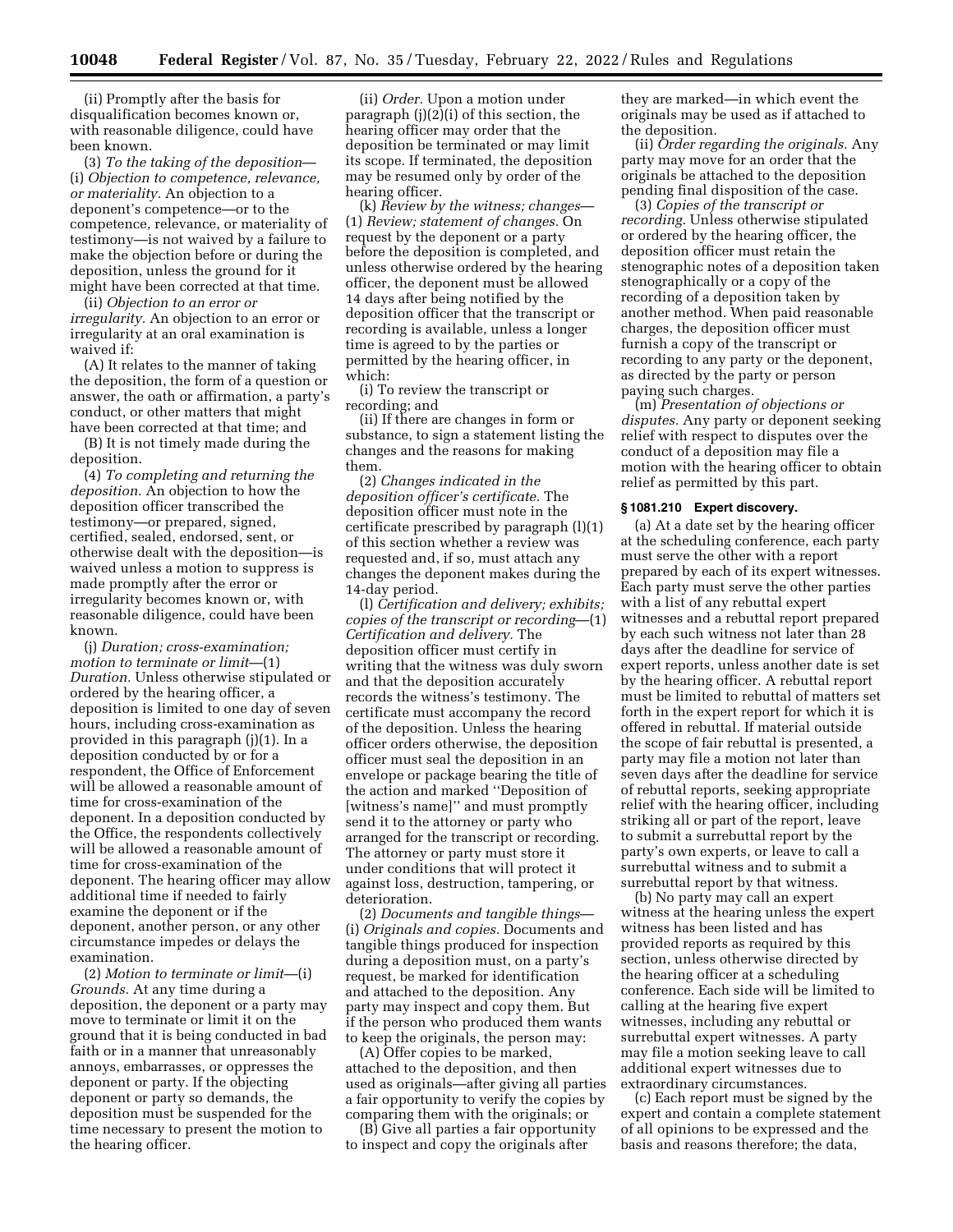materials, or other information considered by the witness in forming the opinions; any exhibits to be used as a summary of or support for the opinions; the qualifications of the witness, including a list of all publications authored or co-authored by the witness within the preceding ten years; the compensation to be paid for the study and testimony; and a listing of any other cases in which the witness has testified or sought to testify as an expert at trial or hearing, or by deposition within the preceding four years. A rebuttal or surrebuttal report need not include any information already included in the initial report of the witness.

(d) A party may depose any person who has been identified as an expert whose opinions may be presented at trial upon subpoena issued under § 1081.208. Unless otherwise ordered by the hearing officer, a deposition of any expert witness will be conducted after the disclosure of a report prepared by the witness in accordance with paragraph (a) of this section, and at least seven days prior to the deadline for submission of rebuttal expert reports. A deposition of an expert witness must be completed no later than 14 days before the hearing unless otherwise ordered by the hearing officer. No expert deposition will exceed seven hours on the record, absent agreement of the parties or an order of the hearing officer for good cause shown. Expert depositions will be conducted pursuant to the procedures set forth in § 1081.209(d) through (l).

(e) A party may not discover facts known or opinions held by an expert who has been retained or specifically employed by another party in anticipation of litigation or preparation for the hearing and who is not listed as a witness for the hearing. A party may not discover drafts of any report required by this section, regardless of the form in which the draft is recorded, or any communications between another party's attorney and any of that other party's experts, regardless of the form of the communications, except to the extent that the communications:

(1) Relate to compensation for the testifying expert's study or testimony;

(2) Identify facts or data that the other party's attorney provided and that the testifying expert considered in forming the opinions to be expressed; or

(3) Identify assumptions that the other party's attorney provided and that the testifying expert relied on in forming the opinions to be expressed.

(f) The hearing officer has the discretion to dispense with the requirement of expert discovery in appropriate cases.

### **§ 1081.211 Interlocutory review.**

(a) *Availability.* The Director may, at any time, direct that any matter be submitted to the Director for review. Subject to paragraph (c) of this section, the hearing officer may, upon the hearing officer's motion or upon the motion of any party, certify any matter for interlocutory review by the Director. This section is the exclusive remedy for review of a hearing officer's ruling or order prior to the Director's consideration of the entire proceeding.

(b) *Procedure.* Any party's motion for certification of a ruling or order for interlocutory review must be filed with the hearing officer within seven days of service of the ruling or order, must specify the ruling or order or parts thereof for which interlocutory review is sought, must attach any other portions of the record on which the moving party relies, and must otherwise comply with § 1081.205. Notwithstanding § 1081.205, any response to such a motion must be filed within seven days of service of the motion. The hearing officer must issue a ruling on the motion within seven days of the deadline for filing a response.

(c) *Certification process.* Unless the Director directs otherwise, a ruling or order may not be submitted to the Director for interlocutory review unless the hearing officer, upon the hearing officer's motion or upon the motion of a party, certifies the ruling or order in writing. The hearing officer will not certify a ruling or order unless:

(1) The ruling or order would compel testimony of Bureau officers or employees, or those from another governmental agency, or the production of documentary evidence in the custody of the Bureau or another governmental agency;

(2) The ruling or order involves a motion for disqualification of the hearing officer pursuant to § 1081.105(c)(2);

(3) The ruling or order suspended or barred an individual from appearing before the Bureau pursuant to § 1081.107(c); or

(4) Upon motion by a party, the hearing officer is of the opinion that:

(i) The ruling or order involves a controlling question of law as to which there is substantial ground for difference of opinion; and

(ii) An immediate review of the ruling or order is likely to materially advance the completion of the proceeding or subsequent review will be an inadequate remedy.

(d) *Interlocutory review.* A party whose motion for certification has been denied by the hearing officer may

petition the Director for interlocutory review.

(e) *Director review.* The Director will determine whether or not to review a ruling or order certified under this section or the subject of a petition for interlocutory review. Interlocutory review is generally disfavored. The Director may decline to review a ruling or order certified by a hearing officer pursuant to paragraph (c) of this section or the petition of a party who has been denied certification if the Director determines that interlocutory review is not warranted or appropriate under the circumstances, in which case the Director may summarily deny the petition. If the Director determines to grant the review, the Director will review the matter and issue a ruling and order in an expeditious fashion, consistent with the Bureau's other responsibilities.

(f) *Proceedings not stayed.* The filing of a motion requesting that the hearing officer certify any of the hearing officer's prior rulings or orders for interlocutory review or a petition for interlocutory review filed with the Director, and the grant of any such review, will not stay proceedings before the hearing officer unless the hearing officer, or the Director, so orders. The Director will not consider a motion for a stay unless the motion was first been made to the hearing officer.

# **§ 1081.212 Dispositive motions.**

(a) *Dispositive motions.* This section governs the filing of motions to dismiss and motions for summary disposition. The filing of any such motion does not obviate a party's obligation to file an answer or take any other action required by this part or by an order of the hearing officer, unless expressly so provided by the hearing officer.

(b) *Motions to dismiss.* A respondent may file a motion to dismiss asserting that, even assuming the truth of the facts alleged in the notice of charges, it is entitled to dismissal as a matter of law.

(c) *Motion for summary disposition.* A party may make a motion for summary disposition asserting that the undisputed pleaded facts, admissions, affidavits, stipulations, documentary evidence, matters as to which official notice may be taken, and any other evidentiary materials properly submitted in connection with a motion for summary disposition show that:

(1) There is no genuine issue as to any material fact; and

(2) The moving party is entitled to a decision in the moving party's favor as a matter of law.

(d) *Filing of motions for summary disposition and responses.* (1) After a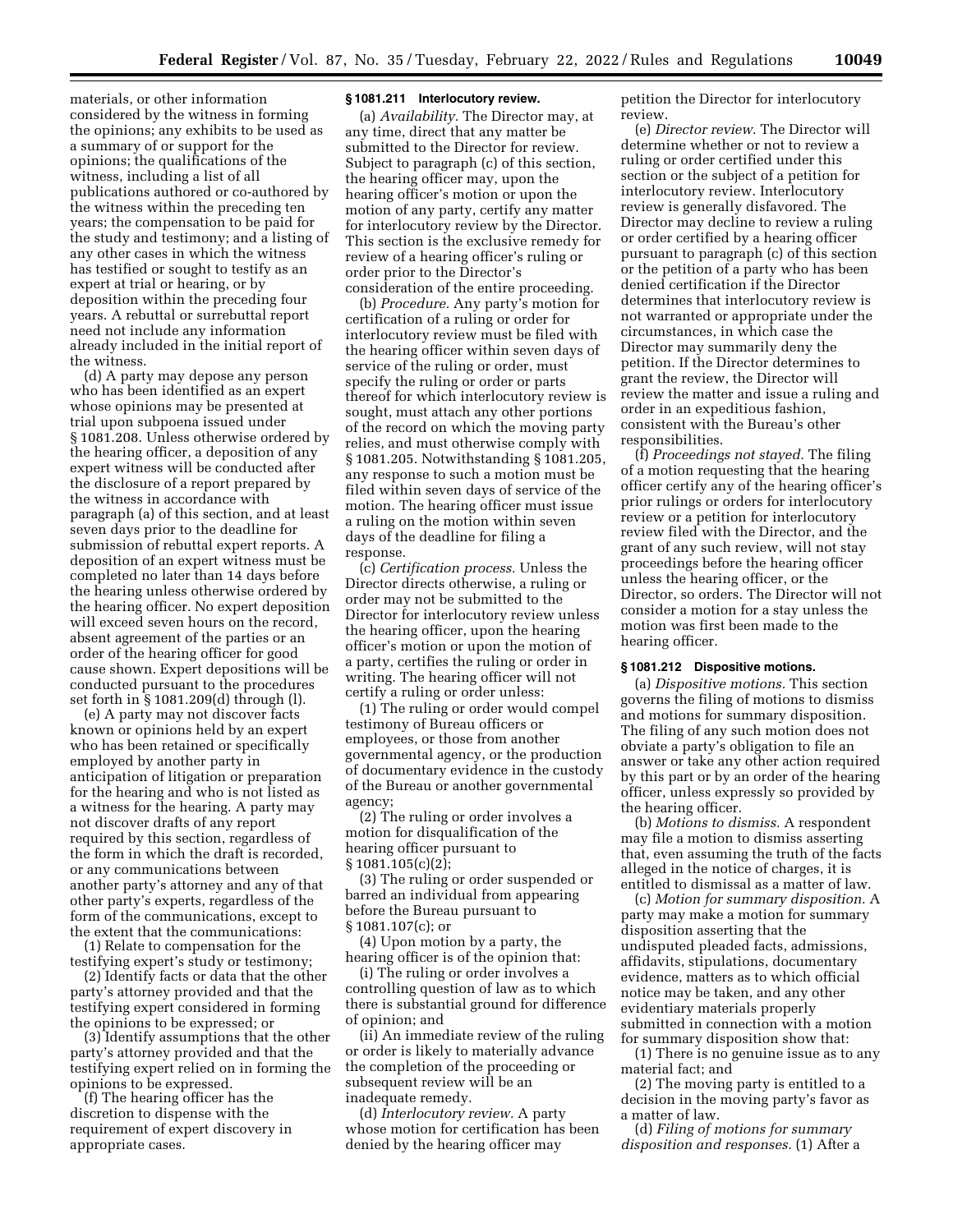respondent's answer has been filed and documents have been made available to the respondent for inspection and copying pursuant to § 1081.206, any party may move for summary disposition in its favor of all or any part of the proceeding.

(2) A motion for summary disposition must be accompanied by a statement of the material facts as to which the moving party contends there is no genuine issue. Such motion must be supported by documentary evidence, which may take the form of admissions in pleadings, stipulations, depositions, investigatory depositions, transcripts, affidavits, and any other evidentiary materials that the moving party contends support the moving party's position. The motion must also be accompanied by a brief containing the points and authorities in support of the contention of the moving party. Any party opposing a motion for summary disposition must file a statement setting forth those material facts as to which the opposing party contends a genuine dispute exists. Such opposition must be supported by evidence of the same type as may be submitted in support of a motion for summary disposition and a brief containing the points and authorities in support of the contention that summary disposition would be inappropriate.

(3) Any affidavit or declaration submitted in support of or in opposition to a motion for summary disposition must set forth such facts as would be admissible in evidence, must show affirmatively that the affiant is competent to testify to the matters stated therein, and must be signed under oath and penalty of perjury.

(e) *Page limitations for dispositive motions.* A motion to dismiss or for summary disposition, together with any brief in support of the motion (exclusive of any declarations, affidavits, or attachments) may not exceed 35 pages in length. Motions for extensions of this length limitation are disfavored.

(f) *Opposition and reply response time and page limitation.* Any party, within 21 days after service of a dispositive motion, or within such period as allowed by the hearing officer, may file a response to such motion. The length limitations set forth in paragraph (e) of this section also apply to such responses. Any reply brief filed in response to an opposition to a dispositive motion must be filed within seven days after service of the opposition. Reply briefs may not exceed ten pages.

(g) *Relationship to scheduling of hearing.* A respondent's filing of a dispositive motion constitutes a request

that the hearing not be held until after the motion is resolved. The hearing officer will decide whether to grant such a request. If the request is granted, the hearing officer will schedule the specific date of the hearing, in consultation with the parties.

#### **§ 1081.213 Rulings on dispositive motions.**

(a) *Ruling by Director or hearing officer.* The Director will rule on a dispositive motion, refer the motion to the hearing officer, or rule on the motion in part and refer it in part.

(b) *Timing of ruling.* If the Director rules on the motion, the Director must do so within 42 days following the expiration of the time for filing all responses and replies, unless there is good cause to extend the deadline. If the Director refers the motion to the hearing officer, the Director may set a deadline for the hearing officer to rule.

(c) *Oral argument.* At the request of any party or on the Director or hearing officer's own motion, the Director or hearing officer (as applicable) may hear oral argument on a dispositive motion.

(d) *Types of rulings*—(1) *Granting motion as to all claims and relief.* If the Director or hearing officer (as applicable) determines that dismissal or summary disposition is warranted as to all claims and relief, then (as applicable) the Director will issue a final decision and order or the hearing officer will issue preliminary findings and conclusions.

(2) *Granting motion as to some claims or relief.* If the Director or hearing officer (as applicable) determines that dismissal or summary disposition is warranted as to some issues, but not all claims and relief, the Director or hearing officer will issue an order that directs further proceedings. Where the dispositive motion is a motion for summary disposition, the order will specify the facts that appear without substantial controversy. The facts so specified are be deemed established.

(3) *Denial of motion.* If the Director or hearing officer (as applicable) determines that dismissal or summary disposition is not warranted, the Director or hearing officer may make a ruling denying the motion. If it appears that a party, for good cause shown, cannot present by affidavit, prior to hearing, facts essential to justify opposition to a motion for summary disposition, the Director or hearing officer must deny or defer the motion, or do so in relevant part.

# **§ 1081.214 Prehearing conferences.**

(a) *Prehearing conferences.* The hearing officer may, in addition to the scheduling conference, upon the

hearing officer's motion or at the request of any party, direct counsel for the parties to meet with the hearing officer (in person or by electronic means) at a prehearing conference for further discussion of the issues outlined in § 1081.203, or for discussion of any additional matters that in the view of the hearing officer will aid in an orderly disposition of the proceeding, including but not limited to:

(1) Identification of potential witnesses and limitation on the number of witnesses;

(2) The exchange of any prehearing materials including witness lists, statements of issues, exhibits, and any other materials;

(3) Stipulations, admissions of fact, and the contents, authenticity, and admissibility into evidence of documents;

(4) Matters of which official notice may be taken; and

(5) Whether the parties intend to introduce prior sworn statements of witnesses as set forth in § 1081.303(h).

(b) *Transcript.* The hearing officer has discretion to require that a prehearing conference be recorded by a court reporter. A transcript of the conference and any materials filed, including orders, becomes part of the record of the proceeding. A party may obtain a copy of the transcript at that party's expense.

(c) *Public access.* Any prehearing conferences will be public unless the hearing officer determines, based on the standard set forth in § 1081.119(c), that the conference (or any part thereof) should be closed to the public.

### **§ 1081.215 Prehearing submissions.**

(a) *Generally.* Within the time set by the hearing officer, but in no case later than 14 days before the start of the hearing, each party must serve on every other party:

(1) A prehearing statement, which must include an outline or narrative summary of the party's case or defense, and the legal theories upon which the party will rely;

(2) A final list of witnesses to be called to testify at the hearing, including the name and address of each witness and a short summary of the expected testimony of each witness;

(3) Any prior sworn statements that a party intends to admit into evidence pursuant to § 1081.303(h);

(4) A list of the exhibits to be introduced at the hearing along with a copy of each exhibit; and

(5) Any stipulations of fact or liability. (b) *Expert witnesses.* Each party who intends to call an expert witness must also serve, in addition to the information required by paragraph (a)(2)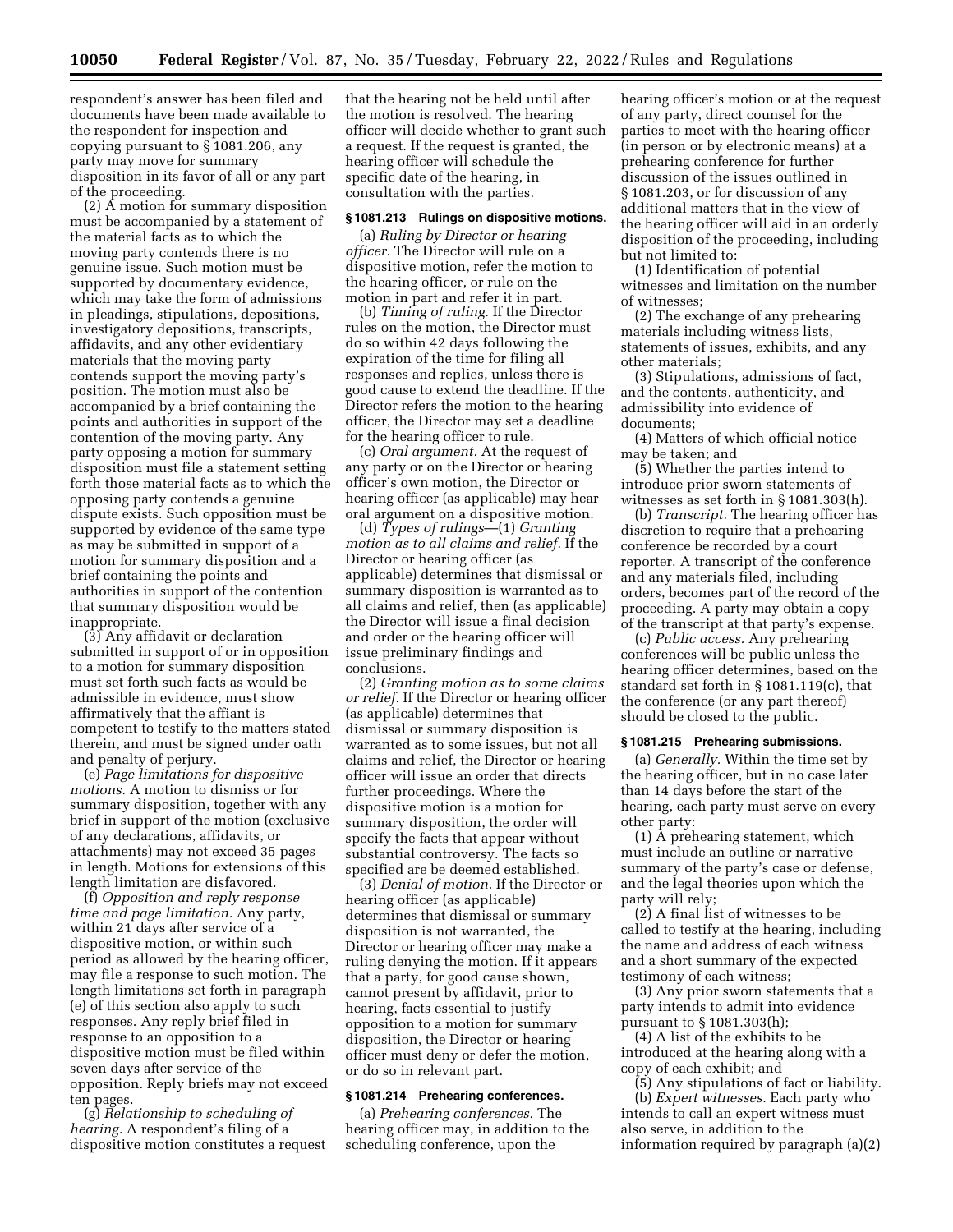of this section, a statement of the expert's qualifications, a listing of other proceedings in which the expert has given or sought to give expert testimony at trial or hearing or by deposition within the preceding four years, and a list of publications authored or coauthored by the expert within the preceding ten years, to the extent such information has not already been provided pursuant to § 1081.210.

(c) *Effect of failure to comply.* No witness may testify and no exhibits may be introduced at the hearing if such witness or exhibit is not listed in the prehearing submissions pursuant to paragraph (a) of this section, except for good cause shown.

#### **§ 1081.216 Amicus participation.**

(a) *Availability.* An amicus brief may be filed only if:

(1) A motion for leave to file the brief has been granted;

(2) The brief is accompanied by written consent of all parties;

(3) The brief is filed at the request of the Director or the hearing officer, as appropriate; or

(4) The brief is presented by the United States or an officer or agency thereof, or by a State or a political subdivision thereof.

(b) *Procedure.* An amicus brief may be filed conditionally with the motion for leave. The motion for leave must identify the interest of the movant and state the reasons why a brief of an amicus curiae is desirable. Except as all parties otherwise consent, any amicus curiae must file its brief within the time allowed the party whose position the amicus will support, unless the Director or hearing officer, as appropriate, for good cause shown, grants leave for a later filing. If a later filing is allowed, the order granting leave to file must specify when an opposing party may reply to the brief.

(c) *Motions.* A motion for leave to file an amicus brief is subject to § 1081.205.

(d) *Formal requirements as to amicus briefs.* Amicus briefs must be filed pursuant to § 1081.111, comply with the requirements of § 1081.112, and are be subject to the length limitation in § 1081.212(e).

(e) *Oral argument.* An amicus curiae may move to present oral argument at any hearing before the hearing officer, but such motions will be granted only for extraordinary reasons.

### **Subpart C—Hearings**

### **§ 1081.300 Public hearings.**

All hearings in adjudication proceedings will be public unless a confidentiality order is entered by the

hearing officer pursuant to § 1081.119 or unless otherwise ordered by the Director on the grounds that holding an open hearing would be contrary to the public interest.

### **§ 1081.301 Failure to appear.**

Failure of a respondent to appear in person or by a duly authorized counsel at the hearing constitutes a waiver of respondent's right to a hearing and may be deemed an admission of the facts as alleged and consent to the relief sought in the notice of charges. Without further proceedings or notice to the respondent, the hearing officer will file preliminary findings and conclusions containing findings of fact and addressing the relief sought in the notice of charges.

### **§ 1081.302 Conduct of hearings.**

All hearings will be conducted in a fair, impartial, expeditious, and orderly manner. Enforcement counsel will present its case-in-chief first, unless otherwise ordered by the hearing officer, or unless otherwise expressly specified by law or regulation. Enforcement counsel will be the first party to present an opening statement and a closing statement, and may make a rebuttal statement after the respondent's closing statement. If there are multiple respondents, respondents may agree among themselves as to their order of presentation of their cases, but if they do not agree, the hearing officer will fix the order.

### **§ 1081.303 Evidence.**

(a) *Burden of proof.* Enforcement counsel will have the burden of proof of the ultimate issue(s) of the Bureau's claims at the hearing.

(b) *Admissibility.* (1) Except as is otherwise set forth in this section, relevant, material, and reliable evidence that is not unduly repetitive is admissible to the fullest extent authorized by the Administrative Procedure Act and other applicable law. Irrelevant, immaterial, and unreliable evidence will be excluded.

(2) Evidence, even if relevant, may be excluded if its probative value is substantially outweighed by the danger of unfair prejudice or confusion of the issues; if the evidence would be misleading; or based on considerations of undue delay, waste of time, or needless presentation of cumulative evidence.

(3) Evidence that constitutes hearsay may be admitted if it is relevant, material, and bears satisfactory indicia of reliability so that its use is fair. Hearsay is a statement, other than one made by the declarant while testifying at the hearing, offered in evidence to

prove the truth of the matter asserted. If otherwise meeting the standards for admissibility described in this section, transcripts of depositions, investigational hearings, prior testimony in Bureau or other proceedings, and any other form of hearsay will be admissible and may not be excluded solely on the ground that they are or contain hearsay.

(4) Evidence that would be admissible under the Federal Rules of Evidence is admissible in a proceeding conducted pursuant to this part. Evidence that would be inadmissible under the Federal Rules of Evidence may not be deemed or ruled to be inadmissible in a proceeding conducted pursuant to this part solely on that basis.

(c) *Official notice.* Official notice may be taken of any material fact that is not subject to reasonable dispute in that it is either generally known or capable of accurate and ready determination by resort to sources whose accuracy cannot reasonably be questioned. If official notice is requested or is taken of a material fact not appearing in the evidence in the record, the parties, upon timely request, will be afforded an opportunity to disprove such noticed fact.

(d) *Documents.* (1) A duplicate copy of a document is admissible to the same extent as the original, unless a genuine issue is raised as to whether the copy is in some material respect not a true and legible copy of the original.

(2) Subject to the requirements of paragraph (b) of this section, any document, including a report of examination, supervisory activity, inspection or visitation, prepared by the Bureau, a prudential regulator, as that term is defined in section 1002(24) of the Consumer Financial Protection Act of 2010 (12 U.S.C. 5481(24)), or by a State regulatory agency, is presumptively admissible either with or without a sponsoring witness.

(3) Witnesses may use existing or newly created charts, exhibits, calendars, calculations, outlines, or other graphic material to summarize, illustrate, or simplify the presentation of testimony. Such materials may, subject to the hearing officer's discretion, be used with or without being admitted into evidence.

(4) As respondents are in the best position to determine the nature of documents generated by such respondents and which come from their own files, the burden of proof is on the respondent to introduce evidence to rebut a presumption that such documents are authentic and kept in the regular course of business.

(e) *Objections.* (1) Objections to the admissibility of evidence must be timely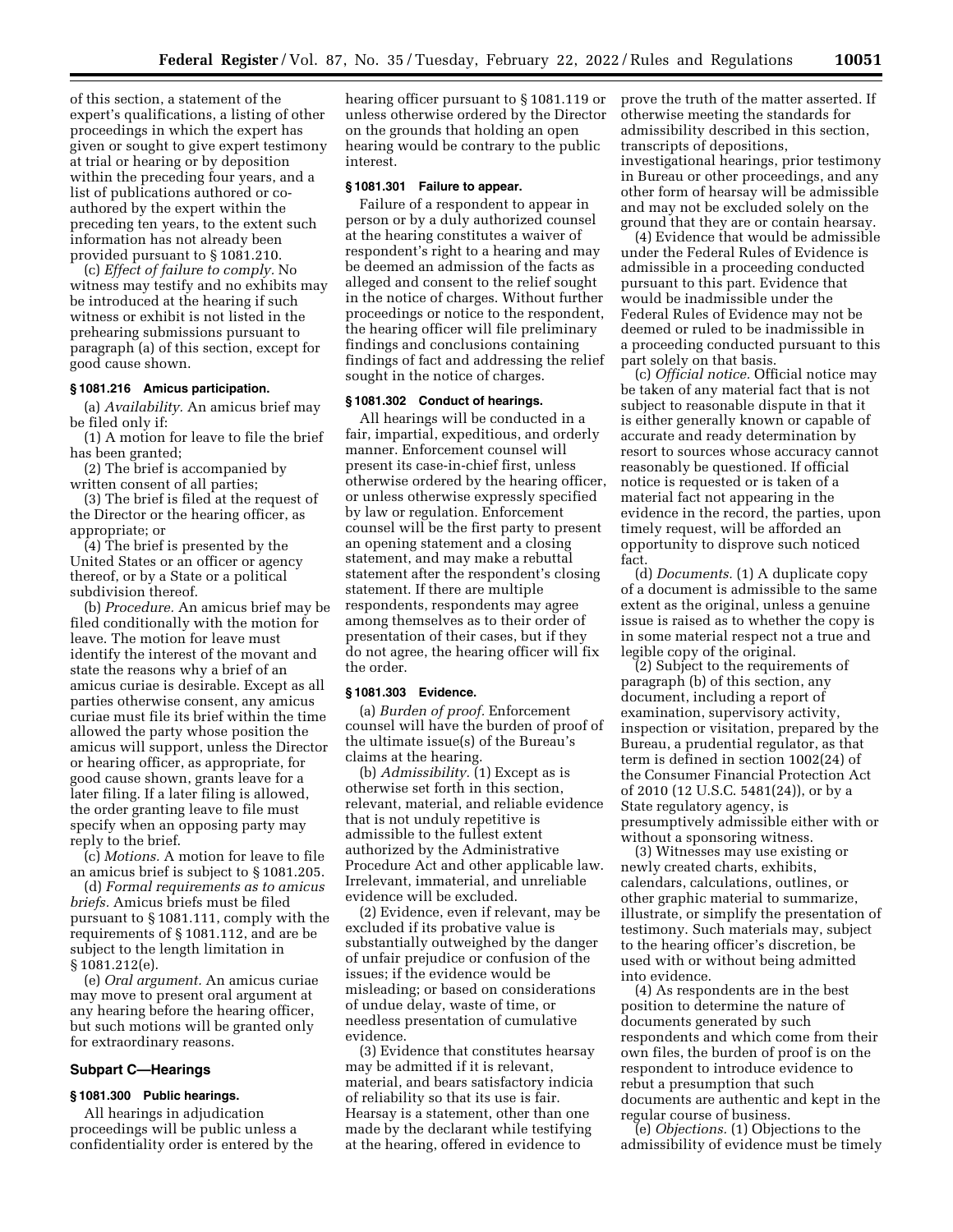made and rulings on all objections must appear on the record.

(2) Whenever evidence is excluded from the record, the party offering such evidence may make an offer of proof, which will be included in the record. Rejected exhibits, adequately marked for identification, must be retained pursuant to § 1081.306(b) so as to be available for consideration by any reviewing authority.

(3) Failure to object to admission of evidence or to any ruling constitutes a waiver of the objection.

(f) *Stipulations.* (1) The parties may, at any stage of the proceeding, stipulate as to any relevant matters of fact or the authentication of any relevant documents. Such stipulations must be received in evidence at a hearing and are binding on the parties with respect to the matters therein stipulated.

(2) Unless the hearing officer directs otherwise, all stipulations of fact and law previously agreed upon by the parties, and all documents, the admissibility of which have been previously stipulated, will be admitted into evidence upon commencement of the hearing.

(g) *Presentation of evidence.* (1) A witness at a hearing for the purpose of taking evidence must testify under oath or affirmation.

(2) A party is entitled to present its case or defense by sworn oral testimony and documentary evidence, to submit rebuttal evidence, and to conduct such cross-examination as, in the discretion of the hearing officer, may be required for a full and true disclosure of the facts.

(3) An adverse party, or an officer, agent, or employee thereof, and any witness who appears to be hostile, unwilling, or evasive, may be interrogated by leading questions and may also be contradicted and impeached by the party calling him or her.

(4) The hearing officer will exercise reasonable control over the mode and order of interrogating witnesses and presenting evidence so as to:

(i) Make the interrogation and presentation effective for the ascertainment of the truth;

(ii) Avoid needless consumption of time; and

(iii) Protect witnesses from

harassment or undue embarrassment. (5) The hearing officer may permit a

witness to appear at a hearing via electronic means for good cause shown.

(h) *Introducing prior sworn statements of witnesses into the record.*  At a hearing, any party wishing to introduce a prior, sworn statement of a witness, not a party, otherwise admissible in the proceeding, may make a motion setting forth the reasons therefore. If only part of a statement is offered in evidence, the hearing officer may require that all relevant portions of the statement be introduced. If all of a statement is offered in evidence, the hearing officer may require that portions not relevant to the proceeding be excluded. A motion to introduce a prior sworn statement may be granted if:

(1) The witness is dead;

(2) The witness is out of the United States, unless it appears that the absence of the witness was procured by the party offering the prior sworn statement;

(3) The witness is unable to attend or testify because of age, sickness, infirmity, imprisonment, or other disability;

(4) The party offering the prior sworn statement has been unable to procure the attendance of the witness by subpoena; or

(5) In the discretion of the hearing officer, it would be desirable, in the interests of justice, to allow the prior sworn statement to be used. In making this determination, due regard will be given to the presumption that witnesses will testify orally in an open hearing. If the parties have stipulated to accept a prior sworn statement in lieu of live testimony, consideration should also be given to the convenience of the parties in avoiding unnecessary expense.

### **§ 1081.304 Record of the hearing.**

(a) *Reporting and transcription.*  Hearings will be stenographically reported and transcribed under the supervision of the hearing officer, and the original transcript will be a part of the record and the sole official transcript. The live oral testimony of each witness may be video recorded digitally, in which case the video recording and the written transcript of the testimony will be made part of the record. Copies of transcripts will be available from the reporter at prescribed rates.

(b) *Corrections.* Corrections of the official transcript may be made only when they involve errors affecting substance and then only in the manner provided in this paragraph (b). Corrections ordered by the hearing officer or agreed to in a written stipulation signed by all counsel and parties not represented by counsel, and approved by the hearing officer, will be included in the record, and such stipulations, except to the extent they are capricious or without substance, must be approved by the hearing officer. Corrections will not be ordered by the hearing officer except upon notice and opportunity for the hearing of objections. Such corrections must be

made by the official reporter by furnishing substitute type pages, under the usual certificate of the reporter, for insertion in the official record. The original uncorrected pages will be retained in the files of the Bureau.

(c) *Closing of the hearing record.*  Upon completion of the hearing, the hearing officer will issue an order closing the hearing record after giving the parties seven days to determine if the record is complete or needs to be supplemented. The hearing officer retains the discretion to permit or order correction of the record as provided in paragraph (b) of this section.

#### **§ 1081.305 Post-hearing filings.**

(a) *Proposed findings and conclusions and supporting briefs.* (1) Using the same method of service for each party, the hearing officer will serve notice upon each party that the certified transcript, together with all hearing exhibits and exhibits introduced but not admitted into evidence at the hearing, has been filed promptly after that filing. Any party may file with the hearing officer proposed findings of fact, proposed conclusions of law, and a proposed order within 28 days following service of this notice by the hearing officer or within such longer period as may be ordered by the hearing officer.

(2) Proposed findings and conclusions must be supported by citation to any relevant authorities and by page references to any relevant portions of the record. A post-hearing brief may be filed in support of proposed findings and conclusions, either as part of the same document or in a separate document.

(b) *Responsive briefs.* Responsive briefs may be filed within 14 days after the date on which the parties' proposed findings, conclusions, and order are due. Responsive briefs must be strictly limited to responding to matters, issues, or arguments raised in another party's papers. A party who has not filed proposed findings of fact and conclusions of law or a post-hearing brief may not file a responsive brief. Unless directed by the hearing officer, reply briefs are not permitted.

(c) *Order of filing.* The hearing officer may not order the filing by any party of any post-hearing brief or responsive brief in advance of the other party's filing of its post-hearing brief or responsive brief.

#### **§ 1081.306 Record in proceedings before hearing officer; retention of documents; copies.**

(a) *Contents of the record.* The record of the proceeding consists of: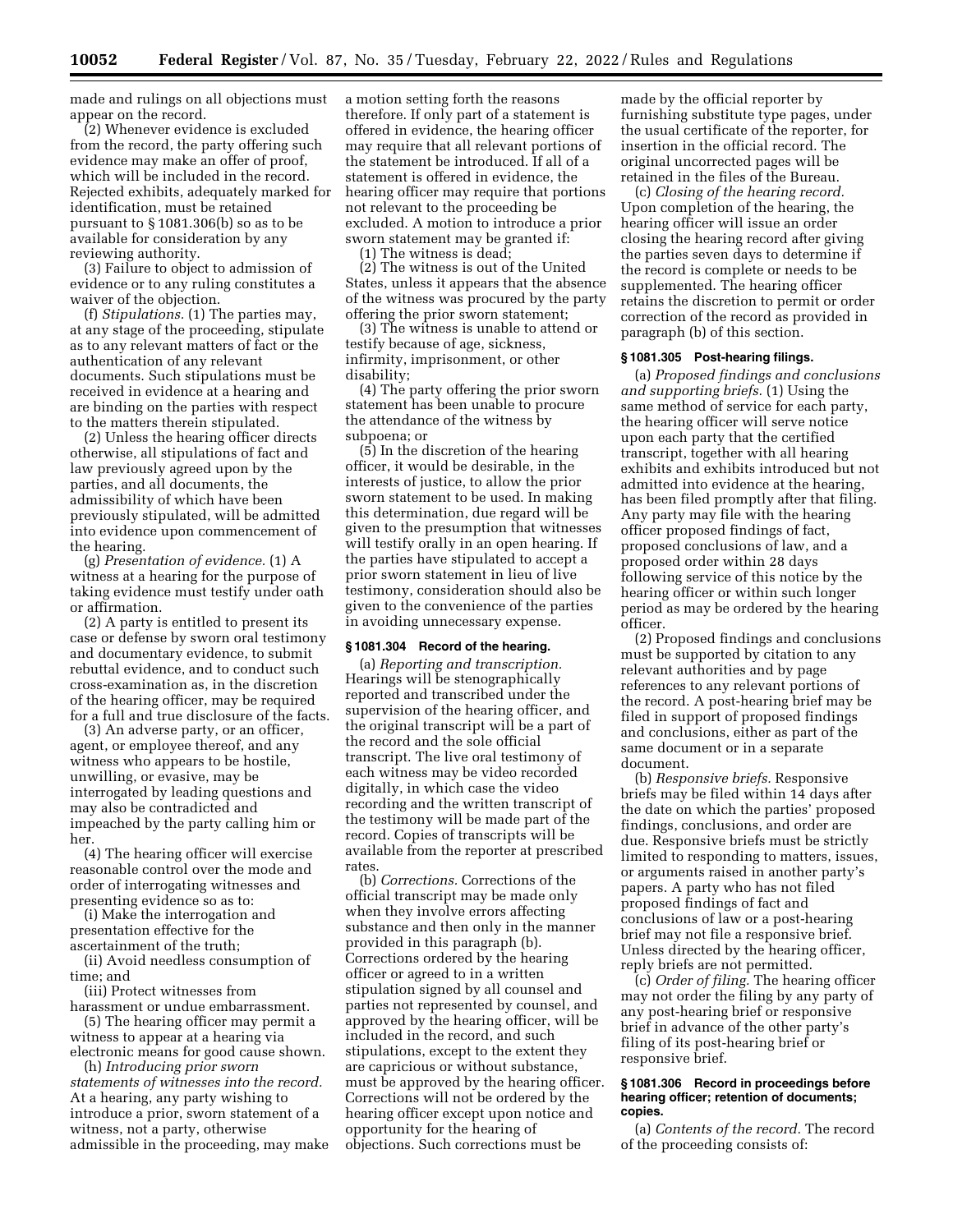(1) The notice of charges, the answer, and any amendments thereto;

(2) Each motion, submission, or other paper filed in the proceedings, and any amendments and exceptions to or regarding them;

(3) Each stipulation, transcript of testimony, and any document or other item admitted into evidence;

(4) Any transcript of a conference or hearing before the hearing officer;

(5) Any amicus briefs filed pursuant to § 1081.216;

(6) With respect to a request to disqualify a hearing officer or to allow the hearing officer's withdrawal under § 1081.105(c), each affidavit or transcript of testimony taken and the decision made in connection with the request;

(7) All motions, briefs, and other papers filed on interlocutory appeal;

(8) All proposed findings and conclusions;

(9) Each written order issued by the hearing officer or Director; and

(10) Any other document or item accepted into the record by the hearing officer.

(b) *Retention of documents not admitted.* Any document offered into evidence but excluded will not be considered part of the record. The Office of Administrative Adjudication will retain any such document until the later of the date upon which an order by the Director ending the proceeding becomes final and not appealable, or upon the conclusion of any judicial review of the Director's order.

(c) *Substitution of copies.* A true copy of a document may be substituted for any document in the record or any document retained pursuant to paragraph (b) of this section.

#### **Subpart D—Decision and Appeals**

### **§ 1081.400 Preliminary findings and conclusions of the hearing officer.**

(a) *Time period for filing preliminary findings and conclusions.* Subject to paragraph (b) of this section, the hearing officer must file preliminary findings and conclusions no later than 90 days after the deadline for filing post-hearing responsive briefs pursuant to § 1081.305(b) and in no event later than 360 days after filing of the notice of charges.

(b) *Extension of deadlines.* In the event the hearing officer presiding over the proceeding determines that it will not be possible to issue preliminary findings and conclusions within the time periods specified in paragraph (a) of this section, the hearing officer will submit a written request to the Director for an extension of the time period for

filing the preliminary findings and conclusions. This request must be filed no later than 28 days prior to the expiration of the time for issuance of preliminary findings and conclusions. The request will be served on all parties in the proceeding, who may file with the Director briefs in support of or in opposition to the request. Any such briefs must be filed within seven days of service of the hearing officer's request and may not exceed five pages. If the Director determines that additional time is necessary or appropriate in the public interest, the Director will issue an order extending the time period for filing preliminary findings and conclusions.

(c) *Content.* (1) Preliminary findings and conclusions must be based on a consideration of the whole record relevant to the issues decided, and be supported by reliable, probative, and substantial evidence. Preliminary findings and conclusions must include a statement of findings of fact (with specific page references to principal supporting items of evidence in the record) and conclusions of law, as well as the reasons or basis therefore, as to all the material issues of fact, law, or discretion presented on the record and the appropriate order, sanction, relief or denial thereof. Preliminary findings and conclusions must also state that a notice of appeal may be filed within 14 days after service of the preliminary findings and conclusions and include a statement that, unless a party timely files and perfects a notice of appeal of the preliminary findings and conclusions, the Director may adopt the preliminary findings and conclusions as the final decision and order of the Bureau without further opportunity for briefing or argument.

(2) Consistent with paragraph (a) of this section, when more than one claim for relief is presented in an adjudication proceeding, or when multiple parties are involved, the hearing officer may direct the entry of preliminary findings and conclusions as to one or more but fewer than all of the claims or parties only upon an express determination that there is no just reason for delay and upon an express direction for the entry of preliminary findings and conclusions.

(d) *By whom made.* Preliminary findings and conclusions must be made and filed by the hearing officer who presided over the hearings, except when that hearing officer has become unavailable to the Bureau.

(e) *Reopening of proceeding by hearing officer; termination of jurisdiction.* (1) At any time from the close of the hearing record pursuant to § 1081.304(c) until the filing of the

hearing officer's preliminary findings and conclusions, a hearing officer may reopen the proceeding for the receipt of further evidence for good cause shown.

(2) Except for the correction of clerical errors or pursuant to an order of remand from the Director, the jurisdiction of the hearing officer is terminated upon the filing of the hearing officer's preliminary findings and conclusions with respect to those issues decided pursuant to paragraph (c) of this section.

(f) *Filing, service, and publication.*  Upon filing by the hearing officer of preliminary findings and conclusions, the Office of Administrative Adjudication will promptly transmit the preliminary findings and conclusions to the Director and serve them upon the parties.

### **§ 1081.401 Transmission of documents to Director; record index; certification.**

(a) *Filing of index.* At the same time the Office of Administrative Adjudication transmits preliminary findings and conclusions to the Director, the hearing officer will furnish to the Director a certified index of the entire record of the proceedings. The certified index must include, at a minimum, an entry for each paper, document or motion filed in the proceeding, the date of the filing, and the identity of the filer. The certified index must also include an exhibit index containing, at a minimum, an entry consisting of exhibit number and title or description for each exhibit introduced and admitted into evidence and each exhibit introduced but not admitted into evidence.

(b) *Retention of record items by the Office of Administrative Adjudication.*  After the close of the hearing, the Office of Administrative Adjudication will retain originals of any motions, exhibits or any other documents filed with, or accepted into evidence by, the hearing officer, or any other portions of the record that have not already been filed with the Office of Administrative Adjudication.

#### **§ 1081.402 Notice of appeal; review by the Director.**

(a) *Notice of appeal*—(1) *Filing.* Any party may file exceptions to the preliminary findings and conclusions of the hearing officer by filing a notice of appeal with the Office of Administrative Adjudication within 14 days after service of the preliminary findings and conclusions. The notice must specify the party or parties against whom the appeal is taken and must designate the preliminary findings and conclusions or part thereof appealed from. If a timely notice of appeal is filed by a party, any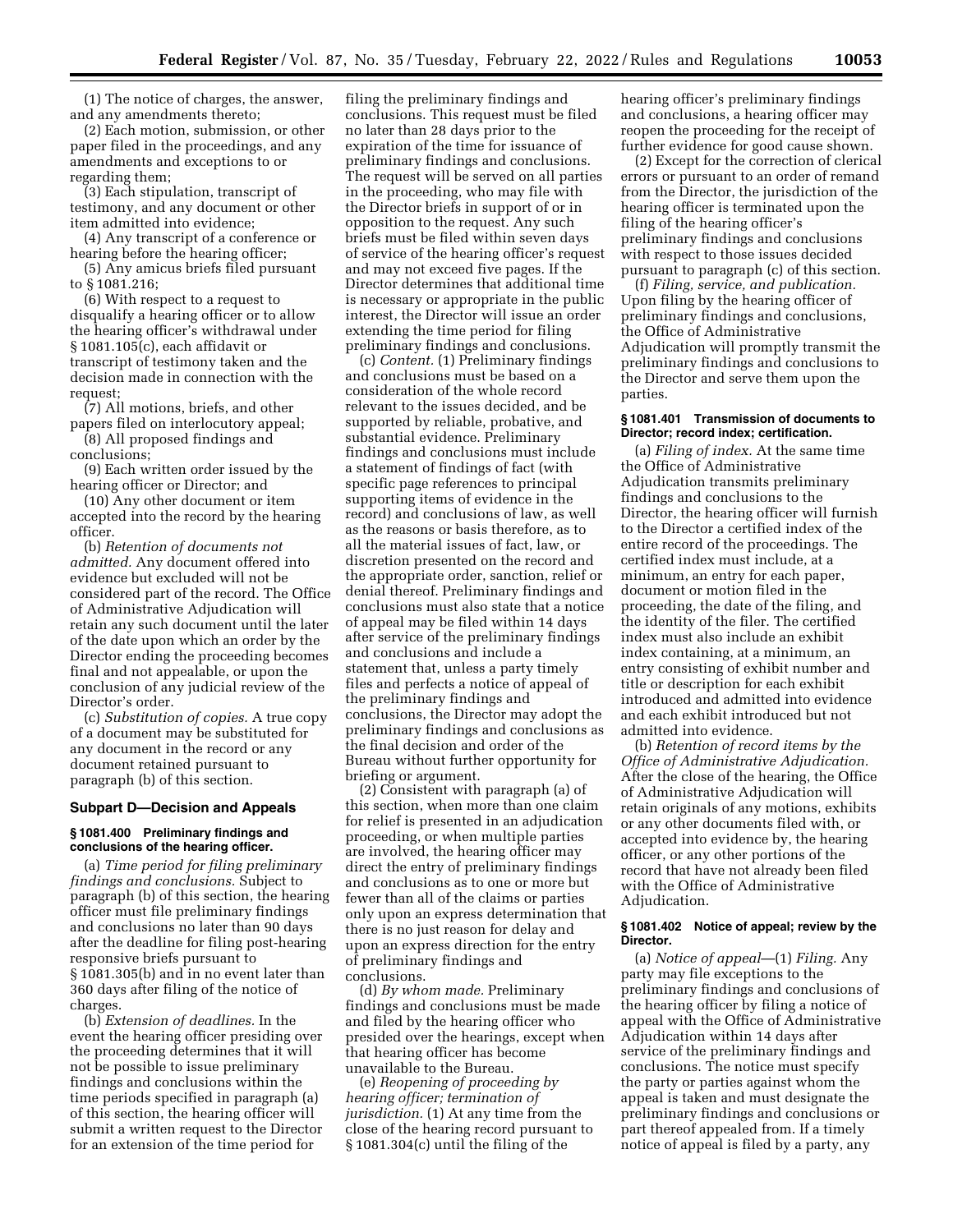other party may thereafter file a notice of appeal within seven days after service of the first notice, or within 14 days after service of the preliminary findings and conclusions, whichever period expires last.

(2) *Perfecting a notice of appeal.* Any party filing a notice of appeal must perfect its appeal by filing its opening appeal brief within 28 days of service of the preliminary findings and conclusions. Any party may respond to the opening appeal brief by filing an answering brief within 28 days of service of the opening brief. Any party may file a reply to an answering brief within seven days of service of the answering brief. These briefs must conform to the requirements of § 1081.403.

(b) *Director review other than pursuant to an appeal.* In the event no party perfects an appeal of the hearing officer's preliminary findings and conclusions, the Director will, within 42 days after the date of service of the preliminary findings and conclusions, either issue a final decision and order adopting the preliminary findings and conclusions, or order further briefing regarding any portion of the preliminary findings and conclusions. The Director's order for further briefing must set forth the scope of review and the issues that will be considered and will make provision for the filing of briefs in accordance with the timelines set forth in paragraph (a)(2) of this section (except that that opening briefs will be due within 28 days of service of the order of review) if deemed appropriate by the Director.

(c) *Exhaustion of administrative remedies.* Pursuant to 5 U.S.C. 704, a perfected appeal to the Director of preliminary findings and conclusions pursuant to paragraph (a) of this section is a prerequisite to the seeking of judicial review of a final decision and order, or portion of the final decision and order, adopting the preliminary findings and conclusions.

#### **§ 1081.403 Briefs filed with the Director.**

(a) *Contents of briefs.* Briefs must be confined to the particular matters at issue. Each exception to the findings or conclusions being reviewed should be stated succinctly. Exceptions must be supported by citation to the relevant portions of the record, including references to the specific pages relied upon, and by concise argument including citation of such statutes, decisions, and other authorities as may be relevant. If the exception relates to the admission or exclusion of evidence, the substance of the evidence admitted or excluded must be set forth in the

brief, in an appendix thereto, or by citation to the record. Reply briefs must be confined to matters in answering briefs of other parties.

(b) *Length limitation.* Except with leave of the Director, opening and answering briefs may not exceed 30 pages, and reply briefs may not exceed 15 pages, exclusive of pages containing the table of contents, table of authorities, and any addendum that consists solely of copies of applicable cases, pertinent legislative provisions or rules, and exhibits. Motions to file briefs in excess of these limitations are disfavored.

# **§ 1081.404 Oral argument before the Director.**

(a) *Availability.* The Director will consider appeals, motions, and other matters properly before the Director on the basis of the papers filed by the parties without oral argument unless the Director determines that the presentation of facts and legal arguments in the briefs and record and decisional process would be significantly aided by oral argument, in which case the Director will issue an order setting the date on which argument will be held. A party seeking oral argument must so indicate on the first page of that party's opening or answering brief.

(b) *Public arguments; transcription.*  All oral arguments will be public unless otherwise ordered by the Director. Oral arguments before the Director will be reported stenographically, unless otherwise ordered by the Director. Motions to correct the transcript of oral argument must be made according to the same procedure provided in § 1081.304(b).

#### **§ 1081.405 Decision of the Director.**

(a) Upon appeal from or upon further review of preliminary findings and conclusions, the Director will consider such parts of the record as are cited or as may be necessary to resolve the issues presented and, in addition, will, to the extent necessary or desirable, exercise all powers which could have exercised if the Director had made the preliminary findings and conclusions. In proceedings before the Director, the record will consist of all items part of the record in accordance with § 1081.306 as follows: Any notices of appeal or order directing review; all briefs, motions, submissions, and other papers filed on appeal or review; and the transcript of any oral argument held. Review by the Director of preliminary findings and conclusions may be limited to the issues specified in the notice(s) of appeal or the issues, if any,

specified in the order directing further briefing. On notice to all parties, however, the Director may, at any time prior to issuance of the Director's decision, raise and determine any other matters that the Director deems material, with opportunity for oral or written argument thereon by the parties.

(b) Decisional employees may advise and assist the Director in the consideration and disposition of the case.

(c) In rendering the Director's decision, the Director will affirm, adopt, reverse, modify, set aside, or remand for further proceedings the preliminary findings and conclusions and will include in the decision a statement of the reasons or basis for the Director's actions and the findings of fact upon which the decision is predicated.

(d) At the expiration of the time permitted for the filing of reply briefs with the Director, the Office of Administrative Adjudication will notify the parties that the case has been submitted for final Bureau decision. The Director will issue and the Office of Administrative Adjudication will serve the Director's final decision and order within 90 days after such notice, unless within that time the Director orders that the adjudication proceeding or any aspect thereof be remanded to the hearing officer for further proceedings.

(e) The Office of Administrative Adjudication will serve copies of a final decision and order of the Director upon each party to the proceeding in accordance with § 1081.113(d)(2); upon other persons required by statute, if any; and, if directed by the Director or required by statute, upon any appropriate State or Federal supervisory authority. A final decision and order will also be published on the Bureau's website or as otherwise deemed appropriate by the Bureau.

# **§ 1081.406 Reconsideration.**

Within 14 days after service of the Director's decision and order, any party may file with the Director a petition for reconsideration, briefly and specifically setting forth the relief desired and the grounds in support thereof. Any petition filed under this section must be confined to new questions raised by the decision or order and upon which the petitioner had no opportunity to argue, in writing or orally, before the Director. No response to a petition for reconsideration may be filed unless requested by the Director, who will request such response before granting any petition for reconsideration. The filing of a petition for reconsideration does not operate to stay the effective date of the decision or order or to toll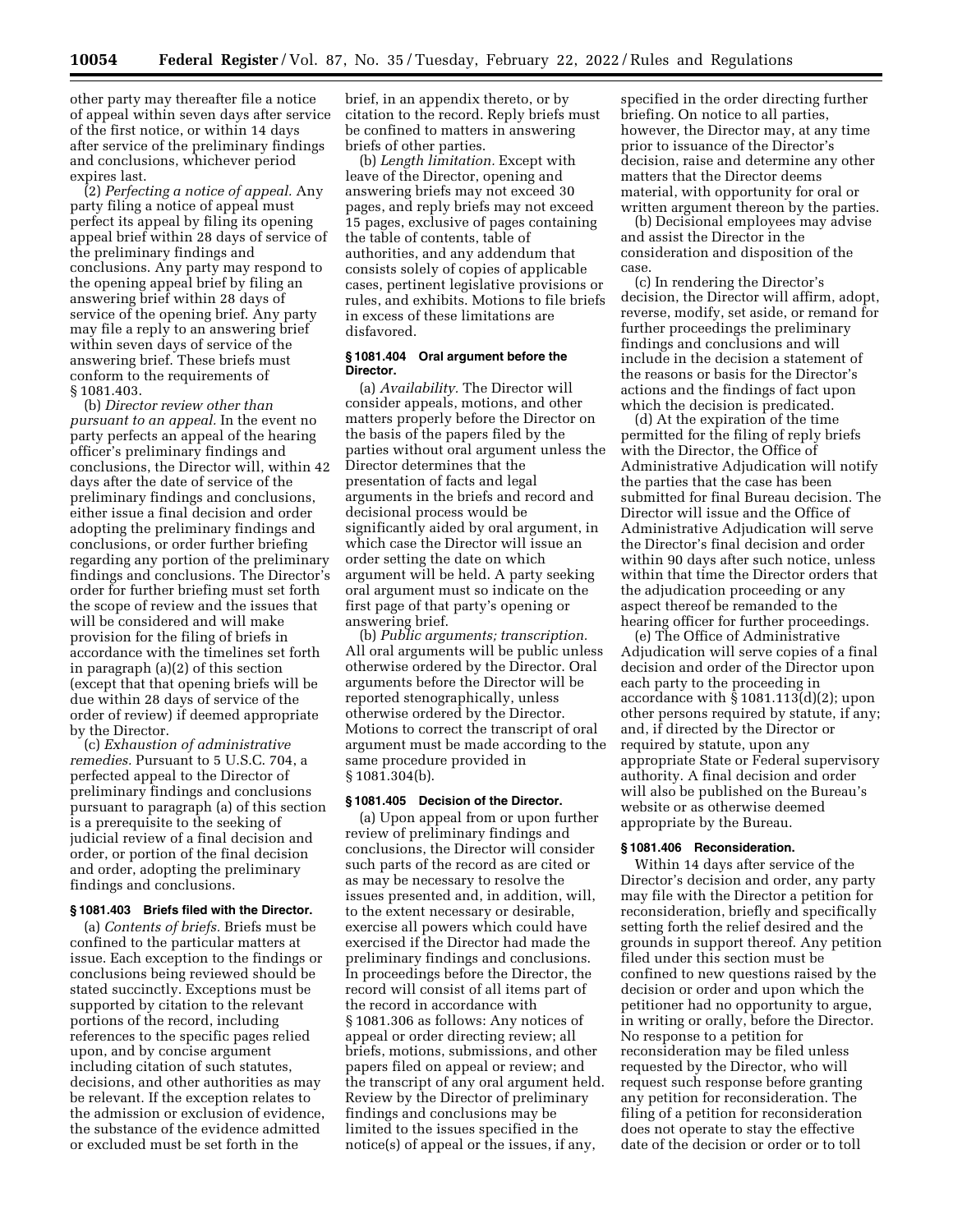the running of any statutory period affecting such decision or order unless specifically so ordered by the Director.

### **§ 1081.407 Effective date; stays pending judicial review.**

(a) Other than consent orders, which become effective at the time specified therein, an order to cease and desist or for other affirmative action under section 1053(b) of the Consumer Financial Protection Act of 2010 (12 U.S.C. 5563(b)) becomes effective at the expiration of 30 days after the date of service pursuant to  $\S 1081.113(d)(2)$ , unless the Director agrees to stay the effectiveness of the order pursuant to this section.

(b) Any party subject to a final decision and order, other than a consent order, may apply to the Director for a stay of all or part of that order pending judicial review.

(c) A motion for stay must state the reasons a stay is warranted and the facts relied upon, and must include supporting affidavits or other sworn statements, and a copy of the relevant portions of the record. The motion must address the likelihood of the movant's success on appeal, whether the movant will suffer irreparable harm if a stay is not granted, the degree of injury to other parties if a stay is granted, and why the stay is in the public interest.

(d) A motion for stay must be filed within 28 days of service of the order on the party. Any party opposing the motion may file a response within seven days after receipt of the motion. The movant may file a reply brief, limited to new matters raised by the response, within seven days after receipt of the response.

(e) The commencement of proceedings for judicial review of a final decision and order of the Director does not, unless specifically ordered by the Director or a reviewing court, operate as a stay of any order issued by the Director. The Director has discretion, on such terms as the Director finds just, to stay the effectiveness of all or any part of an order pending a final decision on a petition for judicial review of that order.

### **§ 1081.408 Issue exhaustion.**

(a) *Scope.* This section applies to any argument to support a party's case or defense, including any argument that could be a basis for setting aside Bureau action under 5 U.S.C. 706 or any other source of law.

(b) *Duties to raise arguments.* A party must raise an argument before the hearing officer, or else it is not preserved for later consideration by the Director. A party must raise an argument before the Director, or else it is not preserved for later consideration by a court.

(c) *Manner of raising arguments.* An argument must be raised in a manner that complies with this part and that provides a fair opportunity to consider the argument.

(d) *Discretion to consider unpreserved arguments.* The Director has discretion to consider an unpreserved argument, including by considering it in the alternative. If the Director considers an unpreserved argument in the alternative, the argument remains unpreserved.

# **Subpart E—Temporary Cease-and-Desist Proceedings**

#### **§ 1081.500 Scope.**

(a) This subpart prescribes the rules of practice and procedure applicable to the issuance of a temporary cease-and-desist order authorized by section 1053(c) of the Consumer Financial Protection Act of 2010 (12 U.S.C. 5563(c)).

(b) The issuance of a temporary ceaseand-desist order does not stay or otherwise affect the proceedings instituted by the issuance of a notice of charges, which are governed by subparts A through D of this part.

### **§ 1081.501 Basis for issuance, form, and service.**

(a) *In general.* The Director or the Director's designee may issue a temporary cease-and-desist order if the Director determines that one or more of the alleged violations specified in a notice of charges, or the continuation thereof, is likely to cause the respondent to be insolvent or otherwise prejudice the interests of consumers before the completion of the adjudication proceeding. A temporary cease-anddesist order may require the respondent to cease and desist from any violation or practice specified in the notice of charges and to take affirmative action to prevent or remedy such insolvency or other condition pending completion of the proceedings initiated by the issuance of a notice of charges.

(b) *Incomplete or inaccurate records.*  When a notice of charges specifies, on the basis of particular facts and circumstances, that the books and records of a respondent are so incomplete or inaccurate that the Bureau is unable to determine the financial condition of the respondent or the details or purpose of any transaction or transactions that may have a material effect on the financial condition of the respondent, then the Director or the Director's designee may issue a temporary order requiring:

(1) The cessation of any activity or practice which gave rise, whether in whole or in part, to the incomplete or inaccurate state of the books or records; or

(2) Affirmative action to restore such books or records to a complete and accurate state, until the completion of the adjudication proceeding.

(c) *Content, scope, and form of order.*  Every temporary cease-and-desist order accompanying a notice of charges must describe:

(1) The basis for its issuance, including the alleged violations and the harm that is likely to result without the issuance of an order; and

(2) The act or acts the respondent is to take or refrain from taking.

(d) *Effective and enforceable upon service.* A temporary cease-and-desist order is effective and enforceable upon service.

(e) *Service.* Service of a temporary cease-and-desist order will be made pursuant to § 1081.113(d).

# **§ 1081.502 Judicial review, duration.**

(a) *Availability of judicial review.*  Judicial review of a temporary ceaseand-desist order is available solely as provided in section 1053(c)(2) of the Consumer Financial Protection Act of 2010 (12 U.S.C. 5563(c)(2)). Any respondent seeking judicial review of a temporary cease-and-desist order issued under this subpart must, not later than ten days after service of the temporary cease-and-desist order, apply to the United States district court for the judicial district in which the residence or principal office or place of business of the respondent is located, or the United States District Court for the District of Columbia, for an injunction setting aside, limiting, or suspending the enforcement, operation, or effectiveness of such order.